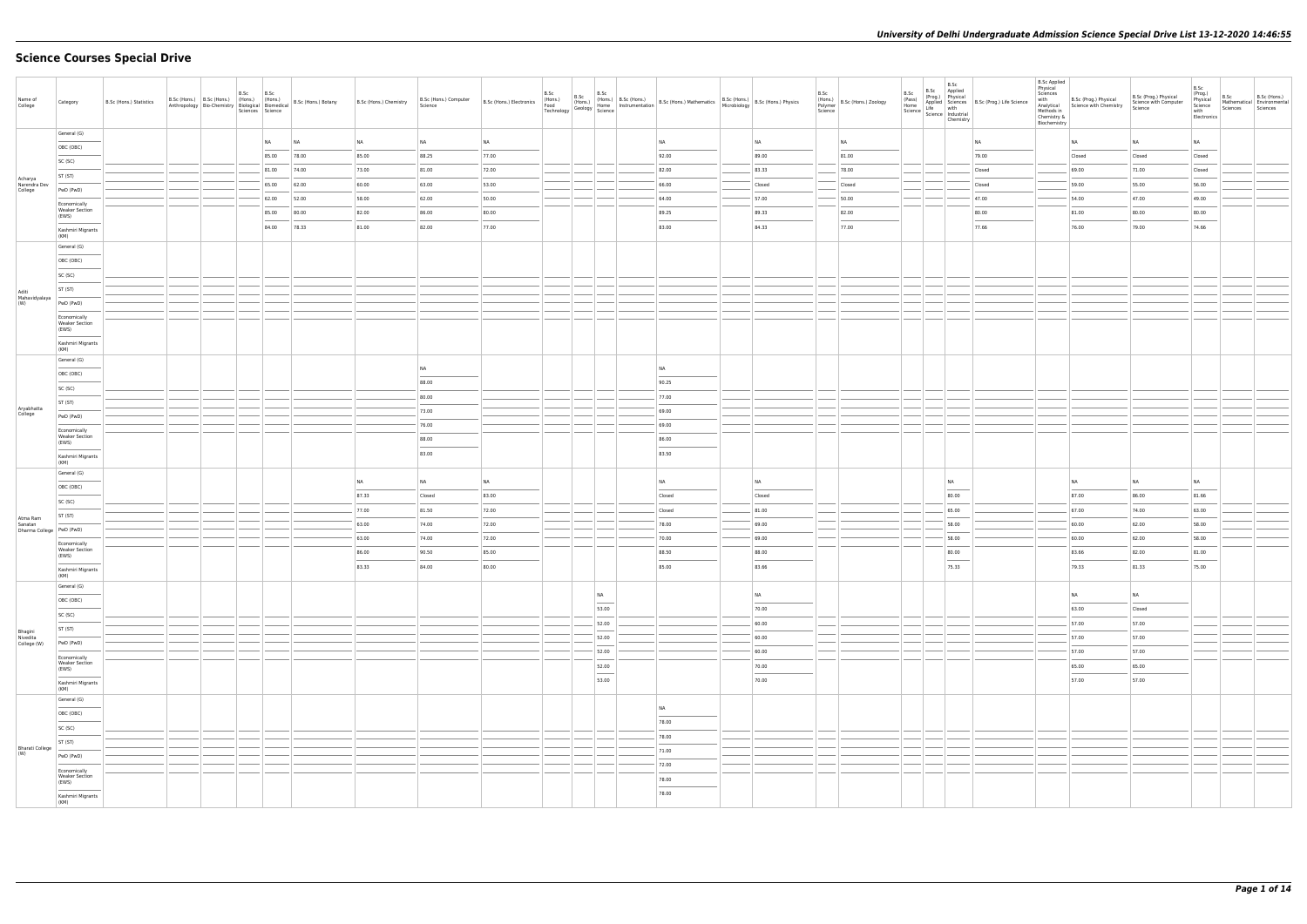|                                       |                                       |                         |                        |      |                          |                                                                                                                                                                                                                                                                                                                                                                                                                                                                                     |                        |                                  |                          |                                       |                                                                |       |                                                                                                                                                                                                                                                                                                                                                                                                                                                                                     |           |        |                            |                                                                                                         |                        |                                                                                                                |                                              | <b>B.Sc Applied</b>                                                                     |                                                 |                                                           |                                                               |                  |                                                        |
|---------------------------------------|---------------------------------------|-------------------------|------------------------|------|--------------------------|-------------------------------------------------------------------------------------------------------------------------------------------------------------------------------------------------------------------------------------------------------------------------------------------------------------------------------------------------------------------------------------------------------------------------------------------------------------------------------------|------------------------|----------------------------------|--------------------------|---------------------------------------|----------------------------------------------------------------|-------|-------------------------------------------------------------------------------------------------------------------------------------------------------------------------------------------------------------------------------------------------------------------------------------------------------------------------------------------------------------------------------------------------------------------------------------------------------------------------------------|-----------|--------|----------------------------|---------------------------------------------------------------------------------------------------------|------------------------|----------------------------------------------------------------------------------------------------------------|----------------------------------------------|-----------------------------------------------------------------------------------------|-------------------------------------------------|-----------------------------------------------------------|---------------------------------------------------------------|------------------|--------------------------------------------------------|
| Name of<br>College                    | Category                              | B.Sc (Hons.) Statistics |                        | B.Sc | B.Sc<br>Sciences Science | B.Sc (Hons.) B.Sc (Hons.) (Hons.) (Hons.) (Hons.) B.Sc (Hons.) Botany<br>Anthropology Bio-Chemistry Biological Biomedical B.Sc (Hons.) Botany                                                                                                                                                                                                                                                                                                                                       | B.Sc (Hons.) Chemistry | B.Sc (Hons.) Computer<br>Science | B.Sc (Hons.) Electronics | B.Sc<br>(Hons.)<br>Food<br>Technology | B.Sc<br>(Hons.)<br>$\frac{1}{2}$ Geology $\frac{1}{2}$ Science |       | B.Sc<br>(Hons.) B.Sc (Hons.)<br>Home Instrumentation B.Sc (Hons.) Mathematics B.Sc (Hons.) B.Sc (Hons.) Physics                                                                                                                                                                                                                                                                                                                                                                     |           |        | B.Sc<br>Polymer<br>Science | $\left  \begin{array}{c} 1.116 \\ (Hons.) \\ 0.116 \text{m/s} \end{array} \right $ B.Sc (Hons.) Zoology | B.Sc<br>(Pass)<br>Home | B.Sc<br>B.Sc Applied<br>(Prog.) Physical<br>Life with<br>Science   Lite<br>  Science   Industrial<br>Chemistry | Applied Sciences   B.Sc (Prog.) Life Science | Physical<br>Sciences<br>with<br>Analytical<br>Methods in<br>Chemistry &<br>Biochemistry | B.Sc (Prog.) Physical<br>Science with Chemistry | B.Sc (Prog.) Physical<br>Science with Computer<br>Science | B.Sc<br>(Prog.)<br>Physical<br>Science<br>with<br>Electronics | B.Sc<br>Sciences | B.Sc (Hons.)<br>Mathematical Environmental<br>Sciences |
|                                       | General (G)                           |                         |                        |      |                          |                                                                                                                                                                                                                                                                                                                                                                                                                                                                                     |                        |                                  |                          |                                       |                                                                |       |                                                                                                                                                                                                                                                                                                                                                                                                                                                                                     |           |        |                            |                                                                                                         |                        |                                                                                                                |                                              |                                                                                         |                                                 |                                                           |                                                               |                  |                                                        |
|                                       | OBC (OBC)                             |                         |                        |      | <b>NA</b>                | <b>NA</b>                                                                                                                                                                                                                                                                                                                                                                                                                                                                           | <b>NA</b>              | <b>NA</b>                        | <b>NA</b>                | <b>NA</b>                             |                                                                | NA    |                                                                                                                                                                                                                                                                                                                                                                                                                                                                                     | <b>NA</b> | NA     | NA NA                      |                                                                                                         |                        |                                                                                                                |                                              |                                                                                         |                                                 |                                                           |                                                               |                  |                                                        |
|                                       | SC (SC)                               |                         |                        |      | 84.00                    | 80.00                                                                                                                                                                                                                                                                                                                                                                                                                                                                               | 85.00                  | 86.00                            | 76.00                    | 80.00                                 |                                                                | 72.00 |                                                                                                                                                                                                                                                                                                                                                                                                                                                                                     | 84.00     | 86.66  | 71.00 78.00                |                                                                                                         |                        |                                                                                                                |                                              |                                                                                         |                                                 |                                                           |                                                               |                  |                                                        |
| Bhaskaracharya   ST (ST)              |                                       |                         |                        |      | Closed                   | Closed                                                                                                                                                                                                                                                                                                                                                                                                                                                                              | 70.00                  | 75.00                            | 60.00                    | Closed                                |                                                                | 60.00 |                                                                                                                                                                                                                                                                                                                                                                                                                                                                                     | Closed    | 75.00  | Closed Closed              |                                                                                                         |                        |                                                                                                                |                                              |                                                                                         |                                                 |                                                           |                                                               |                  |                                                        |
| College of<br>Applied<br>Sciences     | PwD (PwD)                             |                         |                        |      | 64.00                    | 68.00                                                                                                                                                                                                                                                                                                                                                                                                                                                                               | 55.00                  | 63.00                            | 55.00                    | Closed                                |                                                                | 51.00 |                                                                                                                                                                                                                                                                                                                                                                                                                                                                                     | Closed    | 60.00  | 50.00 Closed               |                                                                                                         |                        |                                                                                                                |                                              |                                                                                         |                                                 |                                                           |                                                               |                  |                                                        |
|                                       | Economically                          |                         |                        |      | 75.00                    | 74.00                                                                                                                                                                                                                                                                                                                                                                                                                                                                               | 78.00                  | 77.00                            | 70.00                    | 77.00                                 |                                                                | 68.00 |                                                                                                                                                                                                                                                                                                                                                                                                                                                                                     | 77.00     | 75.00  | 67.00 77.00                |                                                                                                         |                        |                                                                                                                |                                              |                                                                                         |                                                 |                                                           |                                                               |                  |                                                        |
|                                       | <b>Weaker Section</b><br>(EWS)        |                         |                        |      | 88.00                    | 82.00                                                                                                                                                                                                                                                                                                                                                                                                                                                                               | 87.00                  | 86.00                            | 80.00                    | 85.00                                 |                                                                | 76.00 |                                                                                                                                                                                                                                                                                                                                                                                                                                                                                     | 84.00     | 87.00  | 76.00 85.00                |                                                                                                         |                        |                                                                                                                |                                              |                                                                                         |                                                 |                                                           |                                                               |                  |                                                        |
|                                       | Kashmiri Migrants<br>(KM)             |                         |                        |      | 86.00                    | 76.00                                                                                                                                                                                                                                                                                                                                                                                                                                                                               | 80.00                  | 82.00                            | 75.00                    | 81.33                                 |                                                                | 69.00 |                                                                                                                                                                                                                                                                                                                                                                                                                                                                                     | Closed    | 83.00  | 68.66 78.00                |                                                                                                         |                        |                                                                                                                |                                              |                                                                                         |                                                 |                                                           |                                                               |                  |                                                        |
|                                       | General (G)                           |                         |                        |      |                          |                                                                                                                                                                                                                                                                                                                                                                                                                                                                                     |                        |                                  |                          |                                       |                                                                |       |                                                                                                                                                                                                                                                                                                                                                                                                                                                                                     |           |        |                            |                                                                                                         |                        |                                                                                                                |                                              |                                                                                         |                                                 |                                                           |                                                               |                  |                                                        |
|                                       | OBC (OBC)                             |                         |                        |      |                          |                                                                                                                                                                                                                                                                                                                                                                                                                                                                                     |                        | <b>NA</b><br>$\frac{1}{2}$       |                          |                                       |                                                                |       |                                                                                                                                                                                                                                                                                                                                                                                                                                                                                     |           |        |                            |                                                                                                         |                        |                                                                                                                |                                              |                                                                                         |                                                 |                                                           |                                                               |                  |                                                        |
|                                       | SC (SC)                               |                         |                        |      |                          |                                                                                                                                                                                                                                                                                                                                                                                                                                                                                     |                        | Closed                           |                          |                                       |                                                                |       |                                                                                                                                                                                                                                                                                                                                                                                                                                                                                     |           |        |                            |                                                                                                         |                        |                                                                                                                |                                              |                                                                                         |                                                 |                                                           |                                                               |                  |                                                        |
| College of                            | ST (ST)                               |                         |                        |      |                          |                                                                                                                                                                                                                                                                                                                                                                                                                                                                                     |                        | Closed                           |                          |                                       |                                                                |       |                                                                                                                                                                                                                                                                                                                                                                                                                                                                                     |           |        |                            |                                                                                                         |                        |                                                                                                                |                                              |                                                                                         |                                                 |                                                           |                                                               |                  |                                                        |
| Vocational<br>Studies                 | PwD (PwD)                             |                         |                        |      |                          |                                                                                                                                                                                                                                                                                                                                                                                                                                                                                     |                        | 70.00                            |                          |                                       |                                                                |       |                                                                                                                                                                                                                                                                                                                                                                                                                                                                                     |           |        |                            |                                                                                                         |                        |                                                                                                                |                                              |                                                                                         |                                                 |                                                           |                                                               |                  |                                                        |
|                                       | Economically                          |                         |                        |      |                          |                                                                                                                                                                                                                                                                                                                                                                                                                                                                                     |                        | 73.00                            |                          |                                       |                                                                |       |                                                                                                                                                                                                                                                                                                                                                                                                                                                                                     |           |        |                            |                                                                                                         |                        |                                                                                                                |                                              |                                                                                         |                                                 |                                                           |                                                               |                  |                                                        |
|                                       | <b>Weaker Section</b><br>(EWS)        |                         |                        |      |                          |                                                                                                                                                                                                                                                                                                                                                                                                                                                                                     |                        | 83.00                            |                          |                                       |                                                                |       |                                                                                                                                                                                                                                                                                                                                                                                                                                                                                     |           |        |                            |                                                                                                         |                        |                                                                                                                |                                              |                                                                                         |                                                 |                                                           |                                                               |                  |                                                        |
|                                       | Kashmiri Migrants<br>(KM)             |                         |                        |      |                          |                                                                                                                                                                                                                                                                                                                                                                                                                                                                                     |                        | 81.50                            |                          |                                       |                                                                |       |                                                                                                                                                                                                                                                                                                                                                                                                                                                                                     |           |        |                            |                                                                                                         |                        |                                                                                                                |                                              |                                                                                         |                                                 |                                                           |                                                               |                  |                                                        |
|                                       | General (G)                           |                         |                        |      |                          |                                                                                                                                                                                                                                                                                                                                                                                                                                                                                     |                        |                                  |                          |                                       |                                                                |       |                                                                                                                                                                                                                                                                                                                                                                                                                                                                                     |           |        |                            |                                                                                                         |                        |                                                                                                                |                                              |                                                                                         |                                                 |                                                           |                                                               |                  |                                                        |
|                                       | OBC (OBC)                             |                         | <b>NA</b>              |      |                          | <b>NA</b>                                                                                                                                                                                                                                                                                                                                                                                                                                                                           | NA                     |                                  |                          |                                       |                                                                |       | NA                                                                                                                                                                                                                                                                                                                                                                                                                                                                                  |           | NA     |                            | NA                                                                                                      |                        |                                                                                                                | <b>NA</b>                                    |                                                                                         |                                                 |                                                           |                                                               |                  |                                                        |
|                                       | SC (SC)                               |                         | Closed                 |      |                          | 82.33                                                                                                                                                                                                                                                                                                                                                                                                                                                                               | 88.00                  |                                  |                          |                                       |                                                                |       | Closed                                                                                                                                                                                                                                                                                                                                                                                                                                                                              |           | 92.00  |                            | 87.33                                                                                                   |                        |                                                                                                                | 81.00                                        |                                                                                         |                                                 |                                                           |                                                               |                  |                                                        |
|                                       | ST (ST)                               |                         | 85.66                  |      |                          | 73.00                                                                                                                                                                                                                                                                                                                                                                                                                                                                               | Closed                 |                                  |                          |                                       |                                                                |       | 85.00                                                                                                                                                                                                                                                                                                                                                                                                                                                                               |           | 78.00  |                            | Closed                                                                                                  |                        |                                                                                                                | Closed                                       |                                                                                         |                                                 |                                                           |                                                               |                  |                                                        |
| Daulat Ram<br>College (W)             | PwD (PwD)                             |                         | 84.00                  |      |                          | 66.00                                                                                                                                                                                                                                                                                                                                                                                                                                                                               | 68.00                  |                                  |                          |                                       |                                                                |       | 75.00                                                                                                                                                                                                                                                                                                                                                                                                                                                                               |           | 68.00  |                            | 71.00                                                                                                   |                        |                                                                                                                | 65.00                                        |                                                                                         |                                                 |                                                           |                                                               |                  |                                                        |
|                                       | Economically                          |                         | 90.00                  |      |                          | 76.00                                                                                                                                                                                                                                                                                                                                                                                                                                                                               | 75.00                  |                                  |                          |                                       |                                                                |       | 87.00                                                                                                                                                                                                                                                                                                                                                                                                                                                                               |           | 78.00  |                            | 76.00                                                                                                   |                        |                                                                                                                | 78.00                                        |                                                                                         |                                                 |                                                           |                                                               |                  |                                                        |
|                                       | <b>Weaker Section</b><br>(EWS)        |                         | 89.66<br>$\frac{1}{2}$ |      |                          | 80.00<br>$\frac{1}{2} \left( \frac{1}{2} \right) \left( \frac{1}{2} \right) \left( \frac{1}{2} \right) \left( \frac{1}{2} \right) \left( \frac{1}{2} \right) \left( \frac{1}{2} \right) \left( \frac{1}{2} \right) \left( \frac{1}{2} \right) \left( \frac{1}{2} \right) \left( \frac{1}{2} \right) \left( \frac{1}{2} \right) \left( \frac{1}{2} \right) \left( \frac{1}{2} \right) \left( \frac{1}{2} \right) \left( \frac{1}{2} \right) \left( \frac{1}{2} \right) \left( \frac$ | Closed                 |                                  |                          |                                       |                                                                |       | 88.00<br>$\frac{1}{2} \left( \frac{1}{2} \right) \left( \frac{1}{2} \right) \left( \frac{1}{2} \right) \left( \frac{1}{2} \right) \left( \frac{1}{2} \right) \left( \frac{1}{2} \right) \left( \frac{1}{2} \right) \left( \frac{1}{2} \right) \left( \frac{1}{2} \right) \left( \frac{1}{2} \right) \left( \frac{1}{2} \right) \left( \frac{1}{2} \right) \left( \frac{1}{2} \right) \left( \frac{1}{2} \right) \left( \frac{1}{2} \right) \left( \frac{1}{2} \right) \left( \frac$ |           | 89.66  |                            | Closed                                                                                                  |                        |                                                                                                                | 80.00<br>$\frac{1}{2}$                       |                                                                                         |                                                 |                                                           |                                                               |                  |                                                        |
|                                       | Kashmiri Migrants<br>(KM)             |                         | 90.66                  |      |                          | 76.00                                                                                                                                                                                                                                                                                                                                                                                                                                                                               | 88.00                  |                                  |                          |                                       |                                                                |       | 87.00                                                                                                                                                                                                                                                                                                                                                                                                                                                                               |           | 86.00  |                            | 86.00                                                                                                   |                        |                                                                                                                | 83.00                                        |                                                                                         |                                                 |                                                           |                                                               |                  |                                                        |
|                                       | General (G)                           |                         |                        |      |                          | <b>NA</b>                                                                                                                                                                                                                                                                                                                                                                                                                                                                           | <b>NA</b>              | <b>NA</b>                        | NA                       |                                       |                                                                |       | NA                                                                                                                                                                                                                                                                                                                                                                                                                                                                                  |           | NA     |                            | NA                                                                                                      |                        |                                                                                                                | <b>NA</b>                                    |                                                                                         | NA                                              | NA                                                        |                                                               | <b>NA</b>        |                                                        |
|                                       | OBC (OBC)                             |                         |                        |      |                          | 79.00                                                                                                                                                                                                                                                                                                                                                                                                                                                                               | 85.00                  | Closed                           | 79.00                    |                                       |                                                                |       | Closed                                                                                                                                                                                                                                                                                                                                                                                                                                                                              |           | Closed |                            | 85.00                                                                                                   |                        |                                                                                                                | Closed                                       |                                                                                         | Closed                                          | Closed                                                    |                                                               | Closed           |                                                        |
|                                       | SC (SC)                               |                         |                        |      |                          | 74.00                                                                                                                                                                                                                                                                                                                                                                                                                                                                               | Closed                 | 82.00                            | 72.00                    |                                       |                                                                |       | Closed                                                                                                                                                                                                                                                                                                                                                                                                                                                                              |           | Closed |                            | Closed                                                                                                  |                        |                                                                                                                | Closed                                       |                                                                                         | Closed                                          | Closed                                                    |                                                               | Closed           |                                                        |
| Deen Dayal                            | ST (ST)                               |                         |                        |      |                          | Closed                                                                                                                                                                                                                                                                                                                                                                                                                                                                              | Closed                 | 65.00                            | 50.00                    |                                       |                                                                |       | Closed                                                                                                                                                                                                                                                                                                                                                                                                                                                                              |           | 58.00  |                            | 68.00                                                                                                   |                        |                                                                                                                | Closed                                       |                                                                                         | Closed                                          | Closed                                                    |                                                               | 58.00            |                                                        |
| Upadhyaya<br>College                  | PwD (PwD)                             |                         |                        |      |                          | 53.33                                                                                                                                                                                                                                                                                                                                                                                                                                                                               | 53.33                  | 58.00                            | 53.33                    |                                       |                                                                |       | Closed                                                                                                                                                                                                                                                                                                                                                                                                                                                                              |           | 53.33  |                            | 53.33                                                                                                   |                        |                                                                                                                | 44.00                                        |                                                                                         | 44.00                                           | 44.00                                                     |                                                               | 44.00            |                                                        |
|                                       | Economically<br><b>Weaker Section</b> |                         |                        |      |                          | 79.00                                                                                                                                                                                                                                                                                                                                                                                                                                                                               | 80.00                  | Closed                           | 76.00                    |                                       |                                                                |       | Closed                                                                                                                                                                                                                                                                                                                                                                                                                                                                              |           | 84.00  |                            | Closed                                                                                                  |                        |                                                                                                                | Closed                                       |                                                                                         | 79.00                                           | Closed                                                    |                                                               | 78.00            |                                                        |
|                                       | (EWS)                                 |                         |                        |      |                          | 78.00                                                                                                                                                                                                                                                                                                                                                                                                                                                                               | 84.00                  | 85.00                            | 80.00                    |                                       |                                                                |       | 84.50                                                                                                                                                                                                                                                                                                                                                                                                                                                                               |           | 84.00  |                            | 81.00                                                                                                   |                        |                                                                                                                | 79.33                                        |                                                                                         | 79.66                                           | 81.00                                                     |                                                               | 81.00            |                                                        |
|                                       | Kashmiri Migrants<br>(KM)             |                         |                        |      |                          |                                                                                                                                                                                                                                                                                                                                                                                                                                                                                     |                        |                                  |                          |                                       |                                                                |       |                                                                                                                                                                                                                                                                                                                                                                                                                                                                                     |           |        |                            |                                                                                                         |                        |                                                                                                                |                                              |                                                                                         |                                                 |                                                           |                                                               |                  |                                                        |
|                                       | General (G)                           |                         |                        |      |                          |                                                                                                                                                                                                                                                                                                                                                                                                                                                                                     |                        | <b>NA</b>                        |                          |                                       |                                                                |       | <b>NA</b>                                                                                                                                                                                                                                                                                                                                                                                                                                                                           |           |        |                            |                                                                                                         |                        |                                                                                                                |                                              |                                                                                         |                                                 |                                                           |                                                               |                  |                                                        |
|                                       | OBC (OBC)                             |                         |                        |      |                          |                                                                                                                                                                                                                                                                                                                                                                                                                                                                                     |                        | $\sim$<br>87.00                  |                          |                                       |                                                                |       | 89.00                                                                                                                                                                                                                                                                                                                                                                                                                                                                               |           |        |                            |                                                                                                         |                        |                                                                                                                |                                              |                                                                                         |                                                 |                                                           |                                                               |                  |                                                        |
|                                       | SC (SC)                               |                         |                        |      |                          |                                                                                                                                                                                                                                                                                                                                                                                                                                                                                     |                        | 78.00                            |                          |                                       |                                                                |       | 85.00                                                                                                                                                                                                                                                                                                                                                                                                                                                                               |           |        |                            |                                                                                                         |                        |                                                                                                                |                                              |                                                                                         |                                                 |                                                           |                                                               |                  |                                                        |
| Delhi College of<br>Arts and          | ST (ST)                               |                         |                        |      |                          |                                                                                                                                                                                                                                                                                                                                                                                                                                                                                     |                        | 75.00                            |                          |                                       |                                                                |       | 85.00                                                                                                                                                                                                                                                                                                                                                                                                                                                                               |           |        |                            |                                                                                                         |                        |                                                                                                                |                                              |                                                                                         |                                                 |                                                           |                                                               |                  |                                                        |
| Commerce                              | PwD (PwD)                             |                         |                        |      |                          |                                                                                                                                                                                                                                                                                                                                                                                                                                                                                     |                        | 82.00                            |                          |                                       |                                                                |       | 86.00                                                                                                                                                                                                                                                                                                                                                                                                                                                                               |           |        |                            |                                                                                                         |                        |                                                                                                                |                                              |                                                                                         |                                                 |                                                           |                                                               |                  |                                                        |
|                                       | Economically<br><b>Weaker Section</b> |                         |                        |      |                          |                                                                                                                                                                                                                                                                                                                                                                                                                                                                                     |                        | 86.00                            |                          |                                       |                                                                |       | 90.00                                                                                                                                                                                                                                                                                                                                                                                                                                                                               |           |        |                            |                                                                                                         |                        |                                                                                                                |                                              |                                                                                         |                                                 |                                                           |                                                               |                  |                                                        |
|                                       | (EWS)                                 |                         |                        |      |                          |                                                                                                                                                                                                                                                                                                                                                                                                                                                                                     |                        | 83.00                            |                          |                                       |                                                                |       | 88.00                                                                                                                                                                                                                                                                                                                                                                                                                                                                               |           |        |                            |                                                                                                         |                        |                                                                                                                |                                              |                                                                                         |                                                 |                                                           |                                                               |                  |                                                        |
|                                       | Kashmiri Migrants<br>(KM)             |                         |                        |      |                          |                                                                                                                                                                                                                                                                                                                                                                                                                                                                                     |                        |                                  |                          |                                       |                                                                |       |                                                                                                                                                                                                                                                                                                                                                                                                                                                                                     |           |        |                            |                                                                                                         |                        |                                                                                                                |                                              |                                                                                         |                                                 |                                                           |                                                               |                  |                                                        |
|                                       | General (G)                           |                         |                        |      |                          |                                                                                                                                                                                                                                                                                                                                                                                                                                                                                     |                        |                                  |                          |                                       |                                                                |       |                                                                                                                                                                                                                                                                                                                                                                                                                                                                                     |           |        |                            |                                                                                                         |                        |                                                                                                                |                                              |                                                                                         |                                                 |                                                           |                                                               |                  |                                                        |
|                                       | OBC (OBC)                             |                         |                        |      |                          |                                                                                                                                                                                                                                                                                                                                                                                                                                                                                     |                        |                                  |                          |                                       |                                                                |       |                                                                                                                                                                                                                                                                                                                                                                                                                                                                                     |           |        |                            |                                                                                                         |                        |                                                                                                                |                                              |                                                                                         |                                                 |                                                           |                                                               |                  |                                                        |
|                                       | SC (SC)                               |                         |                        |      |                          |                                                                                                                                                                                                                                                                                                                                                                                                                                                                                     |                        |                                  |                          |                                       |                                                                |       |                                                                                                                                                                                                                                                                                                                                                                                                                                                                                     |           |        |                            |                                                                                                         |                        |                                                                                                                |                                              |                                                                                         |                                                 |                                                           |                                                               |                  |                                                        |
| Department of ST (ST)<br>Germanic and |                                       |                         |                        |      |                          |                                                                                                                                                                                                                                                                                                                                                                                                                                                                                     |                        |                                  |                          |                                       |                                                                |       |                                                                                                                                                                                                                                                                                                                                                                                                                                                                                     |           |        |                            |                                                                                                         |                        |                                                                                                                |                                              |                                                                                         |                                                 |                                                           |                                                               |                  |                                                        |
| Romance<br>Studies                    | PwD (PwD)                             |                         |                        |      |                          |                                                                                                                                                                                                                                                                                                                                                                                                                                                                                     |                        |                                  |                          |                                       |                                                                |       |                                                                                                                                                                                                                                                                                                                                                                                                                                                                                     |           |        |                            |                                                                                                         |                        |                                                                                                                |                                              |                                                                                         |                                                 |                                                           |                                                               |                  |                                                        |
|                                       | Economically<br><b>Weaker Section</b> |                         |                        |      |                          |                                                                                                                                                                                                                                                                                                                                                                                                                                                                                     |                        |                                  |                          |                                       |                                                                |       |                                                                                                                                                                                                                                                                                                                                                                                                                                                                                     |           |        |                            |                                                                                                         |                        |                                                                                                                |                                              |                                                                                         |                                                 |                                                           |                                                               |                  |                                                        |
|                                       | (EWS)<br>Kashmiri Migrants            |                         |                        |      |                          |                                                                                                                                                                                                                                                                                                                                                                                                                                                                                     |                        |                                  |                          |                                       |                                                                |       |                                                                                                                                                                                                                                                                                                                                                                                                                                                                                     |           |        |                            |                                                                                                         |                        |                                                                                                                |                                              |                                                                                         |                                                 |                                                           |                                                               |                  |                                                        |
|                                       | (KM)                                  |                         |                        |      |                          |                                                                                                                                                                                                                                                                                                                                                                                                                                                                                     |                        |                                  |                          |                                       |                                                                |       |                                                                                                                                                                                                                                                                                                                                                                                                                                                                                     |           |        |                            |                                                                                                         |                        |                                                                                                                |                                              |                                                                                         |                                                 |                                                           |                                                               |                  |                                                        |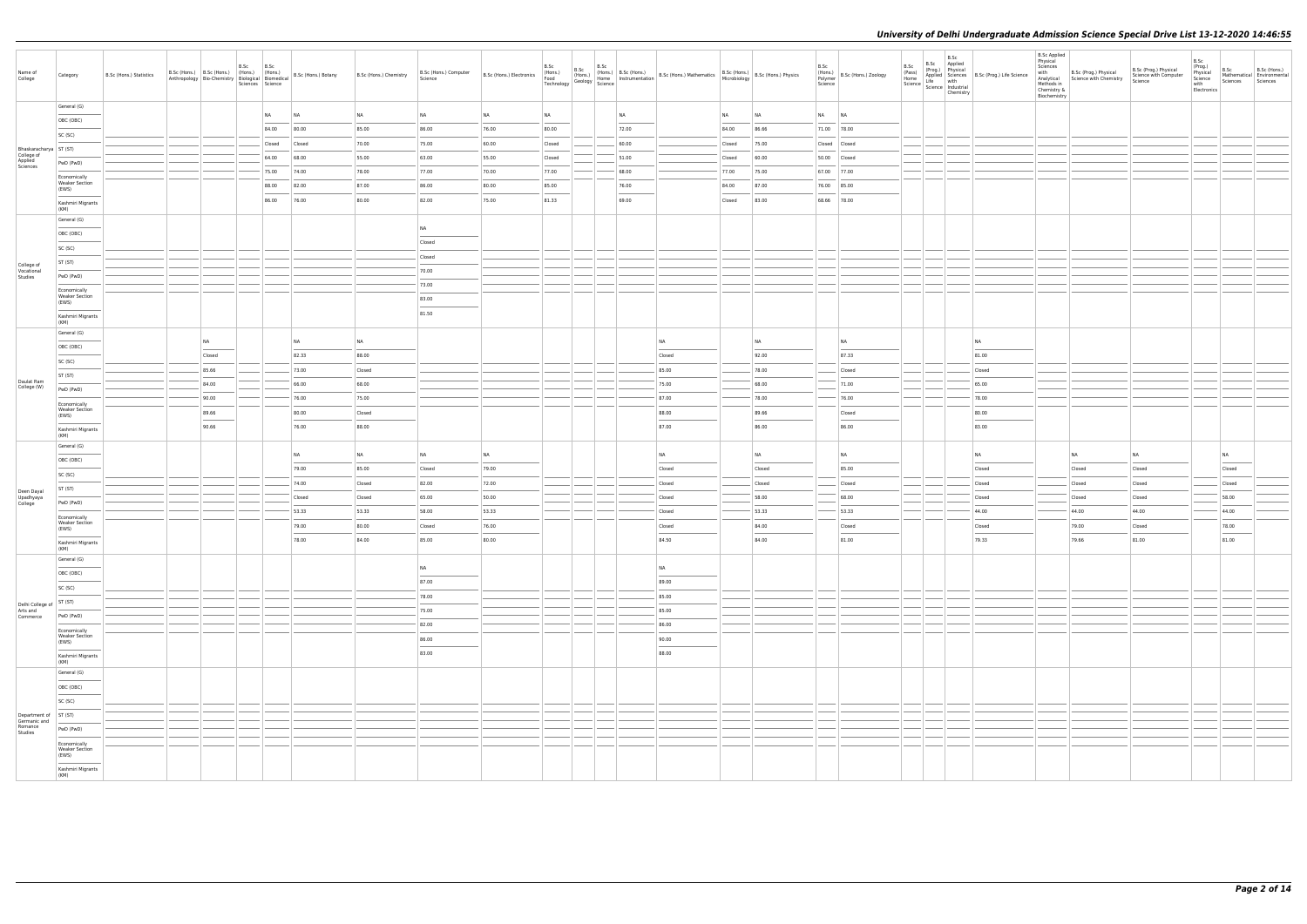|                       |                                                |                         |        |                 |           |                  |                |                                                                                                                                                        |                                  |                                                |      |                                                                                                                                                                                                                                                                                                                                                                                                                                                                                     |  |                                                                                                                                                                   |                 |                |      |                                                    |                |                                                                                                          |                |                                            | <b>B.Sc Applied</b>                                                       |                                                            |                                                           |                                                               |                  |                                                        |
|-----------------------|------------------------------------------------|-------------------------|--------|-----------------|-----------|------------------|----------------|--------------------------------------------------------------------------------------------------------------------------------------------------------|----------------------------------|------------------------------------------------|------|-------------------------------------------------------------------------------------------------------------------------------------------------------------------------------------------------------------------------------------------------------------------------------------------------------------------------------------------------------------------------------------------------------------------------------------------------------------------------------------|--|-------------------------------------------------------------------------------------------------------------------------------------------------------------------|-----------------|----------------|------|----------------------------------------------------|----------------|----------------------------------------------------------------------------------------------------------|----------------|--------------------------------------------|---------------------------------------------------------------------------|------------------------------------------------------------|-----------------------------------------------------------|---------------------------------------------------------------|------------------|--------------------------------------------------------|
| Name of<br>College    | Category                                       | B.Sc (Hons.) Statistics |        |                 | B.Sc B.Sc | Sciences Science |                | Anthropology Bio-Chemistry   (Hons.)   (Hons.)   B.Sc (Hons.) Botany   B.Sc (Hons.) Chemistry   Anthropology   Bio-Chemistry   Biological   Biomedical | B.Sc (Hons.) Computer<br>Science | B.Sc (Hons.) Electronics<br>Food<br>Technology | B.Sc | B.Sc<br>B.Sc<br>Any (Hons.)<br>Geology Home<br>Science                                                                                                                                                                                                                                                                                                                                                                                                                              |  | Homs.) B.Sc (Hons.) B.Sc (Hons.) Mathematics B.Sc (Hons.) B.Sc (Hons.) Physics<br>Home Instrumentation B.Sc (Hons.) Mathematics Microbiology B.Sc (Hons.) Physics |                 |                | B.Sc | (Hons.)<br>Polymer B.Sc (Hons.) Zoology<br>Science | B.Sc<br>(Pass) | B.Sc<br>B.Sc Applied<br>(Prog.) Physical<br>Home<br>Science Life with<br>Science Industrial<br>Chemistry |                | Applied Sciences B.Sc (Prog.) Life Science | Physical<br>Sciences<br>with<br>Methods in<br>Chemistry &<br>Biochemistry | B.Sc (Prog.) Physical<br>Analytical Science with Chemistry | B.Sc (Prog.) Physical<br>Science with Computer<br>Science | B.Sc<br>(Prog.)<br>Physical<br>Science<br>with<br>Electronics | B.Sc<br>Sciences | B.Sc (Hons.)<br>Mathematical Environmental<br>Sciences |
|                       | General (G)                                    |                         |        | Closed          |           |                  | Closed         | Closed                                                                                                                                                 |                                  |                                                |      |                                                                                                                                                                                                                                                                                                                                                                                                                                                                                     |  | Closed                                                                                                                                                            |                 | Closed         |      | Closed                                             |                | Closed                                                                                                   | Closed         |                                            |                                                                           | Closed                                                     | Closed                                                    |                                                               |                  |                                                        |
|                       | OBC (OBC)                                      |                         |        | 81.00           |           |                  | 75.00          | 80.00                                                                                                                                                  |                                  |                                                |      |                                                                                                                                                                                                                                                                                                                                                                                                                                                                                     |  | Closed                                                                                                                                                            |                 | 85.00          |      | 80.00                                              |                | Closed                                                                                                   | 75.00          |                                            |                                                                           | 77.00                                                      | Closed                                                    |                                                               |                  |                                                        |
|                       | SC (SC)                                        |                         |        |                 |           |                  |                |                                                                                                                                                        |                                  |                                                |      |                                                                                                                                                                                                                                                                                                                                                                                                                                                                                     |  |                                                                                                                                                                   |                 | 66.00          |      |                                                    |                | 58.00                                                                                                    |                |                                            |                                                                           | 61.00                                                      | 68.00                                                     |                                                               |                  |                                                        |
| Deshbandhu            | ST (ST)                                        |                         |        | Closed          |           |                  | 70.00          | 70.00                                                                                                                                                  |                                  |                                                |      |                                                                                                                                                                                                                                                                                                                                                                                                                                                                                     |  | 73.00                                                                                                                                                             |                 |                |      | Closed                                             |                |                                                                                                          | 68.00          |                                            |                                                                           |                                                            |                                                           |                                                               |                  |                                                        |
| College               | PwD (PwD)                                      |                         |        | 69.00           |           |                  | 62.00          | 55.00                                                                                                                                                  |                                  |                                                |      |                                                                                                                                                                                                                                                                                                                                                                                                                                                                                     |  | 65.00                                                                                                                                                             |                 | 55.00          |      | 67.00                                              |                | 45.00                                                                                                    | 60.00          |                                            |                                                                           | 45.00                                                      | 58.00                                                     |                                                               |                  |                                                        |
|                       | Economically<br><b>Weaker Section</b>          |                         |        | 68.00           |           |                  | 62.00          | 55.00                                                                                                                                                  |                                  |                                                |      |                                                                                                                                                                                                                                                                                                                                                                                                                                                                                     |  | 63.00                                                                                                                                                             |                 | 55.00          |      | 65.00                                              |                | 45.00                                                                                                    | 60.00          |                                            |                                                                           | 45.00                                                      | 58.00                                                     |                                                               |                  |                                                        |
|                       | (EWS)<br>Kashmiri Migrants                     |                         |        | 84.00<br>Closed |           |                  | 76.00<br>71.00 | 78.00<br>55.00                                                                                                                                         |                                  |                                                |      |                                                                                                                                                                                                                                                                                                                                                                                                                                                                                     |  | Closed<br>63.00                                                                                                                                                   |                 | 75.00<br>55.00 |      | 78.00<br>65.00                                     |                | 72.00<br>50.00                                                                                           | 75.00<br>60.00 |                                            |                                                                           | 75.00<br>45.00                                             | 75.00<br>58.00                                            |                                                               |                  |                                                        |
|                       | (KM)                                           |                         |        |                 |           |                  |                |                                                                                                                                                        |                                  |                                                |      |                                                                                                                                                                                                                                                                                                                                                                                                                                                                                     |  |                                                                                                                                                                   |                 |                |      |                                                    |                |                                                                                                          |                |                                            |                                                                           |                                                            |                                                           |                                                               |                  |                                                        |
|                       | General (G)                                    |                         |        |                 |           |                  |                |                                                                                                                                                        |                                  |                                                |      |                                                                                                                                                                                                                                                                                                                                                                                                                                                                                     |  |                                                                                                                                                                   |                 |                |      |                                                    |                |                                                                                                          |                |                                            |                                                                           |                                                            |                                                           |                                                               |                  |                                                        |
|                       | OBC (OBC)                                      |                         |        |                 |           |                  |                |                                                                                                                                                        |                                  |                                                |      |                                                                                                                                                                                                                                                                                                                                                                                                                                                                                     |  |                                                                                                                                                                   |                 |                |      |                                                    |                |                                                                                                          |                |                                            |                                                                           |                                                            |                                                           |                                                               |                  |                                                        |
|                       | SC (SC)                                        |                         |        |                 |           |                  |                |                                                                                                                                                        |                                  |                                                |      |                                                                                                                                                                                                                                                                                                                                                                                                                                                                                     |  |                                                                                                                                                                   |                 |                |      |                                                    |                |                                                                                                          |                |                                            |                                                                           |                                                            |                                                           |                                                               |                  |                                                        |
| Dr. Bhim Rao          | ST (ST)                                        |                         |        |                 |           |                  |                |                                                                                                                                                        |                                  |                                                |      |                                                                                                                                                                                                                                                                                                                                                                                                                                                                                     |  |                                                                                                                                                                   |                 |                |      |                                                    |                |                                                                                                          |                |                                            |                                                                           |                                                            |                                                           |                                                               |                  |                                                        |
| Ambedkar<br>College   | PwD (PwD)                                      |                         |        |                 |           |                  |                |                                                                                                                                                        |                                  |                                                |      |                                                                                                                                                                                                                                                                                                                                                                                                                                                                                     |  |                                                                                                                                                                   |                 |                |      |                                                    |                |                                                                                                          |                |                                            |                                                                           |                                                            |                                                           |                                                               |                  |                                                        |
|                       | Economically<br><b>Weaker Section</b><br>(EWS) |                         |        |                 |           |                  |                |                                                                                                                                                        |                                  |                                                |      |                                                                                                                                                                                                                                                                                                                                                                                                                                                                                     |  |                                                                                                                                                                   |                 |                |      |                                                    |                |                                                                                                          |                |                                            |                                                                           |                                                            |                                                           |                                                               |                  |                                                        |
|                       | Kashmiri Migrants<br>(KM)                      |                         |        |                 |           |                  |                |                                                                                                                                                        |                                  |                                                |      |                                                                                                                                                                                                                                                                                                                                                                                                                                                                                     |  |                                                                                                                                                                   |                 |                |      |                                                    |                |                                                                                                          |                |                                            |                                                                           |                                                            |                                                           |                                                               |                  |                                                        |
|                       | General (G)                                    |                         |        |                 |           |                  |                |                                                                                                                                                        |                                  |                                                |      |                                                                                                                                                                                                                                                                                                                                                                                                                                                                                     |  |                                                                                                                                                                   |                 |                |      |                                                    |                |                                                                                                          |                |                                            |                                                                           |                                                            |                                                           |                                                               |                  |                                                        |
|                       | OBC (OBC)                                      |                         |        |                 |           |                  | NA             | NA                                                                                                                                                     | <b>NA</b>                        |                                                |      |                                                                                                                                                                                                                                                                                                                                                                                                                                                                                     |  | NA                                                                                                                                                                | NA              |                |      | NA                                                 |                |                                                                                                          | NA             |                                            |                                                                           | NA                                                         | NA                                                        |                                                               |                  |                                                        |
|                       | SC (SC)                                        |                         |        |                 |           |                  | 78.00          | 84.00                                                                                                                                                  | 90.50                            |                                                |      |                                                                                                                                                                                                                                                                                                                                                                                                                                                                                     |  | 92.00                                                                                                                                                             |                 | 88.00          |      | 82.00                                              |                |                                                                                                          | 75.00          |                                            |                                                                           | 80.00                                                      | 82.00                                                     |                                                               |                  |                                                        |
|                       | ST (ST)                                        |                         |        |                 |           |                  | 73.00          | 70.00                                                                                                                                                  | Closed                           |                                                |      |                                                                                                                                                                                                                                                                                                                                                                                                                                                                                     |  | 82.00                                                                                                                                                             |                 | Closed         |      | 75.00                                              |                |                                                                                                          | 72.00          |                                            |                                                                           | 63.00                                                      | 65.00                                                     |                                                               |                  |                                                        |
| Dyal Singh<br>College | PwD (PwD)                                      |                         |        |                 |           |                  | 65.00          | 55.00                                                                                                                                                  | 73.00                            |                                                |      |                                                                                                                                                                                                                                                                                                                                                                                                                                                                                     |  | 75.00                                                                                                                                                             |                 | 55.00          |      | 70.00                                              |                |                                                                                                          | 60.00          |                                            |                                                                           | 45.00                                                      | 55.00                                                     |                                                               |                  |                                                        |
|                       | Economically                                   |                         |        |                 |           |                  | Closed         | 50.00                                                                                                                                                  | 50.00                            |                                                |      |                                                                                                                                                                                                                                                                                                                                                                                                                                                                                     |  | 50.00                                                                                                                                                             |                 | 50.00          |      | 50.00                                              |                |                                                                                                          | 43.00          |                                            |                                                                           | 43.00                                                      | 43.00                                                     |                                                               |                  |                                                        |
|                       | <b>Weaker Section</b><br>(EWS)                 |                         |        |                 |           |                  | 80.00          | Closed                                                                                                                                                 | Closed                           |                                                |      |                                                                                                                                                                                                                                                                                                                                                                                                                                                                                     |  | 88.00                                                                                                                                                             |                 | 89.00          |      | 84.00                                              |                |                                                                                                          | 81.00          |                                            |                                                                           | 78.00                                                      | 82.00                                                     |                                                               |                  |                                                        |
|                       | Kashmiri Migrants<br>(KM)                      |                         |        |                 |           |                  | 78.00          | 83.00                                                                                                                                                  | 83.00                            |                                                |      |                                                                                                                                                                                                                                                                                                                                                                                                                                                                                     |  | 84.00                                                                                                                                                             |                 | 84.00          |      | 80.00                                              |                |                                                                                                          | 76.66          |                                            |                                                                           | 75.00                                                      | 78.00                                                     |                                                               |                  |                                                        |
|                       | General (G)                                    |                         |        |                 |           |                  |                |                                                                                                                                                        |                                  |                                                |      |                                                                                                                                                                                                                                                                                                                                                                                                                                                                                     |  |                                                                                                                                                                   |                 |                |      |                                                    |                |                                                                                                          |                |                                            |                                                                           |                                                            |                                                           |                                                               |                  |                                                        |
|                       | OBC (OBC)                                      |                         |        |                 |           |                  |                |                                                                                                                                                        |                                  |                                                |      |                                                                                                                                                                                                                                                                                                                                                                                                                                                                                     |  |                                                                                                                                                                   |                 |                |      |                                                    |                |                                                                                                          |                |                                            |                                                                           |                                                            |                                                           |                                                               |                  |                                                        |
|                       | SC (SC)                                        |                         |        |                 |           |                  |                |                                                                                                                                                        |                                  |                                                |      |                                                                                                                                                                                                                                                                                                                                                                                                                                                                                     |  |                                                                                                                                                                   |                 |                |      |                                                    |                |                                                                                                          |                |                                            |                                                                           |                                                            |                                                           |                                                               |                  |                                                        |
| Dyal Singh<br>College | ST (ST)                                        |                         |        |                 |           |                  |                |                                                                                                                                                        |                                  |                                                |      |                                                                                                                                                                                                                                                                                                                                                                                                                                                                                     |  |                                                                                                                                                                   |                 |                |      |                                                    |                |                                                                                                          |                |                                            |                                                                           |                                                            |                                                           |                                                               |                  |                                                        |
| (Evening)             | PwD (PwD)                                      |                         |        |                 |           |                  |                |                                                                                                                                                        |                                  |                                                |      |                                                                                                                                                                                                                                                                                                                                                                                                                                                                                     |  |                                                                                                                                                                   |                 |                |      |                                                    |                |                                                                                                          |                |                                            |                                                                           |                                                            |                                                           |                                                               |                  |                                                        |
|                       | Economically<br><b>Weaker Section</b><br>(EWS) |                         |        |                 |           |                  |                |                                                                                                                                                        |                                  |                                                |      |                                                                                                                                                                                                                                                                                                                                                                                                                                                                                     |  |                                                                                                                                                                   |                 |                |      |                                                    |                |                                                                                                          |                |                                            |                                                                           |                                                            |                                                           |                                                               |                  |                                                        |
|                       | Kashmiri Migrants<br>(KM)                      |                         |        |                 |           |                  |                |                                                                                                                                                        |                                  |                                                |      |                                                                                                                                                                                                                                                                                                                                                                                                                                                                                     |  |                                                                                                                                                                   |                 |                |      |                                                    |                |                                                                                                          |                |                                            |                                                                           |                                                            |                                                           |                                                               |                  |                                                        |
|                       | General (G)                                    |                         |        |                 |           |                  |                |                                                                                                                                                        |                                  |                                                |      |                                                                                                                                                                                                                                                                                                                                                                                                                                                                                     |  |                                                                                                                                                                   |                 |                |      |                                                    |                |                                                                                                          |                |                                            |                                                                           |                                                            |                                                           |                                                               |                  |                                                        |
|                       | OBC (OBC)                                      |                         |        |                 |           |                  | NA             | <b>NA</b>                                                                                                                                              |                                  |                                                |      |                                                                                                                                                                                                                                                                                                                                                                                                                                                                                     |  | NA                                                                                                                                                                | <b>NA</b><br>NA |                |      | <b>NA</b>                                          |                |                                                                                                          | NA             |                                            |                                                                           | NA                                                         |                                                           |                                                               |                  |                                                        |
|                       | SC (SC)                                        |                         |        |                 |           |                  | 80.33          | 89.66                                                                                                                                                  |                                  |                                                |      |                                                                                                                                                                                                                                                                                                                                                                                                                                                                                     |  | Closed                                                                                                                                                            | Closed          | Closed         |      | 84.00                                              |                |                                                                                                          | 81.66          |                                            |                                                                           | 80.00                                                      |                                                           |                                                               |                  |                                                        |
|                       | ST (ST)                                        |                         |        |                 |           |                  | 73.00          | 83.00                                                                                                                                                  |                                  |                                                |      |                                                                                                                                                                                                                                                                                                                                                                                                                                                                                     |  | Closed                                                                                                                                                            | Closed          | 80.00          |      | 79.00                                              |                |                                                                                                          | 74.00          |                                            |                                                                           | 65.00                                                      |                                                           |                                                               |                  |                                                        |
| Gargi College<br>(W)  | PwD (PwD)                                      |                         |        |                 |           |                  | 69.00          | 72.00                                                                                                                                                  |                                  |                                                |      |                                                                                                                                                                                                                                                                                                                                                                                                                                                                                     |  | 80.00                                                                                                                                                             | Closed          | 70.00          |      | 73.00                                              |                |                                                                                                          | 65.00          |                                            |                                                                           | 58.00                                                      |                                                           |                                                               |                  |                                                        |
|                       | Economically                                   |                         |        |                 |           |                  | 58.00          | 77.00                                                                                                                                                  |                                  |                                                |      |                                                                                                                                                                                                                                                                                                                                                                                                                                                                                     |  | 78.00                                                                                                                                                             | 80.00           | 75.00          |      | Closed                                             |                |                                                                                                          | Closed         |                                            |                                                                           | 60.00                                                      |                                                           |                                                               |                  |                                                        |
|                       | <b>Weaker Section</b><br>(EWS)                 |                         |        |                 |           |                  | 80.00          | 89.66                                                                                                                                                  |                                  |                                                |      |                                                                                                                                                                                                                                                                                                                                                                                                                                                                                     |  | 91.00                                                                                                                                                             | 82.00           | 84.00          |      | Closed                                             |                |                                                                                                          | 79.00          |                                            |                                                                           | 79.00                                                      |                                                           |                                                               |                  |                                                        |
|                       | Kashmiri Migrants                              |                         |        |                 |           |                  | 75.00          | 84.00                                                                                                                                                  |                                  |                                                |      |                                                                                                                                                                                                                                                                                                                                                                                                                                                                                     |  | 82.00                                                                                                                                                             | Closed          | 83.00          |      | Closed                                             |                |                                                                                                          | 75.00          |                                            |                                                                           | 76.00                                                      |                                                           |                                                               |                  |                                                        |
|                       | (KM)<br>General (G)                            |                         |        |                 |           |                  |                |                                                                                                                                                        |                                  |                                                |      |                                                                                                                                                                                                                                                                                                                                                                                                                                                                                     |  |                                                                                                                                                                   |                 |                |      |                                                    |                |                                                                                                          |                |                                            |                                                                           |                                                            |                                                           |                                                               |                  |                                                        |
|                       |                                                |                         | Closed |                 |           |                  | Closed         | Closed                                                                                                                                                 | Closed                           | Closed                                         |      | Closed                                                                                                                                                                                                                                                                                                                                                                                                                                                                              |  | Closed                                                                                                                                                            |                 | Closed         |      | Closed                                             |                |                                                                                                          | Closed         |                                            |                                                                           | Closed                                                     | Closed                                                    |                                                               |                  |                                                        |
|                       | OBC (OBC)                                      |                         | Closed |                 |           |                  | 86.00          | Closed                                                                                                                                                 | Closed                           | Closed                                         |      | Closed                                                                                                                                                                                                                                                                                                                                                                                                                                                                              |  | Closed                                                                                                                                                            |                 | Closed         |      | Closed                                             |                |                                                                                                          | Closed         |                                            |                                                                           | Closed                                                     | Closed                                                    |                                                               |                  |                                                        |
|                       | SC (SC)                                        |                         | Closed |                 |           |                  | 83.00          | 88.00                                                                                                                                                  | Closed                           | Closed                                         |      | Closed                                                                                                                                                                                                                                                                                                                                                                                                                                                                              |  | Closed                                                                                                                                                            |                 | Closed         |      | 87.00                                              |                |                                                                                                          | Closed         |                                            |                                                                           | Closed                                                     | Closed                                                    |                                                               |                  |                                                        |
| Hansraj College       | ST (ST)                                        |                         | 75.00  |                 |           |                  | Closed         | Closed                                                                                                                                                 | Closed                           | 70.00                                          |      | 76.00                                                                                                                                                                                                                                                                                                                                                                                                                                                                               |  | Closed                                                                                                                                                            |                 | 75.00          |      | Closed                                             |                |                                                                                                          | 72.00          |                                            |                                                                           | 72.00                                                      | 72.00                                                     |                                                               |                  |                                                        |
|                       | PwD (PwD)                                      |                         | 70.00  |                 |           |                  | 74.00          | 68.00                                                                                                                                                  | 78.00                            | 70.00                                          |      | 76.00                                                                                                                                                                                                                                                                                                                                                                                                                                                                               |  | 77.00                                                                                                                                                             |                 | 73.00          |      | 75.00                                              |                |                                                                                                          | 71.00          |                                            |                                                                           | 65.00                                                      | 68.00                                                     |                                                               |                  |                                                        |
|                       | Economically<br><b>Weaker Section</b>          |                         | 81.00  |                 |           |                  | 85.00          | Closed                                                                                                                                                 | Closed                           | Closed                                         |      | Closed                                                                                                                                                                                                                                                                                                                                                                                                                                                                              |  | 95.00                                                                                                                                                             |                 | Closed         |      | Closed                                             |                |                                                                                                          | 85.00          |                                            |                                                                           | Closed                                                     | Closed                                                    |                                                               |                  |                                                        |
|                       | (EWS)<br>Kashmiri Migrants                     |                         | 83.70  |                 |           |                  | 85.50          | 86.40                                                                                                                                                  | 87.60                            | 85.50                                          |      | $\frac{1}{2} \left( \frac{1}{2} \right) \left( \frac{1}{2} \right) \left( \frac{1}{2} \right) \left( \frac{1}{2} \right) \left( \frac{1}{2} \right) \left( \frac{1}{2} \right) \left( \frac{1}{2} \right) \left( \frac{1}{2} \right) \left( \frac{1}{2} \right) \left( \frac{1}{2} \right) \left( \frac{1}{2} \right) \left( \frac{1}{2} \right) \left( \frac{1}{2} \right) \left( \frac{1}{2} \right) \left( \frac{1}{2} \right) \left( \frac{1}{2} \right) \left( \frac$<br>85.50 |  | 87.00                                                                                                                                                             |                 | 87.60          |      | 85.80                                              |                |                                                                                                          | 85.50          |                                            |                                                                           | 85.50                                                      | 85.80                                                     |                                                               |                  |                                                        |
|                       | (KM)                                           |                         |        |                 |           |                  |                |                                                                                                                                                        |                                  |                                                |      |                                                                                                                                                                                                                                                                                                                                                                                                                                                                                     |  |                                                                                                                                                                   |                 |                |      |                                                    |                |                                                                                                          |                |                                            |                                                                           |                                                            |                                                           |                                                               |                  |                                                        |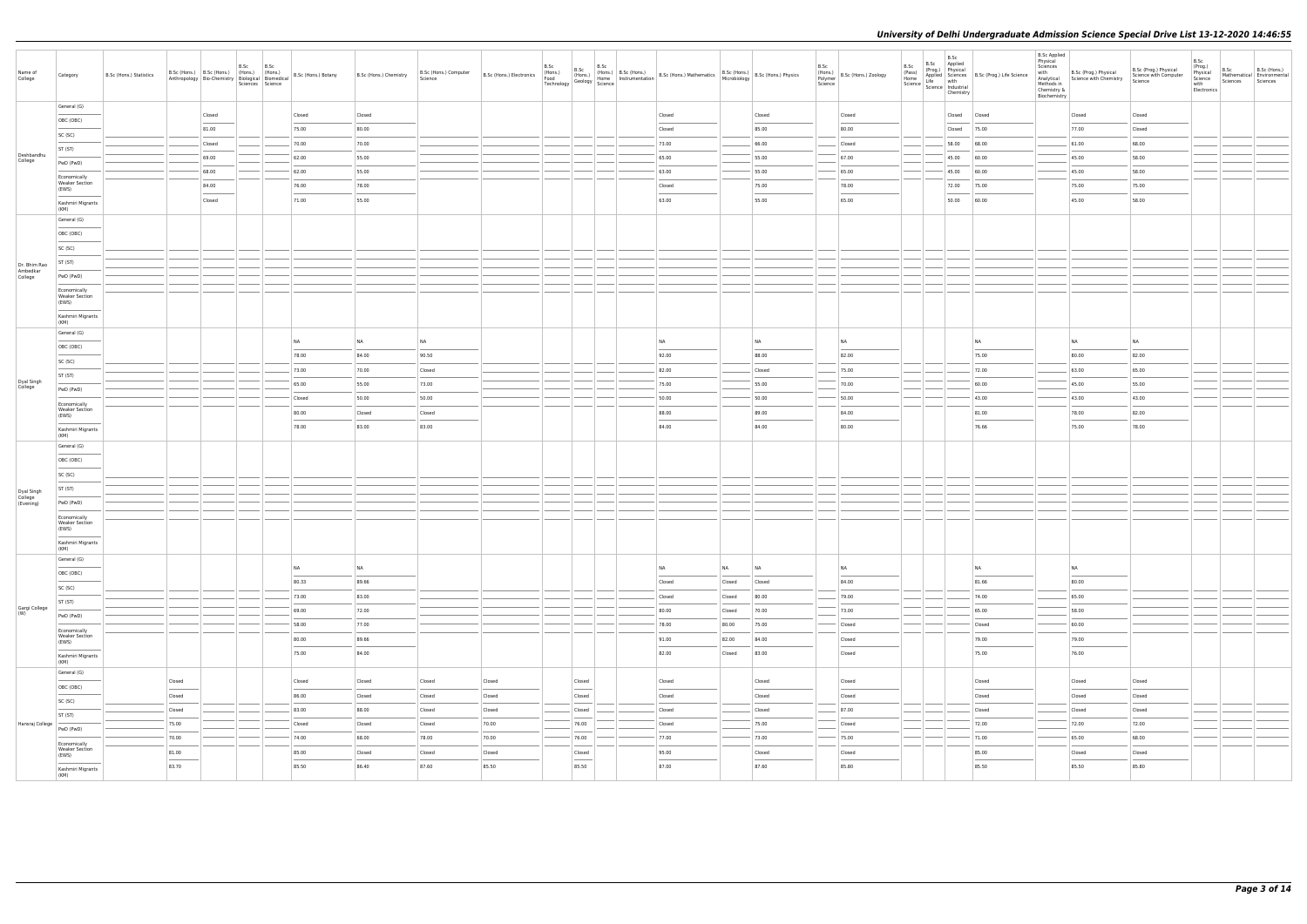|                             |                                       |                         |                                           |                  |      |                          |                                                                                                                                                                                                                                                                                                                                                                                                                                                                  |                        |                                  |                 |                                            |                                                                                                                                                                                                                           |                                   |        |                            |                                 | B.Sc                                                                                                                       |                                            | <b>B.Sc Applied</b><br>Physical |                                                                          |                                                           | B.Sc                                                  |                                                |                          |
|-----------------------------|---------------------------------------|-------------------------|-------------------------------------------|------------------|------|--------------------------|------------------------------------------------------------------------------------------------------------------------------------------------------------------------------------------------------------------------------------------------------------------------------------------------------------------------------------------------------------------------------------------------------------------------------------------------------------------|------------------------|----------------------------------|-----------------|--------------------------------------------|---------------------------------------------------------------------------------------------------------------------------------------------------------------------------------------------------------------------------|-----------------------------------|--------|----------------------------|---------------------------------|----------------------------------------------------------------------------------------------------------------------------|--------------------------------------------|---------------------------------|--------------------------------------------------------------------------|-----------------------------------------------------------|-------------------------------------------------------|------------------------------------------------|--------------------------|
| Name of<br>College          | Category                              | B.Sc (Hons.) Statistics | B.Sc (Hons.) B.Sc (Hons.) (Hons.) (Hons.) |                  | B.Sc | B.Sc<br>Sciences Science | $\left \begin{array}{c c c c} \text{Arct, } \text{Tr}(\mathbf{u}) & \text{Tr}(\mathbf{u}) & \text{Tr}(\mathbf{u}) & \text{Tr}(\mathbf{u}) \\ \text{Arthropology} & \text{Bio-Chemistry} & \text{Biological} & \text{Biomedical} \end{array}\right  \cdot \left \begin{array}{c c c} \text{Hons,} & \text{Hons.} \\ \text{B.} & \text{B.} & \text{B.} \\ \text{B.} & \text{B.} & \text{B.} \\ \text{B.} & \text{B.} & \text{B.} \\ \text{B.} & \text{B.} & \text$ | B.Sc (Hons.) Chemistry | B.Sc (Hons.) Computer<br>Science |                 |                                            | B.Sc (Hons.) B.Sc (Hons.) B.Sc (Hons.) B.Sc (Hons.) B.Sc (Hons.) B.Sc (Hons.) B.Sc (Hons.) B.Sc (Hons.) B.Sc (Hons.) B.Sc (Hons.) B.Sc (Hons.) B.Sc (Hons.) Physics Technology Geology Science Technology Science (Second |                                   |        | B.Sc<br>Polymer<br>Science | (Hons.)<br>B.Sc (Hons.) Zoology | B.Sc Applied<br>B.Sc<br>(Pass)<br>(Prog.) Physical<br>Home<br>Home<br>Science Life with<br>Science Industrial<br>Chemistry | Applied Sciences B.Sc (Prog.) Life Science | Sciences<br>with<br>Chemistry & | B.Sc (Prog.) Physical<br>Analytical Science with Chemistry<br>Methods in | B.Sc (Prog.) Physical<br>Science with Computer<br>Science | (Prog.)<br>Physical<br>Science<br>with<br>Electronics | B.Sc<br>Mathematical Environmental<br>Sciences | B.Sc (Hons.)<br>Sciences |
|                             | General (G)                           |                         |                                           |                  |      |                          |                                                                                                                                                                                                                                                                                                                                                                                                                                                                  |                        |                                  |                 |                                            |                                                                                                                                                                                                                           |                                   |        |                            |                                 |                                                                                                                            |                                            | Biochemistry                    |                                                                          |                                                           |                                                       |                                                |                          |
|                             | OBC (OBC)                             | Closed                  |                                           |                  |      |                          | Closed                                                                                                                                                                                                                                                                                                                                                                                                                                                           | Closed                 |                                  |                 |                                            | Closed                                                                                                                                                                                                                    |                                   | Closed |                            | Closed                          |                                                                                                                            |                                            |                                 | NA                                                                       |                                                           | Closed                                                |                                                |                          |
|                             | SC (SC)                               | Closed                  |                                           |                  |      |                          | 91.00                                                                                                                                                                                                                                                                                                                                                                                                                                                            | Closed                 |                                  |                 |                                            | Closed                                                                                                                                                                                                                    |                                   | Closed |                            | Closed                          |                                                                                                                            |                                            |                                 | Closed                                                                   |                                                           | Closed                                                |                                                |                          |
|                             | ST (ST)                               | Closed                  |                                           |                  |      |                          | 91.00                                                                                                                                                                                                                                                                                                                                                                                                                                                            | Closed                 |                                  |                 |                                            | Closed                                                                                                                                                                                                                    |                                   | Closed |                            | 93.33                           |                                                                                                                            |                                            |                                 | 86.00                                                                    |                                                           | Closed                                                |                                                |                          |
| Hindu College               | PwD (PwD)                             | Closed                  |                                           |                  |      |                          | 87.66                                                                                                                                                                                                                                                                                                                                                                                                                                                            | 88.00                  |                                  |                 |                                            | Closed                                                                                                                                                                                                                    |                                   | Closed |                            | 88.00                           |                                                                                                                            |                                            |                                 | 85.00                                                                    |                                                           | Closed                                                |                                                |                          |
|                             | Economically<br><b>Weaker Section</b> | 86.00                   |                                           |                  |      |                          | 80.00                                                                                                                                                                                                                                                                                                                                                                                                                                                            | 79.00                  |                                  |                 |                                            | 87.75                                                                                                                                                                                                                     |                                   | 70.00  |                            | 79.00                           |                                                                                                                            |                                            |                                 | 78.00                                                                    |                                                           | 55.00                                                 |                                                |                          |
|                             | (EWS)                                 | Closed                  |                                           |                  |      |                          | Closed                                                                                                                                                                                                                                                                                                                                                                                                                                                           | 94.33                  |                                  |                 |                                            | Closed                                                                                                                                                                                                                    |                                   | Closed |                            | Closed                          |                                                                                                                            |                                            |                                 | 91.66                                                                    |                                                           | Closed                                                |                                                |                          |
|                             | Kashmiri Migrants<br>(KM)             | 89.00                   |                                           |                  |      |                          | 87.00                                                                                                                                                                                                                                                                                                                                                                                                                                                            | 87.00                  |                                  |                 |                                            | 87.75                                                                                                                                                                                                                     |                                   | 89.33  |                            | 87.00                           |                                                                                                                            |                                            |                                 | 85.00                                                                    |                                                           | 85.00                                                 |                                                |                          |
|                             | General (G)                           |                         |                                           |                  |      |                          |                                                                                                                                                                                                                                                                                                                                                                                                                                                                  |                        | <b>NA</b>                        |                 |                                            | <b>NA</b>                                                                                                                                                                                                                 |                                   |        |                            |                                 |                                                                                                                            |                                            |                                 |                                                                          |                                                           |                                                       |                                                |                          |
|                             | OBC (OBC)                             |                         |                                           |                  |      |                          |                                                                                                                                                                                                                                                                                                                                                                                                                                                                  |                        | 88.00                            |                 |                                            | 85.25                                                                                                                                                                                                                     |                                   |        |                            |                                 |                                                                                                                            |                                            |                                 |                                                                          |                                                           |                                                       |                                                |                          |
|                             | SC (SC)                               |                         |                                           |                  |      |                          |                                                                                                                                                                                                                                                                                                                                                                                                                                                                  |                        | 80.00                            |                 |                                            | 73.00                                                                                                                                                                                                                     |                                   |        |                            |                                 |                                                                                                                            |                                            |                                 |                                                                          |                                                           |                                                       |                                                |                          |
| Indraprastha<br>College for | ST (ST)                               |                         |                                           |                  |      |                          |                                                                                                                                                                                                                                                                                                                                                                                                                                                                  |                        | 73.00                            |                 |                                            | 72.00                                                                                                                                                                                                                     |                                   |        |                            |                                 |                                                                                                                            |                                            |                                 |                                                                          |                                                           |                                                       |                                                |                          |
| Women (W)                   | PwD (PwD)                             |                         |                                           |                  |      |                          |                                                                                                                                                                                                                                                                                                                                                                                                                                                                  |                        | 84.00                            |                 |                                            | 72.00                                                                                                                                                                                                                     |                                   |        |                            |                                 |                                                                                                                            |                                            |                                 |                                                                          |                                                           |                                                       |                                                |                          |
|                             | Economically<br><b>Weaker Section</b> |                         |                                           |                  |      |                          |                                                                                                                                                                                                                                                                                                                                                                                                                                                                  |                        | 85.00                            |                 |                                            | 87.00                                                                                                                                                                                                                     |                                   |        |                            |                                 |                                                                                                                            |                                            |                                 |                                                                          |                                                           |                                                       |                                                |                          |
|                             | (EWS)                                 |                         |                                           |                  |      |                          |                                                                                                                                                                                                                                                                                                                                                                                                                                                                  |                        | 85.00                            |                 |                                            | 87.00                                                                                                                                                                                                                     |                                   |        |                            |                                 |                                                                                                                            |                                            |                                 |                                                                          |                                                           |                                                       |                                                |                          |
|                             | Kashmiri Migrants<br>(KM)             |                         |                                           |                  |      |                          |                                                                                                                                                                                                                                                                                                                                                                                                                                                                  |                        |                                  |                 |                                            |                                                                                                                                                                                                                           |                                   |        |                            |                                 |                                                                                                                            |                                            |                                 |                                                                          |                                                           |                                                       |                                                |                          |
|                             | General (G)                           |                         |                                           |                  |      |                          |                                                                                                                                                                                                                                                                                                                                                                                                                                                                  |                        |                                  |                 |                                            |                                                                                                                                                                                                                           | Closed                            |        |                            |                                 |                                                                                                                            |                                            |                                 |                                                                          |                                                           |                                                       |                                                |                          |
|                             | OBC (OBC)                             |                         |                                           | Closed<br>Closed |      |                          |                                                                                                                                                                                                                                                                                                                                                                                                                                                                  |                        |                                  | Closed<br>76.00 | Closed<br>$\sim$<br>50.00                  |                                                                                                                                                                                                                           | <b>Contract Contract</b><br>78.00 |        |                            |                                 | Closed<br>$\frac{1}{2}$<br>45.00                                                                                           |                                            |                                 |                                                                          |                                                           |                                                       |                                                |                          |
|                             | SC (SC)                               |                         |                                           |                  |      |                          |                                                                                                                                                                                                                                                                                                                                                                                                                                                                  |                        |                                  |                 |                                            |                                                                                                                                                                                                                           | Closed                            |        |                            |                                 |                                                                                                                            |                                            |                                 |                                                                          |                                                           |                                                       |                                                |                          |
| Institute of<br>Home        | ST (ST)                               |                         |                                           | 73.00            |      |                          |                                                                                                                                                                                                                                                                                                                                                                                                                                                                  |                        |                                  | Closed          | 50.00                                      |                                                                                                                                                                                                                           | 57.00                             |        |                            |                                 | 45.00<br>45.00                                                                                                             |                                            |                                 |                                                                          |                                                           |                                                       |                                                |                          |
| Economics (W) PwD (PwD)     |                                       |                         |                                           | 60.00<br>55.00   |      |                          |                                                                                                                                                                                                                                                                                                                                                                                                                                                                  |                        |                                  | 57.00<br>55.00  | 50.00<br>50.00                             |                                                                                                                                                                                                                           | 57.00                             |        |                            |                                 | 45.00                                                                                                                      |                                            |                                 |                                                                          |                                                           |                                                       |                                                |                          |
|                             | Economically<br><b>Weaker Section</b> |                         |                                           |                  |      |                          |                                                                                                                                                                                                                                                                                                                                                                                                                                                                  |                        |                                  |                 |                                            |                                                                                                                                                                                                                           |                                   |        |                            |                                 |                                                                                                                            |                                            |                                 |                                                                          |                                                           |                                                       |                                                |                          |
|                             | (EWS)                                 |                         |                                           | 75.00<br>55.00   |      |                          |                                                                                                                                                                                                                                                                                                                                                                                                                                                                  |                        |                                  | 78.00<br>55.00  | 50.00<br>$\overline{\phantom{a}}$<br>50.00 |                                                                                                                                                                                                                           | 78.00<br>60.00                    |        |                            |                                 | 45.00<br>$\overline{\phantom{m}}$<br>45.00                                                                                 |                                            |                                 |                                                                          |                                                           |                                                       |                                                |                          |
|                             | Kashmiri Migrants<br>(KM)             |                         |                                           |                  |      |                          |                                                                                                                                                                                                                                                                                                                                                                                                                                                                  |                        |                                  |                 |                                            |                                                                                                                                                                                                                           |                                   |        |                            |                                 |                                                                                                                            |                                            |                                 |                                                                          |                                                           |                                                       |                                                |                          |
|                             | General (G)                           |                         |                                           |                  |      |                          |                                                                                                                                                                                                                                                                                                                                                                                                                                                                  |                        |                                  |                 |                                            | <b>NA</b>                                                                                                                                                                                                                 |                                   |        |                            |                                 |                                                                                                                            |                                            |                                 |                                                                          |                                                           |                                                       |                                                |                          |
|                             | OBC (OBC)                             |                         |                                           |                  |      |                          |                                                                                                                                                                                                                                                                                                                                                                                                                                                                  |                        |                                  |                 |                                            | 78.00                                                                                                                                                                                                                     |                                   |        |                            |                                 |                                                                                                                            |                                            |                                 |                                                                          |                                                           |                                                       |                                                |                          |
|                             | SC (SC)                               |                         |                                           |                  |      |                          |                                                                                                                                                                                                                                                                                                                                                                                                                                                                  |                        |                                  |                 |                                            | 72.00                                                                                                                                                                                                                     |                                   |        |                            |                                 |                                                                                                                            |                                            |                                 |                                                                          |                                                           |                                                       |                                                |                          |
| Janki Devi<br>Memorial      | ST (ST)                               |                         |                                           |                  |      |                          |                                                                                                                                                                                                                                                                                                                                                                                                                                                                  |                        |                                  |                 |                                            | 72.00                                                                                                                                                                                                                     |                                   |        |                            |                                 |                                                                                                                            |                                            |                                 |                                                                          |                                                           |                                                       |                                                |                          |
| College (W)                 | PwD (PwD)                             |                         |                                           |                  |      |                          |                                                                                                                                                                                                                                                                                                                                                                                                                                                                  |                        |                                  |                 |                                            | 70.00                                                                                                                                                                                                                     |                                   |        |                            |                                 |                                                                                                                            |                                            |                                 |                                                                          |                                                           |                                                       |                                                |                          |
|                             | Economically<br><b>Weaker Section</b> |                         |                                           |                  |      |                          |                                                                                                                                                                                                                                                                                                                                                                                                                                                                  |                        |                                  |                 |                                            | 77.00                                                                                                                                                                                                                     |                                   |        |                            |                                 |                                                                                                                            |                                            |                                 |                                                                          |                                                           |                                                       |                                                |                          |
|                             | (EWS)                                 |                         |                                           |                  |      |                          |                                                                                                                                                                                                                                                                                                                                                                                                                                                                  |                        |                                  |                 |                                            | 72.00                                                                                                                                                                                                                     |                                   |        |                            |                                 |                                                                                                                            |                                            |                                 |                                                                          |                                                           |                                                       |                                                |                          |
|                             | Kashmiri Migrants<br>(KM)             |                         |                                           |                  |      |                          |                                                                                                                                                                                                                                                                                                                                                                                                                                                                  |                        |                                  |                 |                                            |                                                                                                                                                                                                                           |                                   |        |                            |                                 |                                                                                                                            |                                            |                                 |                                                                          |                                                           |                                                       |                                                |                          |
|                             | General (G)                           |                         |                                           |                  |      |                          | NA                                                                                                                                                                                                                                                                                                                                                                                                                                                               | NA                     | <b>NA</b>                        |                 |                                            | <b>NA</b>                                                                                                                                                                                                                 |                                   | NA     |                            | <b>NA</b>                       |                                                                                                                            | <b>NA</b>                                  |                                 |                                                                          | <b>NA</b>                                                 |                                                       |                                                |                          |
|                             | OBC (OBC)                             |                         |                                           |                  |      |                          | Closed                                                                                                                                                                                                                                                                                                                                                                                                                                                           | Closed                 | 80.00                            |                 |                                            | Closed                                                                                                                                                                                                                    |                                   | Closed |                            | 83.00                           |                                                                                                                            | 74.00                                      |                                 |                                                                          | Closed                                                    |                                                       |                                                |                          |
|                             | SC (SC)                               |                         |                                           |                  |      |                          | 71.00                                                                                                                                                                                                                                                                                                                                                                                                                                                            | 64.00                  | Closed                           |                 |                                            | 75.00                                                                                                                                                                                                                     |                                   | 63.00  |                            | 75.00                           |                                                                                                                            | 70.00                                      |                                 |                                                                          | 60.00                                                     |                                                       |                                                |                          |
| Kalindi College<br>(W)      | ST (ST)                               |                         |                                           |                  |      |                          | 68.00                                                                                                                                                                                                                                                                                                                                                                                                                                                            | Closed                 | 68.00                            |                 |                                            | 69.00                                                                                                                                                                                                                     |                                   | 62.00  |                            | 75.00                           |                                                                                                                            | 63.00                                      |                                 |                                                                          | 60.00                                                     |                                                       |                                                |                          |
|                             | PwD (PwD)                             |                         |                                           |                  |      |                          | 75.00                                                                                                                                                                                                                                                                                                                                                                                                                                                            | 64.00                  | 74.00                            |                 |                                            | 69.00                                                                                                                                                                                                                     |                                   | 80.00  |                            | 73.00                           |                                                                                                                            | 67.00                                      |                                 |                                                                          | 73.00                                                     |                                                       |                                                |                          |
|                             | Economically<br><b>Weaker Section</b> |                         |                                           |                  |      |                          | 72.00                                                                                                                                                                                                                                                                                                                                                                                                                                                            | 74.00                  | 79.00                            |                 |                                            | 80.00                                                                                                                                                                                                                     |                                   | 72.00  |                            | 75.00                           |                                                                                                                            | 72.00                                      |                                 |                                                                          | 70.00                                                     |                                                       |                                                |                          |
|                             | (EWS)                                 |                         |                                           |                  |      |                          | 75.00                                                                                                                                                                                                                                                                                                                                                                                                                                                            | 64.00                  | 75.00                            |                 |                                            | 78.00                                                                                                                                                                                                                     |                                   | 84.00  |                            | 75.00                           |                                                                                                                            | 72.00                                      |                                 |                                                                          | $\overline{\phantom{a}}$<br>75.00                         |                                                       |                                                |                          |
|                             | Kashmiri Migrants<br>(KM)             |                         |                                           |                  |      |                          |                                                                                                                                                                                                                                                                                                                                                                                                                                                                  |                        |                                  |                 |                                            |                                                                                                                                                                                                                           |                                   |        |                            |                                 |                                                                                                                            |                                            |                                 |                                                                          |                                                           |                                                       |                                                |                          |
|                             | General (G)                           |                         |                                           |                  |      |                          |                                                                                                                                                                                                                                                                                                                                                                                                                                                                  |                        |                                  |                 |                                            | <b>NA</b>                                                                                                                                                                                                                 |                                   |        |                            |                                 |                                                                                                                            |                                            |                                 |                                                                          |                                                           |                                                       |                                                |                          |
|                             | OBC (OBC)                             |                         |                                           |                  |      |                          |                                                                                                                                                                                                                                                                                                                                                                                                                                                                  |                        |                                  |                 |                                            | 89.00                                                                                                                                                                                                                     |                                   |        |                            |                                 |                                                                                                                            |                                            |                                 |                                                                          |                                                           |                                                       |                                                |                          |
|                             | SC (SC)                               |                         |                                           |                  |      |                          |                                                                                                                                                                                                                                                                                                                                                                                                                                                                  |                        |                                  |                 |                                            | 84.00                                                                                                                                                                                                                     |                                   |        |                            |                                 |                                                                                                                            |                                            |                                 |                                                                          |                                                           |                                                       |                                                |                          |
| Kamala Nehru                | ST (ST)                               |                         |                                           |                  |      |                          |                                                                                                                                                                                                                                                                                                                                                                                                                                                                  |                        |                                  |                 |                                            | 74.00                                                                                                                                                                                                                     |                                   |        |                            |                                 |                                                                                                                            |                                            |                                 |                                                                          |                                                           |                                                       |                                                |                          |
| College (W)                 | PwD (PwD)                             |                         |                                           |                  |      |                          |                                                                                                                                                                                                                                                                                                                                                                                                                                                                  |                        |                                  |                 |                                            | 74.00                                                                                                                                                                                                                     |                                   |        |                            |                                 |                                                                                                                            |                                            |                                 |                                                                          |                                                           |                                                       |                                                |                          |
|                             | Economically<br><b>Weaker Section</b> |                         |                                           |                  |      |                          |                                                                                                                                                                                                                                                                                                                                                                                                                                                                  |                        |                                  |                 |                                            | 87.50                                                                                                                                                                                                                     |                                   |        |                            |                                 |                                                                                                                            |                                            |                                 |                                                                          |                                                           |                                                       |                                                |                          |
|                             | (EWS)                                 |                         |                                           |                  |      |                          |                                                                                                                                                                                                                                                                                                                                                                                                                                                                  |                        |                                  |                 |                                            | 78.00                                                                                                                                                                                                                     |                                   |        |                            |                                 |                                                                                                                            |                                            |                                 |                                                                          |                                                           |                                                       |                                                |                          |
|                             | Kashmiri Migrants<br>(KM)             |                         |                                           |                  |      |                          |                                                                                                                                                                                                                                                                                                                                                                                                                                                                  |                        |                                  |                 |                                            |                                                                                                                                                                                                                           |                                   |        |                            |                                 |                                                                                                                            |                                            |                                 |                                                                          |                                                           |                                                       |                                                |                          |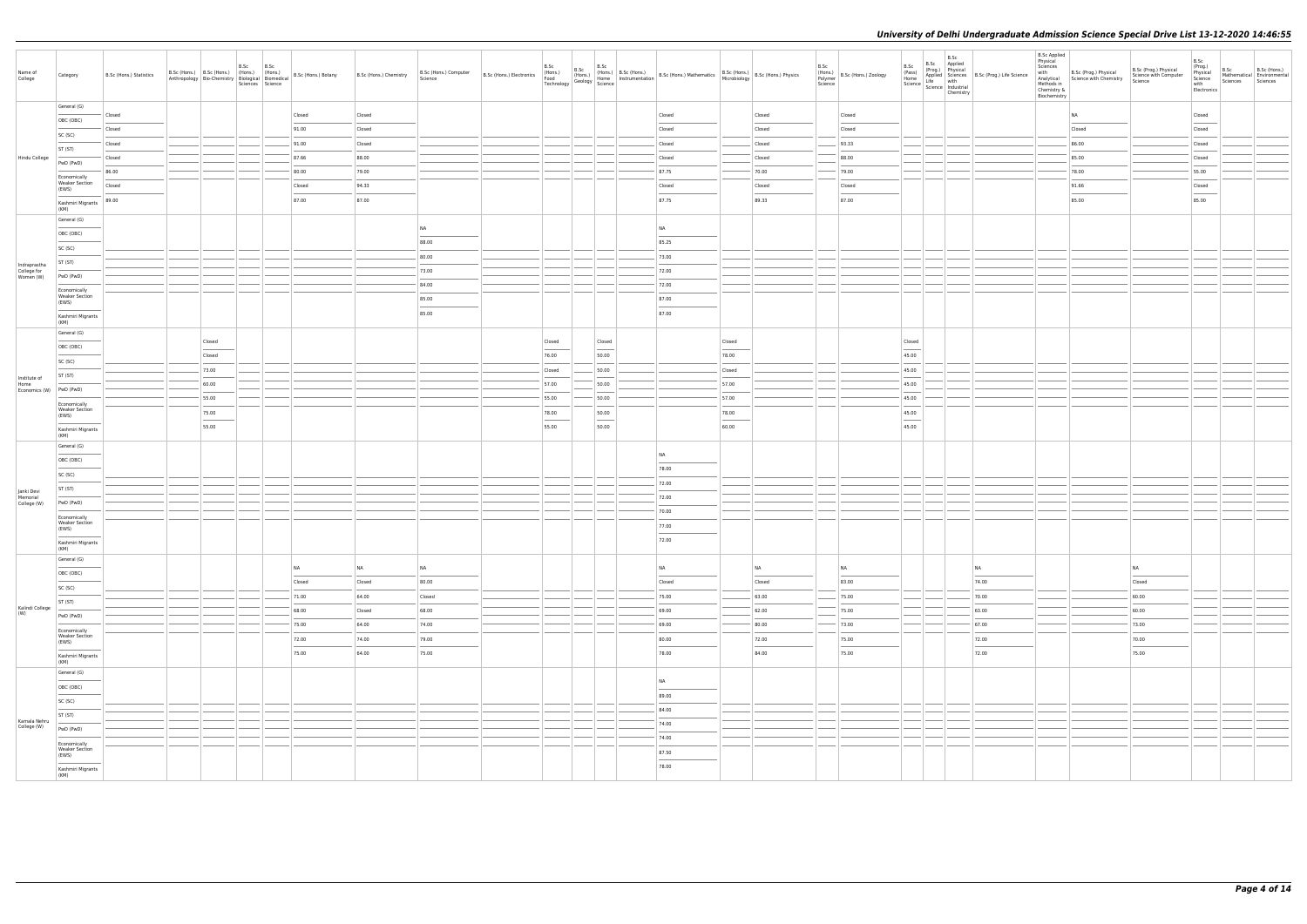|                                           |                                                     |                         |  |                                                                               |                                                                      |                        |                                  |                          |                                       |                                                    |                                                                                                                                                                                                                                                                                                                                                                                                                                                                                     |                                                                                                                                                                                                                                                                                                                                                                                                                                                                                  |                                                                                                                                                                                   |                 |                                         |                                   | B.Sc B.Sc<br>Applied                                         |                                                         | <b>B.Sc Applied</b><br>Physical                       |                                                                 |                                                           | B.Sc                                                  |                                                |                          |
|-------------------------------------------|-----------------------------------------------------|-------------------------|--|-------------------------------------------------------------------------------|----------------------------------------------------------------------|------------------------|----------------------------------|--------------------------|---------------------------------------|----------------------------------------------------|-------------------------------------------------------------------------------------------------------------------------------------------------------------------------------------------------------------------------------------------------------------------------------------------------------------------------------------------------------------------------------------------------------------------------------------------------------------------------------------|----------------------------------------------------------------------------------------------------------------------------------------------------------------------------------------------------------------------------------------------------------------------------------------------------------------------------------------------------------------------------------------------------------------------------------------------------------------------------------|-----------------------------------------------------------------------------------------------------------------------------------------------------------------------------------|-----------------|-----------------------------------------|-----------------------------------|--------------------------------------------------------------|---------------------------------------------------------|-------------------------------------------------------|-----------------------------------------------------------------|-----------------------------------------------------------|-------------------------------------------------------|------------------------------------------------|--------------------------|
| Name of<br>College                        | Category                                            | B.Sc (Hons.) Statistics |  | B.Sc<br>B.Sc<br>B.Sc (Hons.) B.Sc (Hons.) (Hons.) (Hons.)<br>Sciences Science | Anthropology Bio-Chemistry Biological Biomedical B.Sc (Hons.) Botany | B.Sc (Hons.) Chemistry | B.Sc (Hons.) Computer<br>Science | B.Sc (Hons.) Electronics | B.Sc<br>(Hons.)<br>Food<br>Technology | B.Sc (Hons.)<br>(Hons.) (Hons.)<br>Geology Science | B.Sc                                                                                                                                                                                                                                                                                                                                                                                                                                                                                |                                                                                                                                                                                                                                                                                                                                                                                                                                                                                  | (Hons.)   B.Sc (Hons.)   B.Sc (Hons.) Mathematics   B.Sc (Hons.)   B.Sc (Hons.) Physics   Home   Instrumentation   B.Sc (Hons.) Mathematics   Microbiology   B.Sc (Hons.) Physics | B.Sc<br>Science | (Hons.)<br>Polymer B.Sc (Hons.) Zoology | B.Sc<br>(Pass)<br>Home            | (Prog.) Physical<br>Science   Live   Industrial<br>Chemistry | Applied Sciences B.Sc (Prog.) Life Science<br>Life with | Sciences<br>Methods in<br>Chemistry &<br>Biochemistry | with B.Sc (Prog.) Physical<br>Analytical Science with Chemistry | B.Sc (Prog.) Physical<br>Science with Computer<br>Science | (Prog.)<br>Physical<br>Science<br>with<br>Electronics | B.Sc<br>Mathematical Environmental<br>Sciences | B.Sc (Hons.)<br>Sciences |
|                                           | General (G)                                         |                         |  |                                                                               |                                                                      |                        | NA                               | <b>NA</b>                |                                       |                                                    |                                                                                                                                                                                                                                                                                                                                                                                                                                                                                     | NA                                                                                                                                                                                                                                                                                                                                                                                                                                                                               | NA                                                                                                                                                                                |                 |                                         |                                   |                                                              |                                                         |                                                       |                                                                 | <b>NA</b>                                                 |                                                       | <b>NA</b>                                      |                          |
|                                           | OBC (OBC)                                           |                         |  |                                                                               |                                                                      |                        | Closed                           | 81.00                    |                                       |                                                    |                                                                                                                                                                                                                                                                                                                                                                                                                                                                                     | Closed                                                                                                                                                                                                                                                                                                                                                                                                                                                                           | Closed                                                                                                                                                                            |                 |                                         |                                   |                                                              |                                                         |                                                       |                                                                 | 81.00                                                     |                                                       | 80.25                                          |                          |
|                                           | SC (SC)                                             |                         |  |                                                                               |                                                                      |                        | 79.00                            | Closed                   |                                       |                                                    |                                                                                                                                                                                                                                                                                                                                                                                                                                                                                     | 82.50                                                                                                                                                                                                                                                                                                                                                                                                                                                                            | Closed                                                                                                                                                                            |                 |                                         |                                   |                                                              |                                                         |                                                       |                                                                 | 68.00                                                     |                                                       | 71.00                                          |                          |
| Keshav<br>Mahavidyalaya                   | ST (ST)                                             |                         |  |                                                                               |                                                                      |                        | 60.00                            | Closed                   |                                       |                                                    |                                                                                                                                                                                                                                                                                                                                                                                                                                                                                     | 65.00                                                                                                                                                                                                                                                                                                                                                                                                                                                                            | 65.00                                                                                                                                                                             |                 |                                         |                                   |                                                              |                                                         |                                                       |                                                                 | 50.00                                                     |                                                       | 64.00                                          |                          |
|                                           | PwD (PwD)                                           |                         |  |                                                                               |                                                                      |                        | 58.00                            | 52.33                    |                                       |                                                    |                                                                                                                                                                                                                                                                                                                                                                                                                                                                                     | 65.00                                                                                                                                                                                                                                                                                                                                                                                                                                                                            | 52.33                                                                                                                                                                             |                 |                                         |                                   |                                                              |                                                         |                                                       |                                                                 | 58.00                                                     |                                                       | 64.00                                          |                          |
|                                           | Economically<br><b>Weaker Section</b><br>(EWS)      |                         |  |                                                                               |                                                                      |                        | 89.00                            | 75.00                    |                                       |                                                    |                                                                                                                                                                                                                                                                                                                                                                                                                                                                                     | 85.50                                                                                                                                                                                                                                                                                                                                                                                                                                                                            | 80.00                                                                                                                                                                             |                 |                                         |                                   |                                                              |                                                         |                                                       |                                                                 | 75.00                                                     |                                                       | 81.00                                          |                          |
|                                           | Kashmiri Migrants                                   |                         |  |                                                                               |                                                                      |                        | 83.00                            | 77.00                    |                                       |                                                    |                                                                                                                                                                                                                                                                                                                                                                                                                                                                                     | 83.25                                                                                                                                                                                                                                                                                                                                                                                                                                                                            | 83.33                                                                                                                                                                             |                 |                                         |                                   |                                                              |                                                         |                                                       |                                                                 | 76.67                                                     |                                                       | 78.00                                          |                          |
|                                           | (KM)<br>General (G)                                 |                         |  |                                                                               |                                                                      |                        |                                  |                          |                                       |                                                    |                                                                                                                                                                                                                                                                                                                                                                                                                                                                                     |                                                                                                                                                                                                                                                                                                                                                                                                                                                                                  |                                                                                                                                                                                   |                 |                                         |                                   |                                                              |                                                         |                                                       |                                                                 |                                                           |                                                       |                                                |                          |
|                                           | OBC (OBC)                                           | Closed                  |  |                                                                               | NA                                                                   | Closed                 |                                  |                          |                                       |                                                    |                                                                                                                                                                                                                                                                                                                                                                                                                                                                                     | Closed                                                                                                                                                                                                                                                                                                                                                                                                                                                                           | NA                                                                                                                                                                                |                 | Closed                                  |                                   |                                                              | Closed                                                  | Closed                                                | NA                                                              | Closed                                                    |                                                       |                                                |                          |
|                                           | SC (SC)                                             | 93.75                   |  |                                                                               | Closed                                                               | 90.33                  |                                  |                          |                                       |                                                    |                                                                                                                                                                                                                                                                                                                                                                                                                                                                                     | 94.75                                                                                                                                                                                                                                                                                                                                                                                                                                                                            | Closed                                                                                                                                                                            |                 | 90.33                                   |                                   |                                                              | 86.00                                                   | 85.66                                                 | 88.33                                                           | Closed                                                    |                                                       |                                                |                          |
|                                           | ST (ST)                                             | 88.50                   |  |                                                                               | Closed                                                               | 83.66                  |                                  |                          |                                       |                                                    |                                                                                                                                                                                                                                                                                                                                                                                                                                                                                     | 90.75                                                                                                                                                                                                                                                                                                                                                                                                                                                                            | 86.00                                                                                                                                                                             |                 | 88.33                                   |                                   |                                                              | 84.00                                                   | 75.00                                                 | 80.00                                                           | 81.00                                                     |                                                       |                                                |                          |
| Kirori Mal<br>College                     | PwD (PwD)                                           | 86.00                   |  |                                                                               | Closed                                                               | 65.00                  |                                  |                          |                                       |                                                    |                                                                                                                                                                                                                                                                                                                                                                                                                                                                                     | Closed                                                                                                                                                                                                                                                                                                                                                                                                                                                                           | 72.00                                                                                                                                                                             |                 | Closed                                  |                                   |                                                              | Closed                                                  | 58.66                                                 | 64.00                                                           | 72.00                                                     |                                                       |                                                |                          |
|                                           | Economically<br><b>Weaker Section</b>               | 87.00                   |  |                                                                               | 50.00                                                                | 60.00                  |                                  |                          |                                       |                                                    |                                                                                                                                                                                                                                                                                                                                                                                                                                                                                     | 73.00                                                                                                                                                                                                                                                                                                                                                                                                                                                                            | 65.00                                                                                                                                                                             |                 | 78.00                                   |                                   |                                                              | 65.00                                                   | 65.00                                                 | 58.00                                                           | 74.00                                                     |                                                       |                                                |                          |
|                                           | (EWS)                                               | Closed                  |  |                                                                               | 85.00                                                                | 89.33                  |                                  |                          |                                       |                                                    |                                                                                                                                                                                                                                                                                                                                                                                                                                                                                     | 94.25                                                                                                                                                                                                                                                                                                                                                                                                                                                                            | 92.66                                                                                                                                                                             |                 | 90.33                                   |                                   |                                                              | Closed                                                  | 87.00                                                 | 87.00                                                           | 90.00                                                     |                                                       |                                                |                          |
|                                           | Kashmiri Migrants<br>(KM)                           | 86.50                   |  |                                                                               | 83.33                                                                | 85.00                  |                                  |                          |                                       |                                                    |                                                                                                                                                                                                                                                                                                                                                                                                                                                                                     | 86.00                                                                                                                                                                                                                                                                                                                                                                                                                                                                            | 85.66                                                                                                                                                                             |                 | 84.33                                   |                                   |                                                              | 84.00                                                   | 80.66                                                 | 83.00                                                           | 86.66                                                     |                                                       |                                                |                          |
|                                           | General (G)                                         |                         |  |                                                                               |                                                                      |                        |                                  |                          | Closed                                |                                                    |                                                                                                                                                                                                                                                                                                                                                                                                                                                                                     |                                                                                                                                                                                                                                                                                                                                                                                                                                                                                  |                                                                                                                                                                                   |                 |                                         | Closed                            |                                                              |                                                         |                                                       |                                                                 |                                                           |                                                       |                                                |                          |
|                                           | OBC (OBC)                                           |                         |  |                                                                               |                                                                      |                        |                                  |                          | Closed                                |                                                    | Closed<br>72.00                                                                                                                                                                                                                                                                                                                                                                                                                                                                     |                                                                                                                                                                                                                                                                                                                                                                                                                                                                                  |                                                                                                                                                                                   |                 |                                         | 73.00                             |                                                              |                                                         |                                                       |                                                                 |                                                           |                                                       |                                                |                          |
|                                           | SC (SC)                                             |                         |  |                                                                               |                                                                      |                        |                                  |                          | Closed                                |                                                    | Closed                                                                                                                                                                                                                                                                                                                                                                                                                                                                              |                                                                                                                                                                                                                                                                                                                                                                                                                                                                                  |                                                                                                                                                                                   |                 |                                         | Closed                            |                                                              |                                                         |                                                       |                                                                 |                                                           |                                                       |                                                |                          |
| Lady Irwin                                | ST (ST)                                             |                         |  |                                                                               |                                                                      |                        |                                  |                          | 55.00                                 |                                                    | 55.00                                                                                                                                                                                                                                                                                                                                                                                                                                                                               |                                                                                                                                                                                                                                                                                                                                                                                                                                                                                  |                                                                                                                                                                                   |                 |                                         | 55.00                             |                                                              |                                                         |                                                       |                                                                 |                                                           |                                                       |                                                |                          |
| College (W)                               | PwD (PwD)                                           |                         |  |                                                                               |                                                                      |                        |                                  |                          | 55.00                                 |                                                    | 55.00                                                                                                                                                                                                                                                                                                                                                                                                                                                                               |                                                                                                                                                                                                                                                                                                                                                                                                                                                                                  |                                                                                                                                                                                   |                 |                                         | 55.00                             |                                                              |                                                         |                                                       |                                                                 |                                                           |                                                       |                                                |                          |
|                                           | Economically<br><b>Weaker Section</b>               |                         |  |                                                                               |                                                                      |                        |                                  |                          | Closed                                |                                                    | 55.00                                                                                                                                                                                                                                                                                                                                                                                                                                                                               |                                                                                                                                                                                                                                                                                                                                                                                                                                                                                  |                                                                                                                                                                                   |                 |                                         | 55.00                             |                                                              |                                                         |                                                       |                                                                 |                                                           |                                                       |                                                |                          |
|                                           | (EWS)<br>Kashmiri Migrants                          |                         |  |                                                                               |                                                                      |                        |                                  |                          | Closed                                |                                                    | $\frac{1}{2} \left( \frac{1}{2} \right) \left( \frac{1}{2} \right) \left( \frac{1}{2} \right) \left( \frac{1}{2} \right) \left( \frac{1}{2} \right) \left( \frac{1}{2} \right) \left( \frac{1}{2} \right) \left( \frac{1}{2} \right) \left( \frac{1}{2} \right) \left( \frac{1}{2} \right) \left( \frac{1}{2} \right) \left( \frac{1}{2} \right) \left( \frac{1}{2} \right) \left( \frac{1}{2} \right) \left( \frac{1}{2} \right) \left( \frac{1}{2} \right) \left( \frac$<br>55.00 |                                                                                                                                                                                                                                                                                                                                                                                                                                                                                  |                                                                                                                                                                                   |                 |                                         | $\overline{\phantom{a}}$<br>55.00 |                                                              |                                                         |                                                       |                                                                 |                                                           |                                                       |                                                |                          |
|                                           | (KM)<br>General (G)                                 |                         |  |                                                                               |                                                                      |                        |                                  |                          |                                       |                                                    |                                                                                                                                                                                                                                                                                                                                                                                                                                                                                     |                                                                                                                                                                                                                                                                                                                                                                                                                                                                                  |                                                                                                                                                                                   |                 |                                         |                                   |                                                              |                                                         |                                                       |                                                                 |                                                           |                                                       |                                                |                          |
|                                           | OBC (OBC)                                           | Closed                  |  |                                                                               |                                                                      |                        |                                  |                          |                                       |                                                    |                                                                                                                                                                                                                                                                                                                                                                                                                                                                                     | NA                                                                                                                                                                                                                                                                                                                                                                                                                                                                               |                                                                                                                                                                                   |                 |                                         |                                   |                                                              |                                                         |                                                       |                                                                 |                                                           |                                                       |                                                |                          |
|                                           | SC (SC)                                             | 93.25                   |  |                                                                               |                                                                      |                        |                                  |                          |                                       |                                                    |                                                                                                                                                                                                                                                                                                                                                                                                                                                                                     | 94.25                                                                                                                                                                                                                                                                                                                                                                                                                                                                            |                                                                                                                                                                                   |                 |                                         |                                   |                                                              |                                                         |                                                       |                                                                 |                                                           |                                                       |                                                |                          |
|                                           | ST (ST)                                             | 87.50                   |  |                                                                               |                                                                      |                        |                                  |                          |                                       |                                                    |                                                                                                                                                                                                                                                                                                                                                                                                                                                                                     | 89.50                                                                                                                                                                                                                                                                                                                                                                                                                                                                            |                                                                                                                                                                                   |                 |                                         |                                   |                                                              |                                                         |                                                       |                                                                 |                                                           |                                                       |                                                |                          |
| Lady Shri Ram<br>College for<br>Women (W) | PwD (PwD)                                           | 86.00                   |  |                                                                               |                                                                      |                        |                                  |                          |                                       |                                                    |                                                                                                                                                                                                                                                                                                                                                                                                                                                                                     | 83.50                                                                                                                                                                                                                                                                                                                                                                                                                                                                            |                                                                                                                                                                                   |                 |                                         |                                   |                                                              |                                                         |                                                       |                                                                 |                                                           |                                                       |                                                |                          |
|                                           | Economically                                        | 89.00                   |  |                                                                               |                                                                      |                        |                                  |                          |                                       |                                                    |                                                                                                                                                                                                                                                                                                                                                                                                                                                                                     | 85.50                                                                                                                                                                                                                                                                                                                                                                                                                                                                            |                                                                                                                                                                                   |                 |                                         |                                   |                                                              |                                                         |                                                       |                                                                 |                                                           |                                                       |                                                |                          |
|                                           | <b>Weaker Section</b><br>(EWS)<br>Kashmiri Migrants | 93.50<br>93.50          |  |                                                                               |                                                                      |                        |                                  |                          |                                       |                                                    |                                                                                                                                                                                                                                                                                                                                                                                                                                                                                     | Closed<br>Closed                                                                                                                                                                                                                                                                                                                                                                                                                                                                 |                                                                                                                                                                                   |                 |                                         |                                   |                                                              |                                                         |                                                       |                                                                 |                                                           |                                                       |                                                |                          |
|                                           | (KM)<br>General (G)                                 |                         |  |                                                                               |                                                                      |                        |                                  |                          |                                       |                                                    |                                                                                                                                                                                                                                                                                                                                                                                                                                                                                     |                                                                                                                                                                                                                                                                                                                                                                                                                                                                                  |                                                                                                                                                                                   |                 |                                         |                                   |                                                              |                                                         |                                                       |                                                                 |                                                           |                                                       |                                                |                          |
|                                           | OBC (OBC)                                           |                         |  |                                                                               |                                                                      |                        |                                  |                          |                                       |                                                    | NA<br>$\sim$                                                                                                                                                                                                                                                                                                                                                                                                                                                                        | NA<br>$\frac{1}{2} \left( \frac{1}{2} \right) \left( \frac{1}{2} \right) \left( \frac{1}{2} \right) \left( \frac{1}{2} \right) \left( \frac{1}{2} \right) \left( \frac{1}{2} \right) \left( \frac{1}{2} \right) \left( \frac{1}{2} \right) \left( \frac{1}{2} \right) \left( \frac{1}{2} \right) \left( \frac{1}{2} \right) \left( \frac{1}{2} \right) \left( \frac{1}{2} \right) \left( \frac{1}{2} \right) \left( \frac{1}{2} \right) \left( \frac{1}{2} \right) \left( \frac$ |                                                                                                                                                                                   |                 |                                         |                                   |                                                              |                                                         |                                                       |                                                                 |                                                           |                                                       |                                                |                          |
|                                           | SC (SC)                                             |                         |  |                                                                               |                                                                      |                        |                                  |                          |                                       |                                                    | 64.00                                                                                                                                                                                                                                                                                                                                                                                                                                                                               | 79.00                                                                                                                                                                                                                                                                                                                                                                                                                                                                            |                                                                                                                                                                                   |                 |                                         |                                   |                                                              |                                                         |                                                       |                                                                 |                                                           |                                                       |                                                |                          |
|                                           | ST (ST)                                             |                         |  |                                                                               |                                                                      |                        |                                  |                          |                                       |                                                    | Closed                                                                                                                                                                                                                                                                                                                                                                                                                                                                              | 76.00                                                                                                                                                                                                                                                                                                                                                                                                                                                                            |                                                                                                                                                                                   |                 |                                         |                                   |                                                              |                                                         |                                                       |                                                                 |                                                           |                                                       |                                                |                          |
| Lakshmibai<br>College (W)                 | PwD (PwD)                                           |                         |  |                                                                               |                                                                      |                        |                                  |                          |                                       |                                                    | 50.00                                                                                                                                                                                                                                                                                                                                                                                                                                                                               | 68.00                                                                                                                                                                                                                                                                                                                                                                                                                                                                            |                                                                                                                                                                                   |                 |                                         |                                   |                                                              |                                                         |                                                       |                                                                 |                                                           |                                                       |                                                |                          |
|                                           | Economically                                        |                         |  |                                                                               |                                                                      |                        |                                  |                          |                                       |                                                    | 60.00                                                                                                                                                                                                                                                                                                                                                                                                                                                                               | 75.00                                                                                                                                                                                                                                                                                                                                                                                                                                                                            |                                                                                                                                                                                   |                 |                                         |                                   |                                                              |                                                         |                                                       |                                                                 |                                                           |                                                       |                                                |                          |
|                                           | <b>Weaker Section</b><br>(EWS)                      |                         |  |                                                                               |                                                                      |                        |                                  |                          |                                       |                                                    | 59.00<br>$\overline{\phantom{a}}$                                                                                                                                                                                                                                                                                                                                                                                                                                                   | 80.00<br>$\sim$                                                                                                                                                                                                                                                                                                                                                                                                                                                                  |                                                                                                                                                                                   |                 |                                         |                                   |                                                              |                                                         |                                                       |                                                                 |                                                           |                                                       |                                                |                          |
|                                           | Kashmiri Migrants<br>(KM)                           |                         |  |                                                                               |                                                                      |                        |                                  |                          |                                       |                                                    | 68.00                                                                                                                                                                                                                                                                                                                                                                                                                                                                               | 80.00                                                                                                                                                                                                                                                                                                                                                                                                                                                                            |                                                                                                                                                                                   |                 |                                         |                                   |                                                              |                                                         |                                                       |                                                                 |                                                           |                                                       |                                                |                          |
|                                           | General (G)                                         |                         |  |                                                                               |                                                                      |                        |                                  |                          |                                       |                                                    |                                                                                                                                                                                                                                                                                                                                                                                                                                                                                     |                                                                                                                                                                                                                                                                                                                                                                                                                                                                                  |                                                                                                                                                                                   |                 |                                         |                                   |                                                              |                                                         |                                                       |                                                                 |                                                           |                                                       |                                                |                          |
|                                           | OBC (OBC)                                           |                         |  |                                                                               |                                                                      |                        |                                  | NA                       |                                       |                                                    |                                                                                                                                                                                                                                                                                                                                                                                                                                                                                     |                                                                                                                                                                                                                                                                                                                                                                                                                                                                                  |                                                                                                                                                                                   |                 |                                         |                                   |                                                              |                                                         |                                                       | NA                                                              | NA                                                        |                                                       | <b>NA</b>                                      |                          |
|                                           | SC (SC)                                             |                         |  |                                                                               |                                                                      |                        |                                  | Closed                   |                                       |                                                    |                                                                                                                                                                                                                                                                                                                                                                                                                                                                                     |                                                                                                                                                                                                                                                                                                                                                                                                                                                                                  |                                                                                                                                                                                   |                 |                                         |                                   |                                                              |                                                         |                                                       | 80.00                                                           | Closed                                                    |                                                       | 81.00                                          |                          |
| Maharaja                                  | ST (ST)                                             |                         |  |                                                                               |                                                                      |                        |                                  | Closed                   |                                       |                                                    |                                                                                                                                                                                                                                                                                                                                                                                                                                                                                     |                                                                                                                                                                                                                                                                                                                                                                                                                                                                                  |                                                                                                                                                                                   |                 |                                         |                                   |                                                              |                                                         |                                                       | 70.00                                                           | 70.00                                                     |                                                       | Closed                                         |                          |
| Agrasen<br>College                        | PwD (PwD)                                           |                         |  |                                                                               |                                                                      |                        |                                  | 40.00                    |                                       |                                                    |                                                                                                                                                                                                                                                                                                                                                                                                                                                                                     |                                                                                                                                                                                                                                                                                                                                                                                                                                                                                  |                                                                                                                                                                                   |                 |                                         |                                   |                                                              |                                                         |                                                       | Closed                                                          | 40.00                                                     |                                                       | 40.00                                          |                          |
|                                           | Economically<br>Weaker Section                      |                         |  |                                                                               |                                                                      |                        |                                  | 50.00                    |                                       |                                                    |                                                                                                                                                                                                                                                                                                                                                                                                                                                                                     |                                                                                                                                                                                                                                                                                                                                                                                                                                                                                  |                                                                                                                                                                                   |                 |                                         |                                   |                                                              |                                                         |                                                       | 43.00                                                           | 43.00                                                     |                                                       | 43.00                                          |                          |
|                                           | (EWS)                                               |                         |  |                                                                               |                                                                      |                        |                                  | 73.00<br>75.00           |                                       |                                                    |                                                                                                                                                                                                                                                                                                                                                                                                                                                                                     |                                                                                                                                                                                                                                                                                                                                                                                                                                                                                  |                                                                                                                                                                                   |                 |                                         |                                   |                                                              |                                                         |                                                       | 73.00<br>77.00                                                  | 73.00<br>76.00                                            |                                                       | 80.00<br>$\sim$<br>77.00                       |                          |
|                                           | Kashmiri Migrants<br>(KM)                           |                         |  |                                                                               |                                                                      |                        |                                  |                          |                                       |                                                    |                                                                                                                                                                                                                                                                                                                                                                                                                                                                                     |                                                                                                                                                                                                                                                                                                                                                                                                                                                                                  |                                                                                                                                                                                   |                 |                                         |                                   |                                                              |                                                         |                                                       |                                                                 |                                                           |                                                       |                                                |                          |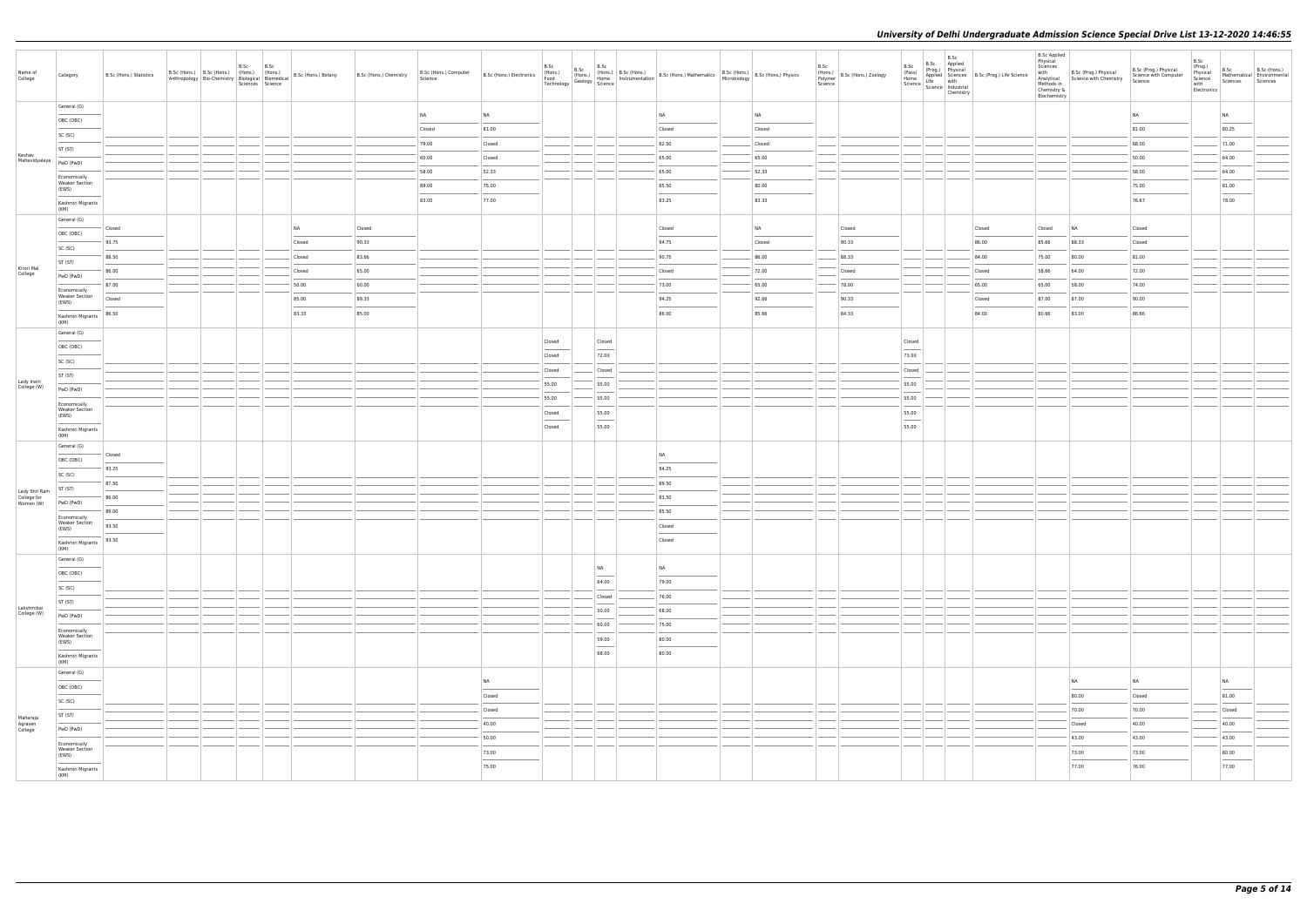| Name of<br>College                                                | Category                                       | B.Sc (Hons.) Statistics                                                                                                                                                                                                                                                                                                                                                                                                                                                             |  | B.Sc B.Sc | B.Sc (Hons.) B.Sc (Hons.) (Hons.) (Hons.) (Bons.) B.Sc (Hons.) Botany<br>Anthropology Bio-Chemistry Biological Biomedical Science<br>Sciences Science | B.Sc (Hons.) Chemistry | B.Sc (Hons.) Computer<br>Science                                                                                                                                                                                                                                                                                                                                                                                                                                                    |  |  |                 | B.Sc (Hons.) B.Sc (Hons.) B.Sc (Hons.) B.Sc (Hons.) B.Sc (Hons.) B.Sc (Hons.) B.Sc (Hons.) B.Sc (Hons.) B.Sc (Hons.) B.Sc (Hons.) B.Sc (Hons.) B.Sc (Hons.) B.Sc (Hons.) B.Sc (Hons.) Physics Technology Science B.Sc (Hons.) | B.Sc | (Hons.)<br>Polymer B.Sc (Hons.) Zoology<br>Science | B.Sc<br>B.Sc Applied | B.Sc B.Sc Applied<br>(Pass) Physical<br>Home Applied Sciences<br>B.Sc (Prog.) Life Science<br>Science Life with<br>Science Industrial<br>Chemistry<br>Chemistry | <b>B.Sc Applied</b><br>Physical<br>Sciences<br>with<br>Chemistry &<br>Biochemistry | with<br>Analytical<br>Analytical Science with Chemistry<br>Methods in<br>Chemistry | B.Sc (Prog.) Physical<br>Science with Computer<br>Science | B.Sc<br>(Prog.)<br>Physical<br>Science<br>with<br>Electronics | B.Sc<br>Sciences | B.Sc (Hons.)<br>Mathematical Environmental<br>Sciences |
|-------------------------------------------------------------------|------------------------------------------------|-------------------------------------------------------------------------------------------------------------------------------------------------------------------------------------------------------------------------------------------------------------------------------------------------------------------------------------------------------------------------------------------------------------------------------------------------------------------------------------|--|-----------|-------------------------------------------------------------------------------------------------------------------------------------------------------|------------------------|-------------------------------------------------------------------------------------------------------------------------------------------------------------------------------------------------------------------------------------------------------------------------------------------------------------------------------------------------------------------------------------------------------------------------------------------------------------------------------------|--|--|-----------------|-------------------------------------------------------------------------------------------------------------------------------------------------------------------------------------------------------------------------------|------|----------------------------------------------------|----------------------|-----------------------------------------------------------------------------------------------------------------------------------------------------------------|------------------------------------------------------------------------------------|------------------------------------------------------------------------------------|-----------------------------------------------------------|---------------------------------------------------------------|------------------|--------------------------------------------------------|
|                                                                   | General (G)                                    |                                                                                                                                                                                                                                                                                                                                                                                                                                                                                     |  |           | NA                                                                                                                                                    | NA                     |                                                                                                                                                                                                                                                                                                                                                                                                                                                                                     |  |  | NA              | NA                                                                                                                                                                                                                            |      | NA                                                 |                      | <b>NA</b>                                                                                                                                                       |                                                                                    | NA                                                                                 | NA                                                        |                                                               |                  |                                                        |
|                                                                   | OBC (OBC)                                      |                                                                                                                                                                                                                                                                                                                                                                                                                                                                                     |  |           | 79.00                                                                                                                                                 | 86.00                  |                                                                                                                                                                                                                                                                                                                                                                                                                                                                                     |  |  | 91.25           | Closed                                                                                                                                                                                                                        |      | 82.00                                              |                      | 78.66                                                                                                                                                           |                                                                                    | 84.00                                                                              | 82.33                                                     |                                                               |                  |                                                        |
|                                                                   | SC (SC)                                        |                                                                                                                                                                                                                                                                                                                                                                                                                                                                                     |  |           | 70.00                                                                                                                                                 | 72.00                  |                                                                                                                                                                                                                                                                                                                                                                                                                                                                                     |  |  | 83.50           | 66.00                                                                                                                                                                                                                         |      | Closed                                             |                      | Closed                                                                                                                                                          |                                                                                    | 65.66                                                                              | Closed                                                    |                                                               |                  |                                                        |
| Maitreyi<br>College (W)                                           | ST (ST)                                        |                                                                                                                                                                                                                                                                                                                                                                                                                                                                                     |  |           | Closed                                                                                                                                                | 58.00                  |                                                                                                                                                                                                                                                                                                                                                                                                                                                                                     |  |  | 73.00           | 58.00                                                                                                                                                                                                                         |      | Closed                                             |                      | 62.00                                                                                                                                                           |                                                                                    | 57.00                                                                              | 57.00                                                     |                                                               |                  |                                                        |
|                                                                   | PwD (PwD)                                      |                                                                                                                                                                                                                                                                                                                                                                                                                                                                                     |  |           | 58.00                                                                                                                                                 | 55.00                  |                                                                                                                                                                                                                                                                                                                                                                                                                                                                                     |  |  | 71.00           | 55.00                                                                                                                                                                                                                         |      | 58.00                                              |                      | 57.00                                                                                                                                                           |                                                                                    | 53.00                                                                              | 53.00                                                     |                                                               |                  |                                                        |
|                                                                   | Economically<br><b>Weaker Section</b><br>(EWS) |                                                                                                                                                                                                                                                                                                                                                                                                                                                                                     |  |           | 76.00                                                                                                                                                 | 78.00                  |                                                                                                                                                                                                                                                                                                                                                                                                                                                                                     |  |  | 90.00           | 84.00                                                                                                                                                                                                                         |      | 80.00                                              |                      | 79.00                                                                                                                                                           |                                                                                    | 75.00                                                                              | 78.33                                                     |                                                               |                  |                                                        |
|                                                                   | Kashmiri Migrants                              |                                                                                                                                                                                                                                                                                                                                                                                                                                                                                     |  |           | 68.00                                                                                                                                                 | 65.00                  |                                                                                                                                                                                                                                                                                                                                                                                                                                                                                     |  |  | 83.00           | 65.00                                                                                                                                                                                                                         |      | 68.00                                              |                      | 67.00                                                                                                                                                           |                                                                                    | 65.00                                                                              | 65.00                                                     |                                                               |                  |                                                        |
|                                                                   | (KM)<br>General (G)                            |                                                                                                                                                                                                                                                                                                                                                                                                                                                                                     |  |           |                                                                                                                                                       |                        |                                                                                                                                                                                                                                                                                                                                                                                                                                                                                     |  |  |                 |                                                                                                                                                                                                                               |      |                                                    |                      |                                                                                                                                                                 |                                                                                    |                                                                                    |                                                           |                                                               |                  |                                                        |
|                                                                   | Sikh Minority (SM)                             | Closed                                                                                                                                                                                                                                                                                                                                                                                                                                                                              |  |           |                                                                                                                                                       |                        | Closed                                                                                                                                                                                                                                                                                                                                                                                                                                                                              |  |  | Closed          |                                                                                                                                                                                                                               |      |                                                    |                      |                                                                                                                                                                 |                                                                                    |                                                                                    |                                                           |                                                               |                  |                                                        |
|                                                                   | PwD (PwD)                                      | 60.00                                                                                                                                                                                                                                                                                                                                                                                                                                                                               |  |           |                                                                                                                                                       |                        | 60.00                                                                                                                                                                                                                                                                                                                                                                                                                                                                               |  |  | 60.00           |                                                                                                                                                                                                                               |      |                                                    |                      |                                                                                                                                                                 |                                                                                    |                                                                                    |                                                           |                                                               |                  |                                                        |
| Mata Sundri<br>College for<br>Women (W)<br>* Sikh<br>Minority(SM) | Economically                                   | 55.00                                                                                                                                                                                                                                                                                                                                                                                                                                                                               |  |           |                                                                                                                                                       |                        | 58.00                                                                                                                                                                                                                                                                                                                                                                                                                                                                               |  |  | 50.00           |                                                                                                                                                                                                                               |      |                                                    |                      |                                                                                                                                                                 |                                                                                    |                                                                                    |                                                           |                                                               |                  |                                                        |
|                                                                   | <b>Weaker Section</b><br>(EWS)                 | NA                                                                                                                                                                                                                                                                                                                                                                                                                                                                                  |  |           |                                                                                                                                                       |                        | <b>NA</b>                                                                                                                                                                                                                                                                                                                                                                                                                                                                           |  |  | <b>NA</b>       |                                                                                                                                                                                                                               |      |                                                    |                      |                                                                                                                                                                 |                                                                                    |                                                                                    |                                                           |                                                               |                  |                                                        |
|                                                                   | Kashmiri Migrants<br>(KM)                      | 76.00                                                                                                                                                                                                                                                                                                                                                                                                                                                                               |  |           |                                                                                                                                                       |                        | 78.00                                                                                                                                                                                                                                                                                                                                                                                                                                                                               |  |  | 78.00           |                                                                                                                                                                                                                               |      |                                                    |                      |                                                                                                                                                                 |                                                                                    |                                                                                    |                                                           |                                                               |                  |                                                        |
|                                                                   | General (G)                                    |                                                                                                                                                                                                                                                                                                                                                                                                                                                                                     |  |           |                                                                                                                                                       |                        |                                                                                                                                                                                                                                                                                                                                                                                                                                                                                     |  |  |                 |                                                                                                                                                                                                                               |      |                                                    |                      |                                                                                                                                                                 |                                                                                    |                                                                                    |                                                           |                                                               |                  |                                                        |
|                                                                   | OBC (OBC)                                      |                                                                                                                                                                                                                                                                                                                                                                                                                                                                                     |  |           | Closed                                                                                                                                                | NA.                    |                                                                                                                                                                                                                                                                                                                                                                                                                                                                                     |  |  | Closed          | Closed                                                                                                                                                                                                                        |      | Closed                                             |                      | Closed                                                                                                                                                          |                                                                                    |                                                                                    | Closed                                                    |                                                               |                  |                                                        |
|                                                                   | SC (SC)                                        |                                                                                                                                                                                                                                                                                                                                                                                                                                                                                     |  |           | Closed                                                                                                                                                | Closed                 |                                                                                                                                                                                                                                                                                                                                                                                                                                                                                     |  |  | Closed          | Closed                                                                                                                                                                                                                        |      | Closed                                             |                      | Closed                                                                                                                                                          |                                                                                    |                                                                                    | 86.00                                                     |                                                               |                  |                                                        |
| Miranda House                                                     | ST (ST)                                        |                                                                                                                                                                                                                                                                                                                                                                                                                                                                                     |  |           | 88.00                                                                                                                                                 | 89.00                  |                                                                                                                                                                                                                                                                                                                                                                                                                                                                                     |  |  | Closed          | Closed                                                                                                                                                                                                                        |      | Closed                                             |                      | 84.00                                                                                                                                                           |                                                                                    |                                                                                    | 82.00                                                     |                                                               |                  |                                                        |
| (W)                                                               | PwD (PwD)                                      |                                                                                                                                                                                                                                                                                                                                                                                                                                                                                     |  |           | Closed                                                                                                                                                | 79.00                  |                                                                                                                                                                                                                                                                                                                                                                                                                                                                                     |  |  | 85.00           | 76.00                                                                                                                                                                                                                         |      | Closed                                             |                      | Closed                                                                                                                                                          |                                                                                    |                                                                                    | 70.00                                                     |                                                               |                  |                                                        |
|                                                                   | Economically<br><b>Weaker Section</b>          |                                                                                                                                                                                                                                                                                                                                                                                                                                                                                     |  |           | 85.00                                                                                                                                                 | 82.00                  |                                                                                                                                                                                                                                                                                                                                                                                                                                                                                     |  |  | 85.00           | 82.00                                                                                                                                                                                                                         |      | 83.00                                              |                      | 72.00                                                                                                                                                           |                                                                                    |                                                                                    | 77.00                                                     |                                                               |                  |                                                        |
|                                                                   | (EWS)                                          |                                                                                                                                                                                                                                                                                                                                                                                                                                                                                     |  |           | 89.33                                                                                                                                                 | Closed                 |                                                                                                                                                                                                                                                                                                                                                                                                                                                                                     |  |  | Closed          | 92.33                                                                                                                                                                                                                         |      | 91.00                                              |                      | Closed                                                                                                                                                          |                                                                                    |                                                                                    | 88.00                                                     |                                                               |                  |                                                        |
|                                                                   | Kashmiri Migrants<br>(KM)                      |                                                                                                                                                                                                                                                                                                                                                                                                                                                                                     |  |           | Closed                                                                                                                                                | 86.00                  |                                                                                                                                                                                                                                                                                                                                                                                                                                                                                     |  |  | 88.50           | 89.00                                                                                                                                                                                                                         |      | Closed                                             |                      | 86.00                                                                                                                                                           |                                                                                    |                                                                                    | 84.67                                                     |                                                               |                  |                                                        |
|                                                                   | General (G)                                    |                                                                                                                                                                                                                                                                                                                                                                                                                                                                                     |  |           |                                                                                                                                                       | <b>NA</b>              |                                                                                                                                                                                                                                                                                                                                                                                                                                                                                     |  |  | NA              | NA                                                                                                                                                                                                                            |      |                                                    |                      |                                                                                                                                                                 |                                                                                    | NA                                                                                 | NA                                                        |                                                               |                  |                                                        |
|                                                                   | OBC (OBC)                                      |                                                                                                                                                                                                                                                                                                                                                                                                                                                                                     |  |           |                                                                                                                                                       | 88.00                  |                                                                                                                                                                                                                                                                                                                                                                                                                                                                                     |  |  | Closed          | Closed                                                                                                                                                                                                                        |      |                                                    |                      |                                                                                                                                                                 |                                                                                    | 83.00                                                                              | 85.00                                                     |                                                               |                  |                                                        |
|                                                                   | SC (SC)                                        |                                                                                                                                                                                                                                                                                                                                                                                                                                                                                     |  |           |                                                                                                                                                       | Closed                 |                                                                                                                                                                                                                                                                                                                                                                                                                                                                                     |  |  | Closed          | Closed                                                                                                                                                                                                                        |      |                                                    |                      |                                                                                                                                                                 |                                                                                    | Closed                                                                             | 75.00                                                     |                                                               |                  |                                                        |
| Motilal Nehru                                                     | ST (ST)                                        |                                                                                                                                                                                                                                                                                                                                                                                                                                                                                     |  |           |                                                                                                                                                       | 55.00                  |                                                                                                                                                                                                                                                                                                                                                                                                                                                                                     |  |  | 62.00           | Closed                                                                                                                                                                                                                        |      |                                                    |                      |                                                                                                                                                                 |                                                                                    | 50.00                                                                              | 75.00                                                     |                                                               |                  |                                                        |
| College                                                           | PwD (PwD)                                      |                                                                                                                                                                                                                                                                                                                                                                                                                                                                                     |  |           |                                                                                                                                                       | 76.00                  |                                                                                                                                                                                                                                                                                                                                                                                                                                                                                     |  |  | 77.00           | 60.00                                                                                                                                                                                                                         |      |                                                    |                      |                                                                                                                                                                 |                                                                                    | 75.00                                                                              | 75.00                                                     |                                                               |                  |                                                        |
|                                                                   | Economically<br><b>Weaker Section</b><br>(EWS) |                                                                                                                                                                                                                                                                                                                                                                                                                                                                                     |  |           |                                                                                                                                                       | 87.00                  |                                                                                                                                                                                                                                                                                                                                                                                                                                                                                     |  |  | 90.00           | Closed                                                                                                                                                                                                                        |      |                                                    |                      |                                                                                                                                                                 |                                                                                    | 81.00                                                                              | 85.00                                                     |                                                               |                  |                                                        |
|                                                                   | Kashmiri Migrants                              |                                                                                                                                                                                                                                                                                                                                                                                                                                                                                     |  |           |                                                                                                                                                       | 86.00                  |                                                                                                                                                                                                                                                                                                                                                                                                                                                                                     |  |  | 77.00           | 60.00                                                                                                                                                                                                                         |      |                                                    |                      |                                                                                                                                                                 |                                                                                    | 80.00                                                                              | 75.00                                                     |                                                               |                  |                                                        |
|                                                                   | (KM)                                           |                                                                                                                                                                                                                                                                                                                                                                                                                                                                                     |  |           |                                                                                                                                                       |                        |                                                                                                                                                                                                                                                                                                                                                                                                                                                                                     |  |  |                 |                                                                                                                                                                                                                               |      |                                                    |                      |                                                                                                                                                                 |                                                                                    |                                                                                    |                                                           |                                                               |                  |                                                        |
|                                                                   | General (G)                                    |                                                                                                                                                                                                                                                                                                                                                                                                                                                                                     |  |           |                                                                                                                                                       |                        |                                                                                                                                                                                                                                                                                                                                                                                                                                                                                     |  |  |                 |                                                                                                                                                                                                                               |      |                                                    |                      |                                                                                                                                                                 |                                                                                    |                                                                                    |                                                           |                                                               |                  |                                                        |
|                                                                   | OBC (OBC)<br>SC (SC)                           |                                                                                                                                                                                                                                                                                                                                                                                                                                                                                     |  |           |                                                                                                                                                       |                        |                                                                                                                                                                                                                                                                                                                                                                                                                                                                                     |  |  |                 |                                                                                                                                                                                                                               |      |                                                    |                      |                                                                                                                                                                 |                                                                                    |                                                                                    |                                                           |                                                               |                  |                                                        |
|                                                                   | ST (ST)                                        |                                                                                                                                                                                                                                                                                                                                                                                                                                                                                     |  |           |                                                                                                                                                       |                        |                                                                                                                                                                                                                                                                                                                                                                                                                                                                                     |  |  |                 |                                                                                                                                                                                                                               |      |                                                    |                      |                                                                                                                                                                 |                                                                                    |                                                                                    |                                                           |                                                               |                  |                                                        |
| Motilal Nehru<br>College<br>(Evening)                             | PwD (PwD)                                      |                                                                                                                                                                                                                                                                                                                                                                                                                                                                                     |  |           |                                                                                                                                                       |                        |                                                                                                                                                                                                                                                                                                                                                                                                                                                                                     |  |  |                 |                                                                                                                                                                                                                               |      |                                                    |                      |                                                                                                                                                                 |                                                                                    |                                                                                    |                                                           |                                                               |                  |                                                        |
|                                                                   | Economically                                   |                                                                                                                                                                                                                                                                                                                                                                                                                                                                                     |  |           |                                                                                                                                                       |                        |                                                                                                                                                                                                                                                                                                                                                                                                                                                                                     |  |  |                 |                                                                                                                                                                                                                               |      |                                                    |                      |                                                                                                                                                                 |                                                                                    |                                                                                    |                                                           |                                                               |                  |                                                        |
|                                                                   | <b>Weaker Section</b><br>(EWS)                 |                                                                                                                                                                                                                                                                                                                                                                                                                                                                                     |  |           |                                                                                                                                                       |                        |                                                                                                                                                                                                                                                                                                                                                                                                                                                                                     |  |  |                 |                                                                                                                                                                                                                               |      |                                                    |                      |                                                                                                                                                                 |                                                                                    |                                                                                    |                                                           |                                                               |                  |                                                        |
|                                                                   | Kashmiri Migrants<br>(KM)                      |                                                                                                                                                                                                                                                                                                                                                                                                                                                                                     |  |           |                                                                                                                                                       |                        |                                                                                                                                                                                                                                                                                                                                                                                                                                                                                     |  |  |                 |                                                                                                                                                                                                                               |      |                                                    |                      |                                                                                                                                                                 |                                                                                    |                                                                                    |                                                           |                                                               |                  |                                                        |
|                                                                   | General (G)                                    |                                                                                                                                                                                                                                                                                                                                                                                                                                                                                     |  |           |                                                                                                                                                       |                        |                                                                                                                                                                                                                                                                                                                                                                                                                                                                                     |  |  |                 |                                                                                                                                                                                                                               |      |                                                    |                      |                                                                                                                                                                 |                                                                                    |                                                                                    |                                                           |                                                               |                  |                                                        |
|                                                                   | OBC (OBC)                                      | N <sub>A</sub>                                                                                                                                                                                                                                                                                                                                                                                                                                                                      |  |           |                                                                                                                                                       |                        | <b>NA</b>                                                                                                                                                                                                                                                                                                                                                                                                                                                                           |  |  | <b>NA</b>       |                                                                                                                                                                                                                               |      |                                                    |                      |                                                                                                                                                                 |                                                                                    |                                                                                    |                                                           |                                                               | NA               |                                                        |
|                                                                   | SC (SC)                                        | 85.00<br>$\frac{1}{2} \left( \frac{1}{2} \right) \left( \frac{1}{2} \right) \left( \frac{1}{2} \right) \left( \frac{1}{2} \right) \left( \frac{1}{2} \right) \left( \frac{1}{2} \right) \left( \frac{1}{2} \right) \left( \frac{1}{2} \right) \left( \frac{1}{2} \right) \left( \frac{1}{2} \right) \left( \frac{1}{2} \right) \left( \frac{1}{2} \right) \left( \frac{1}{2} \right) \left( \frac{1}{2} \right) \left( \frac{1}{2} \right) \left( \frac{1}{2} \right) \left( \frac$ |  |           |                                                                                                                                                       |                        | 86.00                                                                                                                                                                                                                                                                                                                                                                                                                                                                               |  |  | 86.00           |                                                                                                                                                                                                                               |      |                                                    |                      |                                                                                                                                                                 |                                                                                    |                                                                                    |                                                           |                                                               | 84.00            |                                                        |
|                                                                   | ST (ST)                                        | Closed                                                                                                                                                                                                                                                                                                                                                                                                                                                                              |  |           |                                                                                                                                                       |                        | 75.00                                                                                                                                                                                                                                                                                                                                                                                                                                                                               |  |  | Closed          |                                                                                                                                                                                                                               |      |                                                    |                      |                                                                                                                                                                 |                                                                                    |                                                                                    |                                                           |                                                               | 70.00            |                                                        |
| P.G.D.A.V.<br>College                                             | PwD (PwD)                                      | 70.00                                                                                                                                                                                                                                                                                                                                                                                                                                                                               |  |           |                                                                                                                                                       |                        | 70.00                                                                                                                                                                                                                                                                                                                                                                                                                                                                               |  |  | 72.00           |                                                                                                                                                                                                                               |      |                                                    |                      |                                                                                                                                                                 |                                                                                    |                                                                                    |                                                           |                                                               | 64.00            |                                                        |
|                                                                   | Economically<br><b>Weaker Section</b>          | 66.00<br>85.00                                                                                                                                                                                                                                                                                                                                                                                                                                                                      |  |           |                                                                                                                                                       |                        | 72.00<br>83.00                                                                                                                                                                                                                                                                                                                                                                                                                                                                      |  |  | 65.00<br>Closed |                                                                                                                                                                                                                               |      |                                                    |                      |                                                                                                                                                                 |                                                                                    |                                                                                    |                                                           |                                                               | 64.00<br>77.00   |                                                        |
|                                                                   | (EWS)                                          | 86.00                                                                                                                                                                                                                                                                                                                                                                                                                                                                               |  |           |                                                                                                                                                       |                        | $\frac{1}{2} \left( \frac{1}{2} \right) \left( \frac{1}{2} \right) \left( \frac{1}{2} \right) \left( \frac{1}{2} \right) \left( \frac{1}{2} \right) \left( \frac{1}{2} \right) \left( \frac{1}{2} \right) \left( \frac{1}{2} \right) \left( \frac{1}{2} \right) \left( \frac{1}{2} \right) \left( \frac{1}{2} \right) \left( \frac{1}{2} \right) \left( \frac{1}{2} \right) \left( \frac{1}{2} \right) \left( \frac{1}{2} \right) \left( \frac{1}{2} \right) \left( \frac$<br>82.00 |  |  | 83.00           |                                                                                                                                                                                                                               |      |                                                    |                      |                                                                                                                                                                 |                                                                                    |                                                                                    |                                                           |                                                               | 80.00            |                                                        |
|                                                                   | Kashmiri Migrants<br>(KM)                      |                                                                                                                                                                                                                                                                                                                                                                                                                                                                                     |  |           |                                                                                                                                                       |                        |                                                                                                                                                                                                                                                                                                                                                                                                                                                                                     |  |  |                 |                                                                                                                                                                                                                               |      |                                                    |                      |                                                                                                                                                                 |                                                                                    |                                                                                    |                                                           |                                                               |                  |                                                        |
|                                                                   | General (G)                                    |                                                                                                                                                                                                                                                                                                                                                                                                                                                                                     |  |           |                                                                                                                                                       |                        |                                                                                                                                                                                                                                                                                                                                                                                                                                                                                     |  |  | Closed          |                                                                                                                                                                                                                               |      |                                                    |                      |                                                                                                                                                                 |                                                                                    |                                                                                    |                                                           |                                                               |                  |                                                        |
|                                                                   | OBC (OBC)                                      |                                                                                                                                                                                                                                                                                                                                                                                                                                                                                     |  |           |                                                                                                                                                       |                        |                                                                                                                                                                                                                                                                                                                                                                                                                                                                                     |  |  | Closed          |                                                                                                                                                                                                                               |      |                                                    |                      |                                                                                                                                                                 |                                                                                    |                                                                                    |                                                           |                                                               |                  |                                                        |
|                                                                   | SC (SC)                                        |                                                                                                                                                                                                                                                                                                                                                                                                                                                                                     |  |           |                                                                                                                                                       |                        |                                                                                                                                                                                                                                                                                                                                                                                                                                                                                     |  |  | 74.00           |                                                                                                                                                                                                                               |      |                                                    |                      |                                                                                                                                                                 |                                                                                    |                                                                                    |                                                           |                                                               |                  |                                                        |
| P.G.D.A.V.<br>College                                             | ST (ST)                                        |                                                                                                                                                                                                                                                                                                                                                                                                                                                                                     |  |           |                                                                                                                                                       |                        |                                                                                                                                                                                                                                                                                                                                                                                                                                                                                     |  |  | 66.00           |                                                                                                                                                                                                                               |      |                                                    |                      |                                                                                                                                                                 |                                                                                    |                                                                                    |                                                           |                                                               |                  |                                                        |
| (Evening)                                                         | PwD (PwD)                                      |                                                                                                                                                                                                                                                                                                                                                                                                                                                                                     |  |           |                                                                                                                                                       |                        |                                                                                                                                                                                                                                                                                                                                                                                                                                                                                     |  |  | 50.00           |                                                                                                                                                                                                                               |      |                                                    |                      |                                                                                                                                                                 |                                                                                    |                                                                                    |                                                           |                                                               |                  |                                                        |
|                                                                   | Economically<br><b>Weaker Section</b><br>(EWS) |                                                                                                                                                                                                                                                                                                                                                                                                                                                                                     |  |           |                                                                                                                                                       |                        |                                                                                                                                                                                                                                                                                                                                                                                                                                                                                     |  |  | 82.50           |                                                                                                                                                                                                                               |      |                                                    |                      |                                                                                                                                                                 |                                                                                    |                                                                                    |                                                           |                                                               |                  |                                                        |
|                                                                   | Kashmiri Migrants                              |                                                                                                                                                                                                                                                                                                                                                                                                                                                                                     |  |           |                                                                                                                                                       |                        |                                                                                                                                                                                                                                                                                                                                                                                                                                                                                     |  |  | 65.00           |                                                                                                                                                                                                                               |      |                                                    |                      |                                                                                                                                                                 |                                                                                    |                                                                                    |                                                           |                                                               |                  |                                                        |
|                                                                   | (KM)                                           |                                                                                                                                                                                                                                                                                                                                                                                                                                                                                     |  |           |                                                                                                                                                       |                        |                                                                                                                                                                                                                                                                                                                                                                                                                                                                                     |  |  |                 |                                                                                                                                                                                                                               |      |                                                    |                      |                                                                                                                                                                 |                                                                                    |                                                                                    |                                                           |                                                               |                  |                                                        |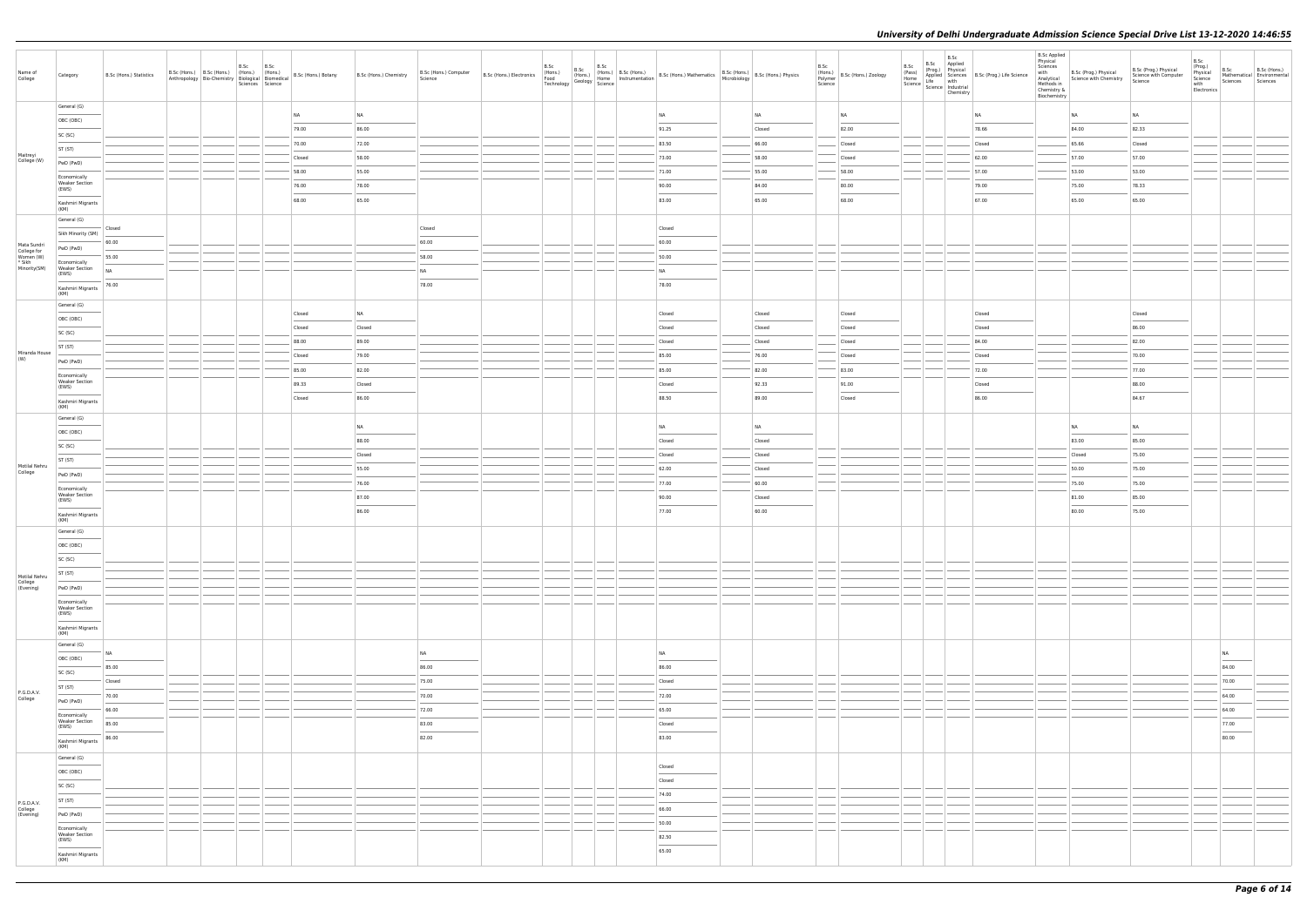| Name of<br>College                | Category                                       | B.Sc (Hons.) Statistics | B.Sc (Hons.) B.Sc (Hons.) (Hons.) (Hons.) | B.Sc<br>Sciences Science | B.Sc | Anthropology Bio-Chemistry   Knons.)   (Hons.)   B.Sc (Hons.) Botany   Anthropology   Bio-Chemistry   $\begin{array}{c c c}\n\ldots & \ldots & \ldots & \ldots \\ \hline\n\end{array}$ | B.Sc (Hons.) Chemistry | B.Sc (Hons.) Computer<br>Science | B.Sc (Hons.) Electronics | B.Sc<br>(Hons.)<br>Food<br>Technology | B.Sc                              |                                       |           |                 | B.Sc<br>Science | (Hons.)<br>Polymer B.Sc (Hons.) Zoology | B.Sc<br>B.Sc Applied<br>B.Sc<br>(Pass) (Prog.) Physical<br>Home Applied Sciences<br>Science Life with<br>Science Industrial<br>Chemistry | (Prog.) Physical<br>Applied Sciences B.Sc (Prog.) Life Science | <b>B.Sc Applied</b><br>Physical<br>Sciences<br>Methods in<br>Chemistry &<br>Biochemistry | with B.Sc (Prog.) Physical<br>Analytical Science with Chemistry | B.Sc (Prog.) Physical<br>Science with Computer<br>Science | B.Sc<br>(Prog.)<br>Physical<br>Science<br>with<br>Electronics | B.Sc<br>Sciences | B.Sc (Hons.)<br>Mathematical Environmental<br>Sciences |
|-----------------------------------|------------------------------------------------|-------------------------|-------------------------------------------|--------------------------|------|----------------------------------------------------------------------------------------------------------------------------------------------------------------------------------------|------------------------|----------------------------------|--------------------------|---------------------------------------|-----------------------------------|---------------------------------------|-----------|-----------------|-----------------|-----------------------------------------|------------------------------------------------------------------------------------------------------------------------------------------|----------------------------------------------------------------|------------------------------------------------------------------------------------------|-----------------------------------------------------------------|-----------------------------------------------------------|---------------------------------------------------------------|------------------|--------------------------------------------------------|
|                                   | General (G)                                    |                         |                                           |                          |      |                                                                                                                                                                                        | NA                     |                                  | <b>NA</b>                |                                       |                                   | <b>NA</b>                             |           | NA              |                 |                                         | <b>NA</b>                                                                                                                                |                                                                |                                                                                          | <b>NA</b>                                                       | NA                                                        | <b>NA</b>                                                     |                  |                                                        |
|                                   | OBC (OBC)                                      |                         |                                           |                          |      |                                                                                                                                                                                        | 82.00                  |                                  | Closed                   |                                       |                                   | Closed                                |           | 85.60           |                 |                                         | Closed                                                                                                                                   |                                                                |                                                                                          | Closed                                                          | 80.00                                                     | 80.00                                                         |                  |                                                        |
|                                   | SC (SC)                                        |                         |                                           |                          |      |                                                                                                                                                                                        | Closed                 |                                  | 70.00                    |                                       |                                   | Closed                                |           | 73.00           |                 |                                         | Closed                                                                                                                                   |                                                                |                                                                                          | 68.00                                                           | 70.00                                                     | 68.00                                                         |                  |                                                        |
| Rajdhani<br>College               | ST (ST)                                        |                         |                                           |                          |      |                                                                                                                                                                                        | 55.00                  |                                  | 58.00                    |                                       |                                   | 62.00                                 |           | 60.00           |                 |                                         | 49.00                                                                                                                                    |                                                                |                                                                                          | 48.00                                                           | 53.00                                                     | 52.00                                                         |                  |                                                        |
|                                   | PwD (PwD)                                      |                         |                                           |                          |      |                                                                                                                                                                                        | 60.00                  |                                  | 58.00                    |                                       |                                   | 62.00                                 |           | 55.00           |                 |                                         | 55.00                                                                                                                                    |                                                                |                                                                                          | 58.00                                                           | 50.00                                                     | 52.00                                                         |                  |                                                        |
|                                   | Economically<br><b>Weaker Section</b><br>(EWS) |                         |                                           |                          |      |                                                                                                                                                                                        | 82.00                  |                                  | 82.00                    |                                       |                                   | 82.00                                 |           | 85.60           |                 |                                         | 76.00                                                                                                                                    |                                                                |                                                                                          | 82.00                                                           | 80.00                                                     | 81.00                                                         |                  |                                                        |
|                                   | Kashmiri Migrants                              |                         |                                           |                          |      |                                                                                                                                                                                        | 72.00                  |                                  | 67.00                    |                                       |                                   | 69.00                                 |           | 65.00           |                 |                                         | 64.00                                                                                                                                    |                                                                |                                                                                          | 72.00                                                           | 58.00                                                     | 52.00                                                         |                  |                                                        |
|                                   | (KM)<br>General (G)                            |                         |                                           |                          |      |                                                                                                                                                                                        |                        |                                  |                          |                                       |                                   |                                       |           |                 |                 |                                         |                                                                                                                                          |                                                                |                                                                                          |                                                                 |                                                           |                                                               |                  |                                                        |
|                                   | OBC (OBC)                                      | NA                      |                                           |                          |      |                                                                                                                                                                                        |                        | <b>NA</b>                        |                          |                                       | NA                                | <b>NA</b>                             | <b>NA</b> |                 |                 |                                         |                                                                                                                                          |                                                                |                                                                                          |                                                                 |                                                           |                                                               |                  |                                                        |
|                                   | SC (SC)                                        | 89.50                   |                                           |                          |      |                                                                                                                                                                                        |                        | Closed                           |                          |                                       | 79.00                             | Closed                                | Closed    |                 |                 |                                         |                                                                                                                                          |                                                                |                                                                                          |                                                                 |                                                           |                                                               |                  |                                                        |
|                                   | ST (ST)                                        | 79.50                   |                                           |                          |      |                                                                                                                                                                                        |                        | 78.00                            |                          |                                       | 69.00                             | 75.50                                 | Closed    |                 |                 |                                         |                                                                                                                                          |                                                                |                                                                                          |                                                                 |                                                           |                                                               |                  |                                                        |
| Ram Lal Anand<br>College          | PwD (PwD)                                      | 66.00                   |                                           |                          |      |                                                                                                                                                                                        |                        | 64.00                            |                          |                                       | Closed                            | 74.00                                 | 69.00     |                 |                 |                                         |                                                                                                                                          |                                                                |                                                                                          |                                                                 |                                                           |                                                               |                  |                                                        |
|                                   | Economically                                   | 72.00                   |                                           |                          |      |                                                                                                                                                                                        |                        | 69.00                            |                          |                                       | 66.00                             | 61.00                                 | 66.00     |                 |                 |                                         |                                                                                                                                          |                                                                |                                                                                          |                                                                 |                                                           |                                                               |                  |                                                        |
|                                   | <b>Weaker Section</b><br>(EWS)                 | 87.00                   |                                           |                          |      |                                                                                                                                                                                        |                        | 88.00                            |                          |                                       | 74.00<br><b>Contract Contract</b> | 83.00                                 | 80.00     |                 |                 |                                         |                                                                                                                                          |                                                                |                                                                                          |                                                                 |                                                           |                                                               |                  |                                                        |
|                                   | Kashmiri Migrants<br>(KM)                      | 86.00                   |                                           |                          |      |                                                                                                                                                                                        |                        | 82.25                            |                          |                                       | 81.00                             | 83.25                                 | 83.00     |                 |                 |                                         |                                                                                                                                          |                                                                |                                                                                          |                                                                 |                                                           |                                                               |                  |                                                        |
|                                   | General (G)                                    |                         |                                           |                          |      |                                                                                                                                                                                        |                        |                                  |                          |                                       |                                   |                                       |           |                 |                 |                                         |                                                                                                                                          |                                                                |                                                                                          |                                                                 |                                                           |                                                               |                  |                                                        |
|                                   | OBC (OBC)                                      | NA                      |                                           |                          |      |                                                                                                                                                                                        |                        | <b>NA</b>                        |                          |                                       |                                   | <b>NA</b>                             |           |                 |                 |                                         |                                                                                                                                          |                                                                |                                                                                          |                                                                 |                                                           |                                                               |                  | <b>NA</b>                                              |
|                                   | SC (SC)                                        | 85.00                   |                                           |                          |      |                                                                                                                                                                                        |                        | 86.50                            |                          |                                       |                                   | 89.50                                 |           |                 |                 |                                         |                                                                                                                                          |                                                                |                                                                                          |                                                                 |                                                           |                                                               |                  | 76.50                                                  |
|                                   | ST (ST)                                        | 76.00                   |                                           |                          |      |                                                                                                                                                                                        |                        | 79.50                            |                          |                                       |                                   | 79.00                                 |           |                 |                 |                                         |                                                                                                                                          |                                                                |                                                                                          |                                                                 |                                                           |                                                               |                  | 74.00                                                  |
| Ramanujan<br>College              | PwD (PwD)                                      | 73.00                   |                                           |                          |      |                                                                                                                                                                                        |                        | 74.25                            |                          |                                       |                                   | 66.00                                 |           |                 |                 |                                         |                                                                                                                                          |                                                                |                                                                                          |                                                                 |                                                           |                                                               |                  | 71.00                                                  |
|                                   | Economically                                   | 74.00                   |                                           |                          |      |                                                                                                                                                                                        |                        | 72.00                            |                          |                                       |                                   | 63.00                                 |           |                 |                 |                                         |                                                                                                                                          |                                                                |                                                                                          |                                                                 |                                                           |                                                               |                  | 71.00                                                  |
|                                   | <b>Weaker Section</b><br>(EWS)                 | 90.50                   |                                           |                          |      |                                                                                                                                                                                        |                        | 87.25                            |                          |                                       |                                   | 90.50                                 |           |                 |                 |                                         |                                                                                                                                          |                                                                |                                                                                          |                                                                 |                                                           |                                                               |                  | 79.00                                                  |
|                                   | Kashmiri Migrants<br>(KM)                      | 78.00                   |                                           |                          |      |                                                                                                                                                                                        |                        | 75.00                            |                          |                                       |                                   | 73.00                                 |           |                 |                 |                                         |                                                                                                                                          |                                                                |                                                                                          |                                                                 |                                                           |                                                               |                  | 76.00                                                  |
|                                   | General (G)                                    |                         |                                           |                          |      |                                                                                                                                                                                        |                        |                                  |                          |                                       |                                   |                                       |           |                 |                 |                                         |                                                                                                                                          |                                                                |                                                                                          |                                                                 |                                                           |                                                               |                  |                                                        |
|                                   | OBC (OBC)                                      | <b>NA</b>               |                                           |                          |      | NA                                                                                                                                                                                     | NA                     |                                  |                          |                                       |                                   | <b>NA</b>                             |           | NA              |                 | NA                                      |                                                                                                                                          | <b>NA</b>                                                      |                                                                                          | NA                                                              |                                                           | NA<br>$\sim$<br>88.66                                         |                  |                                                        |
|                                   | SC (SC)                                        | 93.00                   |                                           |                          |      | 85.33                                                                                                                                                                                  | Closed                 |                                  |                          |                                       |                                   | Closed                                |           | Closed<br>87.66 |                 | 89.33                                   |                                                                                                                                          | 86.00                                                          |                                                                                          | 88.33                                                           |                                                           |                                                               |                  |                                                        |
| Ramjas College                    | ST (ST)                                        | 86.75<br>81.00          |                                           |                          |      | Closed<br>Closed                                                                                                                                                                       | 84.66<br>68.00         |                                  |                          |                                       |                                   | Closed<br>87.50                       |           | 68.00           |                 | 87.33<br>Closed                         |                                                                                                                                          | 78.00<br>68.00                                                 |                                                                                          | 79.66<br>65.00                                                  |                                                           | 78.00<br>69.00                                                |                  |                                                        |
|                                   | PwD (PwD)                                      | 81.00                   |                                           |                          |      | 74.00                                                                                                                                                                                  | 67.00                  |                                  |                          |                                       |                                   | 76.00                                 |           | 66.00           |                 | 72.00                                   |                                                                                                                                          | 65.00                                                          |                                                                                          | 62.00                                                           |                                                           | 61.00                                                         |                  |                                                        |
|                                   | Economically<br><b>Weaker Section</b>          | 93.75                   |                                           |                          |      | 86.00                                                                                                                                                                                  | 87.00                  |                                  |                          |                                       |                                   | 93.00                                 |           | 93.00           |                 | 91.00                                   |                                                                                                                                          | 80.00                                                          |                                                                                          | 89.33                                                           |                                                           | 89.00                                                         |                  |                                                        |
|                                   | (EWS)                                          | 86.25                   |                                           |                          |      | 83.00                                                                                                                                                                                  | 84.66                  |                                  |                          |                                       |                                   | 85.75                                 |           | 85.00           |                 | 84.00                                   |                                                                                                                                          | 81.66                                                          |                                                                                          | 83.33                                                           |                                                           | 83.33                                                         |                  |                                                        |
|                                   | Kashmiri Migrants<br>(KM)                      |                         |                                           |                          |      |                                                                                                                                                                                        |                        |                                  |                          |                                       |                                   |                                       |           |                 |                 |                                         |                                                                                                                                          |                                                                |                                                                                          |                                                                 |                                                           |                                                               |                  |                                                        |
|                                   | General (G)                                    |                         |                                           |                          |      |                                                                                                                                                                                        |                        |                                  |                          |                                       |                                   | <b>NA</b>                             |           |                 |                 |                                         |                                                                                                                                          |                                                                |                                                                                          |                                                                 |                                                           |                                                               |                  |                                                        |
|                                   | OBC (OBC)                                      |                         |                                           |                          |      |                                                                                                                                                                                        |                        |                                  |                          |                                       |                                   | 90.00                                 |           |                 |                 |                                         |                                                                                                                                          |                                                                |                                                                                          |                                                                 |                                                           |                                                               |                  |                                                        |
|                                   | SC (SC)                                        |                         |                                           |                          |      |                                                                                                                                                                                        |                        |                                  |                          |                                       |                                   | Closed                                |           |                 |                 |                                         |                                                                                                                                          |                                                                |                                                                                          |                                                                 |                                                           |                                                               |                  |                                                        |
| Satyawati<br>College              | ST (ST)                                        |                         |                                           |                          |      |                                                                                                                                                                                        |                        |                                  |                          |                                       |                                   | 62.00                                 |           |                 |                 |                                         |                                                                                                                                          |                                                                |                                                                                          |                                                                 |                                                           |                                                               |                  |                                                        |
|                                   | PwD (PwD)                                      |                         |                                           |                          |      |                                                                                                                                                                                        |                        |                                  |                          |                                       |                                   | 50.00                                 |           |                 |                 |                                         |                                                                                                                                          |                                                                |                                                                                          |                                                                 |                                                           |                                                               |                  |                                                        |
|                                   | Economically<br><b>Weaker Section</b><br>(EWS) |                         |                                           |                          |      |                                                                                                                                                                                        |                        |                                  |                          |                                       |                                   | 83.00                                 |           |                 |                 |                                         |                                                                                                                                          |                                                                |                                                                                          |                                                                 |                                                           |                                                               |                  |                                                        |
|                                   | Kashmiri Migrants                              |                         |                                           |                          |      |                                                                                                                                                                                        |                        |                                  |                          |                                       |                                   | $\overline{\phantom{a}}$<br><b>NA</b> |           |                 |                 |                                         |                                                                                                                                          |                                                                |                                                                                          |                                                                 |                                                           |                                                               |                  |                                                        |
|                                   | (KM)<br>General (G)                            |                         |                                           |                          |      |                                                                                                                                                                                        |                        |                                  |                          |                                       |                                   |                                       |           |                 |                 |                                         |                                                                                                                                          |                                                                |                                                                                          |                                                                 |                                                           |                                                               |                  |                                                        |
|                                   | OBC (OBC)                                      |                         |                                           |                          |      |                                                                                                                                                                                        |                        |                                  |                          |                                       |                                   |                                       |           |                 |                 |                                         |                                                                                                                                          |                                                                |                                                                                          |                                                                 |                                                           |                                                               |                  |                                                        |
|                                   | SC (SC)                                        |                         |                                           |                          |      |                                                                                                                                                                                        |                        |                                  |                          |                                       |                                   |                                       |           |                 |                 |                                         |                                                                                                                                          |                                                                |                                                                                          |                                                                 |                                                           |                                                               |                  |                                                        |
|                                   | ST (ST)                                        |                         |                                           |                          |      |                                                                                                                                                                                        |                        |                                  |                          |                                       |                                   |                                       |           |                 |                 |                                         |                                                                                                                                          |                                                                |                                                                                          |                                                                 |                                                           |                                                               |                  |                                                        |
| Satyawati<br>College<br>(Evening) | PwD (PwD)                                      |                         |                                           |                          |      |                                                                                                                                                                                        |                        |                                  |                          |                                       |                                   |                                       |           |                 |                 |                                         |                                                                                                                                          |                                                                |                                                                                          |                                                                 |                                                           |                                                               |                  |                                                        |
|                                   | Economically                                   |                         |                                           |                          |      |                                                                                                                                                                                        |                        |                                  |                          |                                       |                                   |                                       |           |                 |                 |                                         |                                                                                                                                          |                                                                |                                                                                          |                                                                 |                                                           |                                                               |                  |                                                        |
|                                   | <b>Weaker Section</b><br>(EWS)                 |                         |                                           |                          |      |                                                                                                                                                                                        |                        |                                  |                          |                                       |                                   |                                       |           |                 |                 |                                         |                                                                                                                                          |                                                                |                                                                                          |                                                                 |                                                           |                                                               |                  |                                                        |
|                                   | Kashmiri Migrants<br>(KM)                      |                         |                                           |                          |      |                                                                                                                                                                                        |                        |                                  |                          |                                       |                                   |                                       |           |                 |                 |                                         |                                                                                                                                          |                                                                |                                                                                          |                                                                 |                                                           |                                                               |                  |                                                        |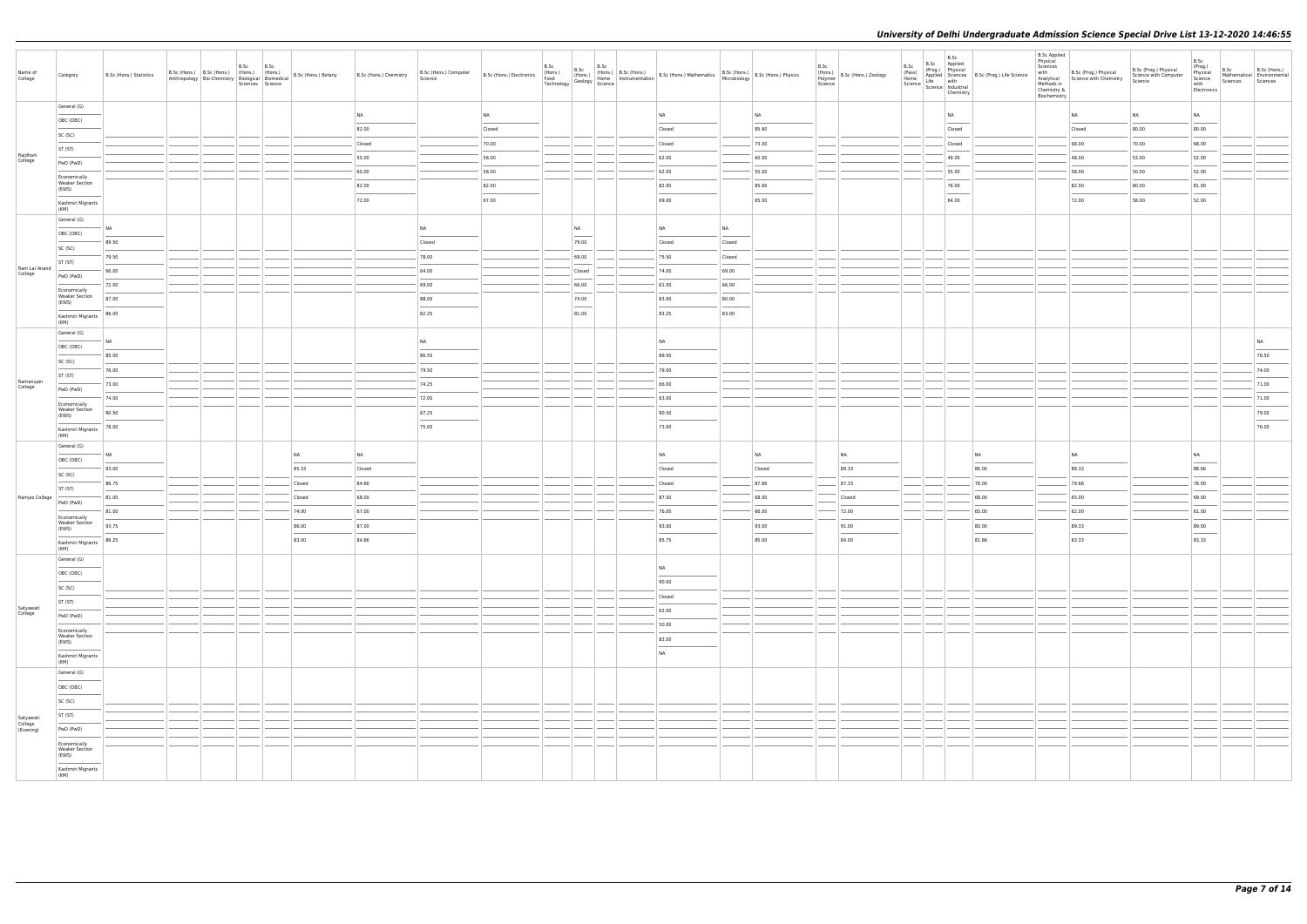| Name of<br>College                   | Category                                       | B.Sc (Hons.) Statistics |           | B.Sc B.Sc | Sciences Science |       | $\begin{array}{ l l l l } \hline \multicolumn{3}{c }{\text{Trivial}} & \multicolumn{3}{c }{\text{trivial}} & \multicolumn{3}{c }{\text{trivial}} & \multicolumn{3}{c }{\text{trivial}} & \multicolumn{3}{c }{\text{R.Sc (Hons.) Botany}} & \multicolumn{3}{c }{\text{B.Sc (Hons.) Denicity}} \\ \hline \multicolumn{3}{c }{\text{Arthropology}} & \multicolumn{3}{c }{\text{Bio-Chemistry}} & \multicolumn{3}{c }{\text{Biological}} & \multicolumn{3}{c }{\text{Biomedical}} & \multicolumn{3}{c }{$ | B.Sc (Hons.) Computer<br>Science | B.Sc (Hons.) Electronics<br>Food<br>Technology | B.Sc   |  | $\begin{array}{ c c c c c } \hline \text{B.Sc} & \text{B.Sc (Hons.)} \hline \end{array}$ | $\begin{array}{ l l l l l } \hline & B.SC & B.SC & (Hons.) & \\ \hline (Hons.) & \begin{array}{l l l l} \text{B.Sc (Hons.)} & \text{B.Sc (Hons.)} & \text{Mathematics} & \begin{array}{l l l l} \text{B.Sc (Hons.)} & \text{B.Sc (Hons.)} & \text{Matsimetric} \end{array} & \begin{array}{l l l l l} \text{B.Sc (Hons.)} & \begin{array}{l l l l l} \text{B.Sc (Hons.)} & \begin{array}{l l l l l} \text{B.Sc (Hons.)} & \$ |        |       | B.Sc | (Hons.)<br>Polymer B.Sc (Hons.) Zoology<br>Science | B.Sc<br>(Pass) | B.Sc<br>B.Sc Applied<br>(Prog.) Physical<br>(Pass)<br>Home Applied Sciences<br>B.Sc (Prog.) Life Science<br>Science life with<br>Science Industrial<br>Chemistry | <b>B.Sc Applied</b><br>Physical<br>Sciences<br>with<br>Chemistry &<br>Biochemistry | B.Sc (Prog.) Physical<br>Analytical Science with Chemistry<br>Methods in | B.Sc (Prog.) Physical<br>Science with Computer<br>Science | B.Sc<br>(Prog.)<br>Physical<br>Science<br>with<br>Electronics | B.Sc<br>Sciences | B.Sc (Hons.)<br>Mathematical Environmental<br>Sciences |
|--------------------------------------|------------------------------------------------|-------------------------|-----------|-----------|------------------|-------|-------------------------------------------------------------------------------------------------------------------------------------------------------------------------------------------------------------------------------------------------------------------------------------------------------------------------------------------------------------------------------------------------------------------------------------------------------------------------------------------------------|----------------------------------|------------------------------------------------|--------|--|------------------------------------------------------------------------------------------|------------------------------------------------------------------------------------------------------------------------------------------------------------------------------------------------------------------------------------------------------------------------------------------------------------------------------------------------------------------------------------------------------------------------------|--------|-------|------|----------------------------------------------------|----------------|------------------------------------------------------------------------------------------------------------------------------------------------------------------|------------------------------------------------------------------------------------|--------------------------------------------------------------------------|-----------------------------------------------------------|---------------------------------------------------------------|------------------|--------------------------------------------------------|
|                                      | General (G)                                    |                         |           |           |                  |       |                                                                                                                                                                                                                                                                                                                                                                                                                                                                                                       |                                  |                                                |        |  |                                                                                          |                                                                                                                                                                                                                                                                                                                                                                                                                              |        |       |      |                                                    |                |                                                                                                                                                                  |                                                                                    |                                                                          |                                                           |                                                               |                  |                                                        |
|                                      | OBC (OBC)                                      |                         |           |           |                  |       |                                                                                                                                                                                                                                                                                                                                                                                                                                                                                                       |                                  |                                                |        |  |                                                                                          | NA                                                                                                                                                                                                                                                                                                                                                                                                                           |        |       |      |                                                    |                |                                                                                                                                                                  |                                                                                    |                                                                          |                                                           |                                                               |                  |                                                        |
|                                      | SC (SC)                                        |                         |           |           |                  |       |                                                                                                                                                                                                                                                                                                                                                                                                                                                                                                       |                                  |                                                |        |  |                                                                                          | 91.50                                                                                                                                                                                                                                                                                                                                                                                                                        |        |       |      |                                                    |                |                                                                                                                                                                  |                                                                                    |                                                                          |                                                           |                                                               |                  |                                                        |
|                                      |                                                |                         |           |           |                  |       |                                                                                                                                                                                                                                                                                                                                                                                                                                                                                                       |                                  |                                                |        |  |                                                                                          | 81.00                                                                                                                                                                                                                                                                                                                                                                                                                        |        |       |      |                                                    |                |                                                                                                                                                                  |                                                                                    |                                                                          |                                                           |                                                               |                  |                                                        |
| Shaheed<br><b>Bhagat Singh</b>       | ST (ST)                                        |                         |           |           |                  |       |                                                                                                                                                                                                                                                                                                                                                                                                                                                                                                       |                                  |                                                |        |  |                                                                                          | 70.00                                                                                                                                                                                                                                                                                                                                                                                                                        |        |       |      |                                                    |                |                                                                                                                                                                  |                                                                                    |                                                                          |                                                           |                                                               |                  |                                                        |
| College                              | PwD (PwD)                                      |                         |           |           |                  |       |                                                                                                                                                                                                                                                                                                                                                                                                                                                                                                       |                                  |                                                |        |  |                                                                                          |                                                                                                                                                                                                                                                                                                                                                                                                                              |        |       |      |                                                    |                |                                                                                                                                                                  |                                                                                    |                                                                          |                                                           |                                                               |                  |                                                        |
|                                      | Economically<br><b>Weaker Section</b><br>(EWS) |                         |           |           |                  |       |                                                                                                                                                                                                                                                                                                                                                                                                                                                                                                       |                                  |                                                |        |  |                                                                                          | 62.00<br>87.50                                                                                                                                                                                                                                                                                                                                                                                                               |        |       |      |                                                    |                |                                                                                                                                                                  |                                                                                    |                                                                          |                                                           |                                                               |                  |                                                        |
|                                      | Kashmiri Migrants<br>(KM)                      |                         |           |           |                  |       |                                                                                                                                                                                                                                                                                                                                                                                                                                                                                                       |                                  |                                                |        |  |                                                                                          | 84.00                                                                                                                                                                                                                                                                                                                                                                                                                        |        |       |      |                                                    |                |                                                                                                                                                                  |                                                                                    |                                                                          |                                                           |                                                               |                  |                                                        |
|                                      | General (G)                                    |                         |           |           |                  |       |                                                                                                                                                                                                                                                                                                                                                                                                                                                                                                       |                                  |                                                |        |  |                                                                                          |                                                                                                                                                                                                                                                                                                                                                                                                                              |        |       |      |                                                    |                |                                                                                                                                                                  |                                                                                    |                                                                          |                                                           |                                                               |                  |                                                        |
|                                      | OBC (OBC)                                      |                         |           |           |                  |       |                                                                                                                                                                                                                                                                                                                                                                                                                                                                                                       |                                  |                                                |        |  |                                                                                          |                                                                                                                                                                                                                                                                                                                                                                                                                              |        |       |      |                                                    |                |                                                                                                                                                                  |                                                                                    |                                                                          |                                                           |                                                               |                  |                                                        |
|                                      |                                                |                         |           |           |                  |       |                                                                                                                                                                                                                                                                                                                                                                                                                                                                                                       |                                  |                                                |        |  |                                                                                          |                                                                                                                                                                                                                                                                                                                                                                                                                              |        |       |      |                                                    |                |                                                                                                                                                                  |                                                                                    |                                                                          |                                                           |                                                               |                  |                                                        |
|                                      | SC (SC)                                        |                         |           |           |                  |       |                                                                                                                                                                                                                                                                                                                                                                                                                                                                                                       |                                  |                                                |        |  |                                                                                          |                                                                                                                                                                                                                                                                                                                                                                                                                              |        |       |      |                                                    |                |                                                                                                                                                                  |                                                                                    |                                                                          |                                                           |                                                               |                  |                                                        |
| Shaheed                              | ST (ST)                                        |                         |           |           |                  |       |                                                                                                                                                                                                                                                                                                                                                                                                                                                                                                       |                                  |                                                |        |  |                                                                                          |                                                                                                                                                                                                                                                                                                                                                                                                                              |        |       |      |                                                    |                |                                                                                                                                                                  |                                                                                    |                                                                          |                                                           |                                                               |                  |                                                        |
| Bhagat Singh<br>College<br>(Evening) | PwD (PwD)                                      |                         |           |           |                  |       |                                                                                                                                                                                                                                                                                                                                                                                                                                                                                                       |                                  |                                                |        |  |                                                                                          |                                                                                                                                                                                                                                                                                                                                                                                                                              |        |       |      |                                                    |                |                                                                                                                                                                  |                                                                                    |                                                                          |                                                           |                                                               |                  |                                                        |
|                                      | Economically                                   |                         |           |           |                  |       |                                                                                                                                                                                                                                                                                                                                                                                                                                                                                                       |                                  |                                                |        |  |                                                                                          |                                                                                                                                                                                                                                                                                                                                                                                                                              |        |       |      |                                                    |                |                                                                                                                                                                  |                                                                                    |                                                                          |                                                           |                                                               |                  |                                                        |
|                                      | <b>Weaker Section</b><br>(EWS)                 |                         |           |           |                  |       |                                                                                                                                                                                                                                                                                                                                                                                                                                                                                                       |                                  |                                                |        |  |                                                                                          |                                                                                                                                                                                                                                                                                                                                                                                                                              |        |       |      |                                                    |                |                                                                                                                                                                  |                                                                                    |                                                                          |                                                           |                                                               |                  |                                                        |
|                                      | Kashmiri Migrants<br>(KM)                      |                         |           |           |                  |       |                                                                                                                                                                                                                                                                                                                                                                                                                                                                                                       |                                  |                                                |        |  |                                                                                          |                                                                                                                                                                                                                                                                                                                                                                                                                              |        |       |      |                                                    |                |                                                                                                                                                                  |                                                                                    |                                                                          |                                                           |                                                               |                  |                                                        |
|                                      | General (G)                                    | NA                      | <b>NA</b> |           | NA               |       | NA                                                                                                                                                                                                                                                                                                                                                                                                                                                                                                    | <b>NA</b>                        | <b>NA</b>                                      | NA     |  | NA                                                                                       | NA                                                                                                                                                                                                                                                                                                                                                                                                                           | NA     | NA    |      |                                                    |                |                                                                                                                                                                  |                                                                                    |                                                                          |                                                           |                                                               |                  |                                                        |
|                                      | OBC (OBC)                                      |                         | 78.00     |           | 78.00            |       | 76.00                                                                                                                                                                                                                                                                                                                                                                                                                                                                                                 | Closed                           |                                                | Closed |  | 65.00                                                                                    | Closed                                                                                                                                                                                                                                                                                                                                                                                                                       |        | 78.60 |      |                                                    |                |                                                                                                                                                                  |                                                                                    |                                                                          |                                                           |                                                               |                  |                                                        |
|                                      | SC (SC)                                        | 82.00                   |           |           |                  |       |                                                                                                                                                                                                                                                                                                                                                                                                                                                                                                       |                                  | Closed                                         |        |  |                                                                                          |                                                                                                                                                                                                                                                                                                                                                                                                                              | Closed |       |      |                                                    |                |                                                                                                                                                                  |                                                                                    |                                                                          |                                                           |                                                               |                  |                                                        |
| Shaheed<br>Rajguru College           | ST (ST)                                        | 65.00                   | 70.00     |           | 75.00            |       | 63.00                                                                                                                                                                                                                                                                                                                                                                                                                                                                                                 | 68.00                            | 62.00                                          | Closed |  | Closed                                                                                   | 72.00                                                                                                                                                                                                                                                                                                                                                                                                                        | 72.00  | 68.00 |      |                                                    |                |                                                                                                                                                                  |                                                                                    |                                                                          |                                                           |                                                               |                  |                                                        |
| of Applied<br>Sciences for           | PwD (PwD)                                      | 60.00                   | Closed    |           | 65.00            |       | 50.00                                                                                                                                                                                                                                                                                                                                                                                                                                                                                                 | 61.00                            | 55.00                                          | Closed |  | 52.00                                                                                    | 56.00                                                                                                                                                                                                                                                                                                                                                                                                                        | 60.00  | 61.00 |      |                                                    |                |                                                                                                                                                                  |                                                                                    |                                                                          |                                                           |                                                               |                  |                                                        |
| Women (W)                            |                                                | 65.00                   | 65.00     |           | 65.00            |       | 53.00                                                                                                                                                                                                                                                                                                                                                                                                                                                                                                 | 61.00                            | 55.00                                          | 53.00  |  | 53.00                                                                                    | 60.00                                                                                                                                                                                                                                                                                                                                                                                                                        | 70.00  | 78.00 |      |                                                    |                |                                                                                                                                                                  |                                                                                    |                                                                          |                                                           |                                                               |                  |                                                        |
|                                      | Economically<br><b>Weaker Section</b>          | 84.00                   | 81.00     |           | 79.00            |       | 73.00                                                                                                                                                                                                                                                                                                                                                                                                                                                                                                 | 84.00                            | 71.00                                          | 75.00  |  | 65.00                                                                                    | 70.00                                                                                                                                                                                                                                                                                                                                                                                                                        | 75.00  | 67.00 |      |                                                    |                |                                                                                                                                                                  |                                                                                    |                                                                          |                                                           |                                                               |                  |                                                        |
|                                      | (EWS)<br>Kashmiri Migrants<br>(KM)             | 80.00                   | 77.00     |           | 82.00            |       | 76.00                                                                                                                                                                                                                                                                                                                                                                                                                                                                                                 | 79.20                            | 69.00                                          | Closed |  | 77.00                                                                                    | 78.00                                                                                                                                                                                                                                                                                                                                                                                                                        | 80.00  | 78.00 |      |                                                    |                |                                                                                                                                                                  |                                                                                    |                                                                          |                                                           |                                                               |                  |                                                        |
|                                      | General (G)                                    |                         |           |           |                  |       |                                                                                                                                                                                                                                                                                                                                                                                                                                                                                                       | Closed                           |                                                |        |  |                                                                                          |                                                                                                                                                                                                                                                                                                                                                                                                                              |        |       |      |                                                    |                |                                                                                                                                                                  |                                                                                    |                                                                          |                                                           |                                                               |                  |                                                        |
|                                      | OBC (OBC)                                      |                         |           |           |                  |       |                                                                                                                                                                                                                                                                                                                                                                                                                                                                                                       |                                  |                                                |        |  |                                                                                          |                                                                                                                                                                                                                                                                                                                                                                                                                              |        |       |      |                                                    |                |                                                                                                                                                                  |                                                                                    |                                                                          |                                                           |                                                               |                  |                                                        |
|                                      | SC (SC)                                        |                         |           |           |                  |       |                                                                                                                                                                                                                                                                                                                                                                                                                                                                                                       | Closed                           |                                                |        |  |                                                                                          |                                                                                                                                                                                                                                                                                                                                                                                                                              |        |       |      |                                                    |                |                                                                                                                                                                  |                                                                                    |                                                                          |                                                           |                                                               |                  |                                                        |
| Shaheed                              | ST (ST)                                        |                         |           |           |                  |       |                                                                                                                                                                                                                                                                                                                                                                                                                                                                                                       | 88.00                            |                                                |        |  |                                                                                          |                                                                                                                                                                                                                                                                                                                                                                                                                              |        |       |      |                                                    |                |                                                                                                                                                                  |                                                                                    |                                                                          |                                                           |                                                               |                  |                                                        |
| Sukhdev<br>College                   |                                                |                         |           |           |                  |       |                                                                                                                                                                                                                                                                                                                                                                                                                                                                                                       | 67.00                            |                                                |        |  |                                                                                          |                                                                                                                                                                                                                                                                                                                                                                                                                              |        |       |      |                                                    |                |                                                                                                                                                                  |                                                                                    |                                                                          |                                                           |                                                               |                  |                                                        |
| <b>Business</b><br>Studies           | PwD (PwD)                                      |                         |           |           |                  |       |                                                                                                                                                                                                                                                                                                                                                                                                                                                                                                       | 73.00                            |                                                |        |  |                                                                                          |                                                                                                                                                                                                                                                                                                                                                                                                                              |        |       |      |                                                    |                |                                                                                                                                                                  |                                                                                    |                                                                          |                                                           |                                                               |                  |                                                        |
|                                      | Economically<br><b>Weaker Section</b><br>(EWS) |                         |           |           |                  |       |                                                                                                                                                                                                                                                                                                                                                                                                                                                                                                       | 93.00<br>$\frac{1}{2}$           |                                                |        |  |                                                                                          |                                                                                                                                                                                                                                                                                                                                                                                                                              |        |       |      |                                                    |                |                                                                                                                                                                  |                                                                                    |                                                                          |                                                           |                                                               |                  |                                                        |
|                                      | Kashmiri Migrants<br>(KM)                      |                         |           |           |                  |       |                                                                                                                                                                                                                                                                                                                                                                                                                                                                                                       | 86.25                            |                                                |        |  |                                                                                          |                                                                                                                                                                                                                                                                                                                                                                                                                              |        |       |      |                                                    |                |                                                                                                                                                                  |                                                                                    |                                                                          |                                                           |                                                               |                  |                                                        |
|                                      | General (G)                                    |                         |           |           |                  |       |                                                                                                                                                                                                                                                                                                                                                                                                                                                                                                       |                                  |                                                |        |  |                                                                                          |                                                                                                                                                                                                                                                                                                                                                                                                                              |        |       |      |                                                    |                |                                                                                                                                                                  |                                                                                    |                                                                          |                                                           |                                                               |                  |                                                        |
|                                      | OBC (OBC)                                      |                         | <b>NA</b> |           |                  | NA    | NA                                                                                                                                                                                                                                                                                                                                                                                                                                                                                                    |                                  |                                                |        |  |                                                                                          | NA                                                                                                                                                                                                                                                                                                                                                                                                                           |        | NA    |      | <b>NA</b>                                          |                | NA                                                                                                                                                               |                                                                                    | NA                                                                       | NA                                                        |                                                               |                  |                                                        |
|                                      | SC (SC)                                        |                         | 81.00     |           |                  | 77.00 | 80.00                                                                                                                                                                                                                                                                                                                                                                                                                                                                                                 |                                  |                                                |        |  |                                                                                          | Closed                                                                                                                                                                                                                                                                                                                                                                                                                       |        | 86.00 |      | 83.00                                              |                | 76.00                                                                                                                                                            |                                                                                    | 83.00                                                                    | 80.00                                                     |                                                               |                  |                                                        |
|                                      |                                                |                         | 81.33     |           |                  | 75.00 | 72.00                                                                                                                                                                                                                                                                                                                                                                                                                                                                                                 |                                  |                                                |        |  |                                                                                          | 79.00                                                                                                                                                                                                                                                                                                                                                                                                                        |        | 75.66 |      | 78.00                                              |                | 72.00                                                                                                                                                            |                                                                                    | 70.00                                                                    | 72.00                                                     |                                                               |                  |                                                        |
| Shivaji College                      | ST (ST)                                        |                         | 69.00     |           |                  | 67.00 | 67.00                                                                                                                                                                                                                                                                                                                                                                                                                                                                                                 |                                  |                                                |        |  |                                                                                          | 66.00                                                                                                                                                                                                                                                                                                                                                                                                                        |        | 62.00 |      | 71.00                                              |                | 64.00                                                                                                                                                            |                                                                                    | 59.00                                                                    | 57.00                                                     |                                                               |                  |                                                        |
|                                      | PwD (PwD)                                      |                         |           |           |                  |       |                                                                                                                                                                                                                                                                                                                                                                                                                                                                                                       |                                  |                                                |        |  |                                                                                          |                                                                                                                                                                                                                                                                                                                                                                                                                              |        |       |      |                                                    |                |                                                                                                                                                                  |                                                                                    |                                                                          |                                                           |                                                               |                  |                                                        |
|                                      | Economically<br>Weaker Section                 |                         | 60.00     |           |                  | 55.00 | 55.00                                                                                                                                                                                                                                                                                                                                                                                                                                                                                                 |                                  |                                                |        |  |                                                                                          | 50.00                                                                                                                                                                                                                                                                                                                                                                                                                        |        | 60.00 |      | 55.00                                              |                | 52.00                                                                                                                                                            |                                                                                    | 52.00                                                                    | 52.00                                                     |                                                               |                  |                                                        |
|                                      | (EWS)                                          |                         | 87.00     |           |                  | 78.00 | 80.00                                                                                                                                                                                                                                                                                                                                                                                                                                                                                                 |                                  |                                                |        |  |                                                                                          | 80.00                                                                                                                                                                                                                                                                                                                                                                                                                        |        | 80.00 |      | 80.00                                              |                | 77.00                                                                                                                                                            |                                                                                    | 80.00                                                                    | 80.00                                                     |                                                               |                  |                                                        |
|                                      | Kashmiri Migrants<br>(KM)                      |                         | 82.66     |           |                  | 79.33 | 81.33                                                                                                                                                                                                                                                                                                                                                                                                                                                                                                 |                                  |                                                |        |  |                                                                                          | 83.00                                                                                                                                                                                                                                                                                                                                                                                                                        |        | 83.33 |      | 81.66                                              |                | 77.00                                                                                                                                                            |                                                                                    | 78.33                                                                    | 78.33                                                     |                                                               |                  |                                                        |
|                                      | General (G)                                    |                         |           |           |                  |       |                                                                                                                                                                                                                                                                                                                                                                                                                                                                                                       |                                  |                                                |        |  |                                                                                          |                                                                                                                                                                                                                                                                                                                                                                                                                              |        |       |      |                                                    |                |                                                                                                                                                                  |                                                                                    |                                                                          |                                                           |                                                               |                  |                                                        |
|                                      | OBC (OBC)                                      |                         |           |           |                  |       |                                                                                                                                                                                                                                                                                                                                                                                                                                                                                                       |                                  |                                                |        |  |                                                                                          |                                                                                                                                                                                                                                                                                                                                                                                                                              |        |       |      |                                                    |                |                                                                                                                                                                  |                                                                                    |                                                                          |                                                           |                                                               |                  |                                                        |
|                                      | SC (SC)                                        |                         |           |           |                  |       |                                                                                                                                                                                                                                                                                                                                                                                                                                                                                                       |                                  |                                                |        |  |                                                                                          |                                                                                                                                                                                                                                                                                                                                                                                                                              |        |       |      |                                                    |                |                                                                                                                                                                  |                                                                                    |                                                                          |                                                           |                                                               |                  |                                                        |
| Shri Ram<br>College of               | ST (ST)                                        |                         |           |           |                  |       |                                                                                                                                                                                                                                                                                                                                                                                                                                                                                                       |                                  |                                                |        |  |                                                                                          |                                                                                                                                                                                                                                                                                                                                                                                                                              |        |       |      |                                                    |                |                                                                                                                                                                  |                                                                                    |                                                                          |                                                           |                                                               |                  |                                                        |
| Commerce                             | PwD (PwD)                                      |                         |           |           |                  |       |                                                                                                                                                                                                                                                                                                                                                                                                                                                                                                       |                                  |                                                |        |  |                                                                                          |                                                                                                                                                                                                                                                                                                                                                                                                                              |        |       |      |                                                    |                |                                                                                                                                                                  |                                                                                    |                                                                          |                                                           |                                                               |                  |                                                        |
|                                      | Economically<br>Weaker Section<br>(EWS)        |                         |           |           |                  |       |                                                                                                                                                                                                                                                                                                                                                                                                                                                                                                       |                                  |                                                |        |  |                                                                                          |                                                                                                                                                                                                                                                                                                                                                                                                                              |        |       |      |                                                    |                |                                                                                                                                                                  |                                                                                    |                                                                          |                                                           |                                                               |                  |                                                        |
|                                      | Kashmiri Migrants                              |                         |           |           |                  |       |                                                                                                                                                                                                                                                                                                                                                                                                                                                                                                       |                                  |                                                |        |  |                                                                                          |                                                                                                                                                                                                                                                                                                                                                                                                                              |        |       |      |                                                    |                |                                                                                                                                                                  |                                                                                    |                                                                          |                                                           |                                                               |                  |                                                        |
|                                      | (KM)                                           |                         |           |           |                  |       |                                                                                                                                                                                                                                                                                                                                                                                                                                                                                                       |                                  |                                                |        |  |                                                                                          |                                                                                                                                                                                                                                                                                                                                                                                                                              |        |       |      |                                                    |                |                                                                                                                                                                  |                                                                                    |                                                                          |                                                           |                                                               |                  |                                                        |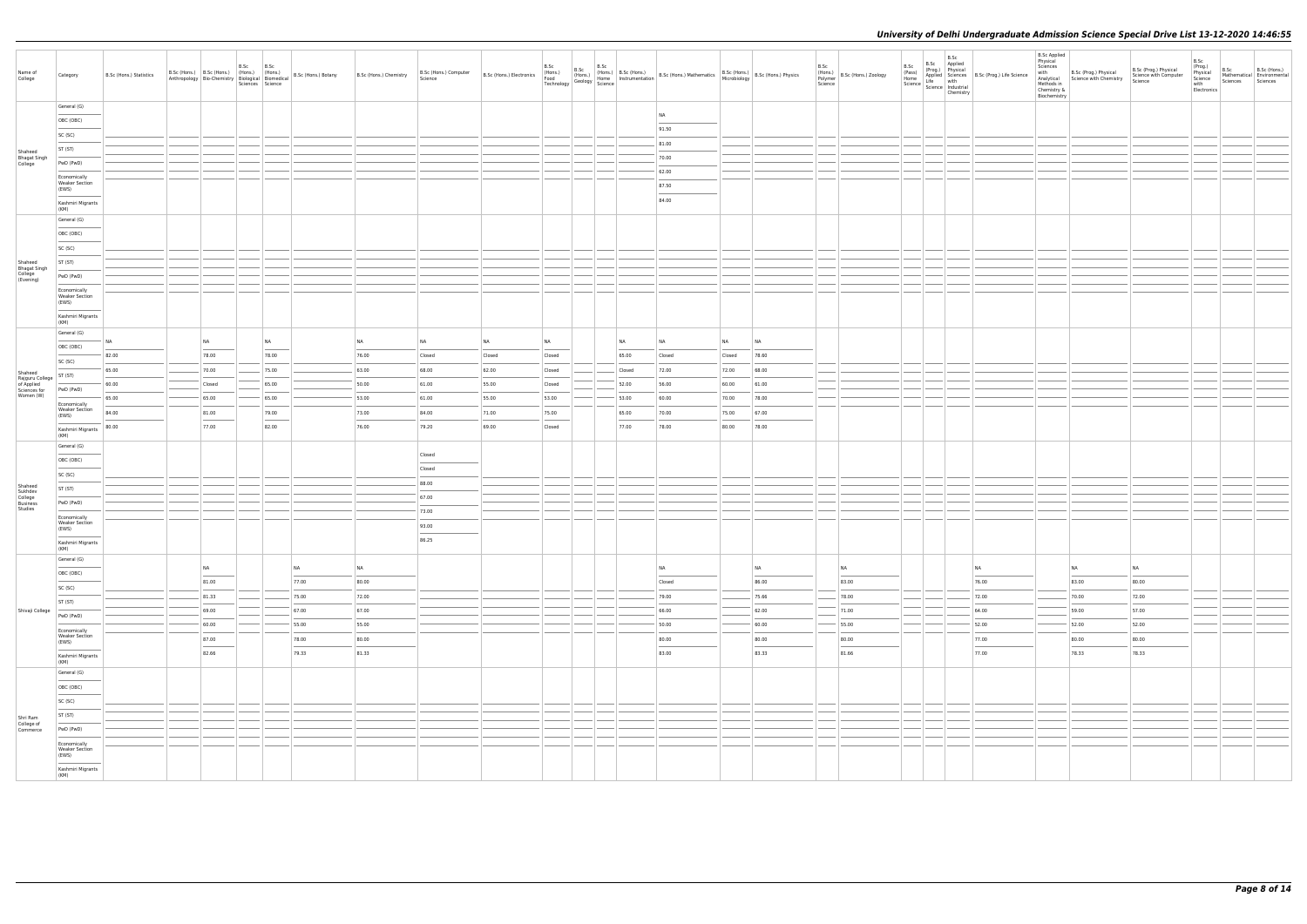| Name of<br>College                                                 | Category                                                                                                                                                                                                                                                   | B.Sc (Hons.) Statistics | B.Sc (Hons.) B.Sc (Hons.) (Hons.) (Hons.) | B.Sc | B.Sc<br>Sciences Science | $\left \begin{array}{c c c c c} \text{Anthropology} & \text{Bioc-hemistry} & \text{Imous.}\end{array}\right  \left \begin{array}{c c c} \text{Imous.}\end{array}\right  & \text{H001S.}\end{array}\right  \left \begin{array}{c c c c} \text{H001S.}\end{array}\right  \left \begin{array}{c c c} \text{B.Sc (Hons.) Botany} & \text{B.}\end{array}\right $ | B.Sc (Hons.) Chemistry | B.Sc (Hons.) Computer<br>Science                                                                                                                                                                                                                                                                                                                                                                                                                                                        | B.Sc (Hons.) Electronics<br>Food<br>Technology<br>Technology | B.Sc |  |           | B.Sc<br>(Hons.)<br>Polymer B.Sc (Hons.) Zoology<br>Science | B.Sc<br>(Pass)<br>Home | B.Sc<br>B.Sc Applied<br>(Prog.) Physical<br>Home<br>Science Life with<br>Science Industrial<br>Chemistry | Applied Sciences B.Sc (Prog.) Life Science | <b>B.Sc Applied</b><br>Physical<br>Sciences<br>Methods in<br>Chemistry &<br>Biochemistry | with B.Sc (Prog.) Physical<br>Analytical Science with Chemistry | B.Sc (Prog.) Physical<br>Science with Computer<br>Science | B.Sc<br>(Prog.)<br>Physical<br>Science<br>with<br>Electronics | B.Sc<br>Sciences | B.Sc (Hons.)<br>Mathematical Environmental<br>Sciences |
|--------------------------------------------------------------------|------------------------------------------------------------------------------------------------------------------------------------------------------------------------------------------------------------------------------------------------------------|-------------------------|-------------------------------------------|------|--------------------------|-------------------------------------------------------------------------------------------------------------------------------------------------------------------------------------------------------------------------------------------------------------------------------------------------------------------------------------------------------------|------------------------|-----------------------------------------------------------------------------------------------------------------------------------------------------------------------------------------------------------------------------------------------------------------------------------------------------------------------------------------------------------------------------------------------------------------------------------------------------------------------------------------|--------------------------------------------------------------|------|--|-----------|------------------------------------------------------------|------------------------|----------------------------------------------------------------------------------------------------------|--------------------------------------------|------------------------------------------------------------------------------------------|-----------------------------------------------------------------|-----------------------------------------------------------|---------------------------------------------------------------|------------------|--------------------------------------------------------|
|                                                                    | General (G)                                                                                                                                                                                                                                                |                         |                                           |      |                          |                                                                                                                                                                                                                                                                                                                                                             | Closed                 |                                                                                                                                                                                                                                                                                                                                                                                                                                                                                         |                                                              |      |  | Closed    |                                                            |                        |                                                                                                          |                                            |                                                                                          | Closed                                                          | Closed                                                    | Closed                                                        |                  |                                                        |
|                                                                    | OBC (OBC)                                                                                                                                                                                                                                                  |                         |                                           |      |                          |                                                                                                                                                                                                                                                                                                                                                             | 82.00                  |                                                                                                                                                                                                                                                                                                                                                                                                                                                                                         |                                                              |      |  | 87.00     |                                                            |                        |                                                                                                          |                                            |                                                                                          | 72.00                                                           | 76.00                                                     | 72.00                                                         |                  |                                                        |
|                                                                    | SC (SC)                                                                                                                                                                                                                                                    |                         |                                           |      |                          |                                                                                                                                                                                                                                                                                                                                                             |                        |                                                                                                                                                                                                                                                                                                                                                                                                                                                                                         |                                                              |      |  | 76.00     |                                                            |                        |                                                                                                          |                                            |                                                                                          |                                                                 | 70.00                                                     |                                                               |                  |                                                        |
|                                                                    | ST (ST)                                                                                                                                                                                                                                                    |                         |                                           |      |                          |                                                                                                                                                                                                                                                                                                                                                             | 75.00<br>65.00         |                                                                                                                                                                                                                                                                                                                                                                                                                                                                                         |                                                              |      |  | 65.00     |                                                            |                        |                                                                                                          |                                            |                                                                                          | 67.00<br>55.00                                                  | 55.00                                                     | 65.00<br>55.00                                                |                  |                                                        |
| Shyam Lal<br>College                                               | PwD (PwD)                                                                                                                                                                                                                                                  |                         |                                           |      |                          |                                                                                                                                                                                                                                                                                                                                                             | 55.00                  |                                                                                                                                                                                                                                                                                                                                                                                                                                                                                         |                                                              |      |  | 55.00     |                                                            |                        |                                                                                                          |                                            |                                                                                          | 55.00                                                           | 55.00                                                     | 55.00                                                         |                  |                                                        |
|                                                                    | Economically<br><b>Weaker Section</b>                                                                                                                                                                                                                      |                         |                                           |      |                          |                                                                                                                                                                                                                                                                                                                                                             | 82.00                  |                                                                                                                                                                                                                                                                                                                                                                                                                                                                                         |                                                              |      |  | 82.00     |                                                            |                        |                                                                                                          |                                            |                                                                                          | 72.00                                                           | 72.00                                                     |                                                               |                  |                                                        |
|                                                                    | (EWS)                                                                                                                                                                                                                                                      |                         |                                           |      |                          |                                                                                                                                                                                                                                                                                                                                                             | 78.60                  |                                                                                                                                                                                                                                                                                                                                                                                                                                                                                         |                                                              |      |  | 81.00     |                                                            |                        |                                                                                                          |                                            |                                                                                          | 71.40                                                           | 75.00                                                     | 72.00<br>72.90                                                |                  |                                                        |
|                                                                    | Kashmiri Migrants<br>(KM)                                                                                                                                                                                                                                  |                         |                                           |      |                          |                                                                                                                                                                                                                                                                                                                                                             |                        |                                                                                                                                                                                                                                                                                                                                                                                                                                                                                         |                                                              |      |  |           |                                                            |                        |                                                                                                          |                                            |                                                                                          |                                                                 |                                                           |                                                               |                  |                                                        |
|                                                                    | General (G)                                                                                                                                                                                                                                                |                         |                                           |      |                          |                                                                                                                                                                                                                                                                                                                                                             |                        |                                                                                                                                                                                                                                                                                                                                                                                                                                                                                         |                                                              |      |  |           |                                                            |                        |                                                                                                          |                                            |                                                                                          |                                                                 |                                                           |                                                               |                  |                                                        |
|                                                                    | OBC (OBC)                                                                                                                                                                                                                                                  |                         |                                           |      |                          |                                                                                                                                                                                                                                                                                                                                                             |                        |                                                                                                                                                                                                                                                                                                                                                                                                                                                                                         |                                                              |      |  |           |                                                            |                        |                                                                                                          |                                            |                                                                                          |                                                                 |                                                           |                                                               |                  |                                                        |
|                                                                    | SC (SC)                                                                                                                                                                                                                                                    |                         |                                           |      |                          |                                                                                                                                                                                                                                                                                                                                                             |                        |                                                                                                                                                                                                                                                                                                                                                                                                                                                                                         |                                                              |      |  |           |                                                            |                        |                                                                                                          |                                            |                                                                                          |                                                                 |                                                           |                                                               |                  |                                                        |
| Shyam Lal<br>College<br>(Evening)                                  | ST (ST)                                                                                                                                                                                                                                                    |                         |                                           |      |                          |                                                                                                                                                                                                                                                                                                                                                             |                        |                                                                                                                                                                                                                                                                                                                                                                                                                                                                                         |                                                              |      |  |           |                                                            |                        |                                                                                                          |                                            |                                                                                          |                                                                 |                                                           |                                                               |                  |                                                        |
|                                                                    | PwD (PwD)                                                                                                                                                                                                                                                  |                         |                                           |      |                          |                                                                                                                                                                                                                                                                                                                                                             |                        |                                                                                                                                                                                                                                                                                                                                                                                                                                                                                         |                                                              |      |  |           |                                                            |                        |                                                                                                          |                                            |                                                                                          |                                                                 |                                                           |                                                               |                  |                                                        |
|                                                                    | Economically<br><b>Weaker Section</b>                                                                                                                                                                                                                      |                         |                                           |      |                          |                                                                                                                                                                                                                                                                                                                                                             |                        |                                                                                                                                                                                                                                                                                                                                                                                                                                                                                         |                                                              |      |  |           |                                                            |                        |                                                                                                          |                                            |                                                                                          |                                                                 |                                                           |                                                               |                  |                                                        |
|                                                                    | (EWS)                                                                                                                                                                                                                                                      |                         |                                           |      |                          |                                                                                                                                                                                                                                                                                                                                                             |                        |                                                                                                                                                                                                                                                                                                                                                                                                                                                                                         |                                                              |      |  |           |                                                            |                        |                                                                                                          |                                            |                                                                                          |                                                                 |                                                           |                                                               |                  |                                                        |
|                                                                    | Kashmiri Migrants<br>(KM)                                                                                                                                                                                                                                  |                         |                                           |      |                          |                                                                                                                                                                                                                                                                                                                                                             |                        |                                                                                                                                                                                                                                                                                                                                                                                                                                                                                         |                                                              |      |  |           |                                                            |                        |                                                                                                          |                                            |                                                                                          |                                                                 |                                                           |                                                               |                  |                                                        |
|                                                                    | General (G)                                                                                                                                                                                                                                                |                         |                                           |      |                          |                                                                                                                                                                                                                                                                                                                                                             |                        | NA                                                                                                                                                                                                                                                                                                                                                                                                                                                                                      |                                                              |      |  | <b>NA</b> |                                                            |                        |                                                                                                          |                                            |                                                                                          |                                                                 |                                                           |                                                               |                  |                                                        |
|                                                                    | OBC (OBC)                                                                                                                                                                                                                                                  |                         |                                           |      |                          |                                                                                                                                                                                                                                                                                                                                                             |                        | Closed                                                                                                                                                                                                                                                                                                                                                                                                                                                                                  |                                                              |      |  | Closed    |                                                            |                        |                                                                                                          |                                            |                                                                                          |                                                                 |                                                           |                                                               |                  |                                                        |
|                                                                    | SC (SC)                                                                                                                                                                                                                                                    |                         |                                           |      |                          |                                                                                                                                                                                                                                                                                                                                                             |                        | Closed                                                                                                                                                                                                                                                                                                                                                                                                                                                                                  |                                                              |      |  | Closed    |                                                            |                        |                                                                                                          |                                            |                                                                                          |                                                                 |                                                           |                                                               |                  |                                                        |
| Shyama Prasad<br>Mukherji<br>College For<br>Women (W)<br>Muher (W) |                                                                                                                                                                                                                                                            |                         |                                           |      |                          |                                                                                                                                                                                                                                                                                                                                                             |                        | 68.00                                                                                                                                                                                                                                                                                                                                                                                                                                                                                   |                                                              |      |  | 61.00     |                                                            |                        |                                                                                                          |                                            |                                                                                          |                                                                 |                                                           |                                                               |                  |                                                        |
|                                                                    | PwD (PwD)                                                                                                                                                                                                                                                  |                         |                                           |      |                          |                                                                                                                                                                                                                                                                                                                                                             |                        | 68.00                                                                                                                                                                                                                                                                                                                                                                                                                                                                                   |                                                              |      |  | 61.00     |                                                            |                        |                                                                                                          |                                            |                                                                                          |                                                                 |                                                           |                                                               |                  |                                                        |
|                                                                    | Economically<br><b>Weaker Section</b>                                                                                                                                                                                                                      |                         |                                           |      |                          |                                                                                                                                                                                                                                                                                                                                                             |                        | 75.00                                                                                                                                                                                                                                                                                                                                                                                                                                                                                   |                                                              |      |  | Closed    |                                                            |                        |                                                                                                          |                                            |                                                                                          |                                                                 |                                                           |                                                               |                  |                                                        |
|                                                                    | (EWS)                                                                                                                                                                                                                                                      |                         |                                           |      |                          |                                                                                                                                                                                                                                                                                                                                                             |                        | $\overline{\phantom{a}}$<br>68.00                                                                                                                                                                                                                                                                                                                                                                                                                                                       |                                                              |      |  | 61.00     |                                                            |                        |                                                                                                          |                                            |                                                                                          |                                                                 |                                                           |                                                               |                  |                                                        |
|                                                                    | Kashmiri Migrants<br>(KM)                                                                                                                                                                                                                                  |                         |                                           |      |                          |                                                                                                                                                                                                                                                                                                                                                             |                        |                                                                                                                                                                                                                                                                                                                                                                                                                                                                                         |                                                              |      |  |           |                                                            |                        |                                                                                                          |                                            |                                                                                          |                                                                 |                                                           |                                                               |                  |                                                        |
|                                                                    | General (G)                                                                                                                                                                                                                                                |                         |                                           |      |                          |                                                                                                                                                                                                                                                                                                                                                             |                        |                                                                                                                                                                                                                                                                                                                                                                                                                                                                                         | Closed                                                       |      |  |           |                                                            |                        |                                                                                                          | Closed                                     |                                                                                          | Closed                                                          |                                                           |                                                               |                  |                                                        |
|                                                                    | OBC (OBC)                                                                                                                                                                                                                                                  |                         |                                           |      |                          |                                                                                                                                                                                                                                                                                                                                                             |                        |                                                                                                                                                                                                                                                                                                                                                                                                                                                                                         | 77.00                                                        |      |  |           |                                                            |                        |                                                                                                          | Closed                                     |                                                                                          | 77.00                                                           |                                                           |                                                               |                  |                                                        |
|                                                                    | SC (SC)                                                                                                                                                                                                                                                    |                         |                                           |      |                          |                                                                                                                                                                                                                                                                                                                                                             |                        |                                                                                                                                                                                                                                                                                                                                                                                                                                                                                         | 64.00                                                        |      |  |           |                                                            |                        |                                                                                                          | Closed                                     |                                                                                          | Closed                                                          |                                                           |                                                               |                  |                                                        |
| Sri Aurobindo<br>College (Day)                                     | ST (ST)                                                                                                                                                                                                                                                    |                         |                                           |      |                          |                                                                                                                                                                                                                                                                                                                                                             |                        |                                                                                                                                                                                                                                                                                                                                                                                                                                                                                         | 50.00                                                        |      |  |           |                                                            |                        |                                                                                                          | Closed                                     |                                                                                          | 42.00                                                           |                                                           |                                                               |                  |                                                        |
|                                                                    | PwD (PwD)                                                                                                                                                                                                                                                  |                         |                                           |      |                          |                                                                                                                                                                                                                                                                                                                                                             |                        |                                                                                                                                                                                                                                                                                                                                                                                                                                                                                         | 45.00                                                        |      |  |           |                                                            |                        |                                                                                                          | 45.00                                      |                                                                                          | 40.00                                                           |                                                           |                                                               |                  |                                                        |
|                                                                    | Economically<br><b>Weaker Section</b><br>(EWS)                                                                                                                                                                                                             |                         |                                           |      |                          |                                                                                                                                                                                                                                                                                                                                                             |                        |                                                                                                                                                                                                                                                                                                                                                                                                                                                                                         | 77.00                                                        |      |  |           |                                                            |                        |                                                                                                          | 74.00                                      |                                                                                          | 71.00                                                           |                                                           |                                                               |                  |                                                        |
|                                                                    | Kashmiri Migrants                                                                                                                                                                                                                                          |                         |                                           |      |                          |                                                                                                                                                                                                                                                                                                                                                             |                        |                                                                                                                                                                                                                                                                                                                                                                                                                                                                                         | 74.00                                                        |      |  |           |                                                            |                        |                                                                                                          | 74.66                                      |                                                                                          | 73.00                                                           |                                                           |                                                               |                  |                                                        |
|                                                                    | (KM)                                                                                                                                                                                                                                                       |                         |                                           |      |                          |                                                                                                                                                                                                                                                                                                                                                             |                        |                                                                                                                                                                                                                                                                                                                                                                                                                                                                                         |                                                              |      |  |           |                                                            |                        |                                                                                                          |                                            |                                                                                          |                                                                 |                                                           |                                                               |                  |                                                        |
|                                                                    | General (G)                                                                                                                                                                                                                                                |                         |                                           |      |                          |                                                                                                                                                                                                                                                                                                                                                             |                        |                                                                                                                                                                                                                                                                                                                                                                                                                                                                                         |                                                              |      |  |           |                                                            |                        |                                                                                                          |                                            |                                                                                          |                                                                 |                                                           |                                                               |                  |                                                        |
|                                                                    | OBC (OBC)<br>SC (SC)                                                                                                                                                                                                                                       |                         |                                           |      |                          |                                                                                                                                                                                                                                                                                                                                                             |                        |                                                                                                                                                                                                                                                                                                                                                                                                                                                                                         |                                                              |      |  |           |                                                            |                        |                                                                                                          |                                            |                                                                                          |                                                                 |                                                           |                                                               |                  |                                                        |
|                                                                    | ST (ST)                                                                                                                                                                                                                                                    |                         |                                           |      |                          |                                                                                                                                                                                                                                                                                                                                                             |                        |                                                                                                                                                                                                                                                                                                                                                                                                                                                                                         |                                                              |      |  |           |                                                            |                        |                                                                                                          |                                            |                                                                                          |                                                                 |                                                           |                                                               |                  |                                                        |
| Sri Aurobindo<br>College<br>(Evening)                              | PwD (PwD)                                                                                                                                                                                                                                                  |                         |                                           |      |                          |                                                                                                                                                                                                                                                                                                                                                             |                        |                                                                                                                                                                                                                                                                                                                                                                                                                                                                                         |                                                              |      |  |           |                                                            |                        |                                                                                                          |                                            |                                                                                          |                                                                 |                                                           |                                                               |                  |                                                        |
|                                                                    |                                                                                                                                                                                                                                                            |                         |                                           |      |                          |                                                                                                                                                                                                                                                                                                                                                             |                        |                                                                                                                                                                                                                                                                                                                                                                                                                                                                                         |                                                              |      |  |           |                                                            |                        |                                                                                                          |                                            |                                                                                          |                                                                 |                                                           |                                                               |                  |                                                        |
|                                                                    | Economically<br>Weaker Section<br>(EWS)                                                                                                                                                                                                                    |                         |                                           |      |                          |                                                                                                                                                                                                                                                                                                                                                             |                        |                                                                                                                                                                                                                                                                                                                                                                                                                                                                                         |                                                              |      |  |           |                                                            |                        |                                                                                                          |                                            |                                                                                          |                                                                 |                                                           |                                                               |                  |                                                        |
|                                                                    | $\overline{\phantom{a}}$<br>Kashmiri Migrants                                                                                                                                                                                                              |                         |                                           |      |                          |                                                                                                                                                                                                                                                                                                                                                             |                        |                                                                                                                                                                                                                                                                                                                                                                                                                                                                                         |                                                              |      |  |           |                                                            |                        |                                                                                                          |                                            |                                                                                          |                                                                 |                                                           |                                                               |                  |                                                        |
|                                                                    | (KM)<br>General (G)                                                                                                                                                                                                                                        |                         |                                           |      |                          |                                                                                                                                                                                                                                                                                                                                                             |                        |                                                                                                                                                                                                                                                                                                                                                                                                                                                                                         |                                                              |      |  |           |                                                            |                        |                                                                                                          |                                            |                                                                                          |                                                                 |                                                           |                                                               |                  |                                                        |
|                                                                    | Sikh Minority (SM)                                                                                                                                                                                                                                         |                         |                                           |      |                          |                                                                                                                                                                                                                                                                                                                                                             |                        | <b>NA</b><br>$\sim$                                                                                                                                                                                                                                                                                                                                                                                                                                                                     |                                                              |      |  |           |                                                            |                        |                                                                                                          |                                            |                                                                                          |                                                                 |                                                           |                                                               |                  |                                                        |
|                                                                    | PwD (PwD)                                                                                                                                                                                                                                                  |                         |                                           |      |                          |                                                                                                                                                                                                                                                                                                                                                             |                        | Closed                                                                                                                                                                                                                                                                                                                                                                                                                                                                                  |                                                              |      |  |           |                                                            |                        |                                                                                                          |                                            |                                                                                          |                                                                 |                                                           |                                                               |                  |                                                        |
| Sri Guru Gobind<br>Singh College<br>of Commerce<br>* Sikh          | Economically                                                                                                                                                                                                                                               |                         |                                           |      |                          |                                                                                                                                                                                                                                                                                                                                                             |                        | 60.00<br><b>Contract Contract</b>                                                                                                                                                                                                                                                                                                                                                                                                                                                       |                                                              |      |  |           |                                                            |                        |                                                                                                          |                                            |                                                                                          |                                                                 |                                                           |                                                               |                  |                                                        |
| Minority(SM)                                                       | Weaker Section<br>(EWS)                                                                                                                                                                                                                                    |                         |                                           |      |                          |                                                                                                                                                                                                                                                                                                                                                             |                        | <b>NA</b><br>$\frac{1}{2} \left( \frac{1}{2} \right) \left( \frac{1}{2} \right) \left( \frac{1}{2} \right) \left( \frac{1}{2} \right) \left( \frac{1}{2} \right) \left( \frac{1}{2} \right) \left( \frac{1}{2} \right) \left( \frac{1}{2} \right) \left( \frac{1}{2} \right) \left( \frac{1}{2} \right) \left( \frac{1}{2} \right) \left( \frac{1}{2} \right) \left( \frac{1}{2} \right) \left( \frac{1}{2} \right) \left( \frac{1}{2} \right) \left( \frac{1}{2} \right) \left( \frac$ |                                                              |      |  |           |                                                            |                        |                                                                                                          |                                            |                                                                                          |                                                                 |                                                           |                                                               |                  |                                                        |
|                                                                    | Kashmiri Migrants                                                                                                                                                                                                                                          |                         |                                           |      |                          |                                                                                                                                                                                                                                                                                                                                                             |                        | 83.00                                                                                                                                                                                                                                                                                                                                                                                                                                                                                   |                                                              |      |  |           |                                                            |                        |                                                                                                          |                                            |                                                                                          |                                                                 |                                                           |                                                               |                  |                                                        |
|                                                                    | (KM)<br>General (G)                                                                                                                                                                                                                                        |                         |                                           |      |                          |                                                                                                                                                                                                                                                                                                                                                             |                        |                                                                                                                                                                                                                                                                                                                                                                                                                                                                                         |                                                              |      |  |           |                                                            |                        |                                                                                                          |                                            |                                                                                          |                                                                 |                                                           |                                                               |                  |                                                        |
|                                                                    | <b>Contract Contract Contract Contract Contract Contract Contract Contract Contract Contract Contract Contract Contract Contract Contract Contract Contract Contract Contract Contract Contract Contract Contract Contract Contr</b><br>Sikh Minority (SM) |                         |                                           |      |                          |                                                                                                                                                                                                                                                                                                                                                             |                        |                                                                                                                                                                                                                                                                                                                                                                                                                                                                                         |                                                              |      |  | <b>NA</b> |                                                            |                        |                                                                                                          |                                            |                                                                                          |                                                                 |                                                           |                                                               |                  |                                                        |
| Sri Guru Nanak                                                     | PwD (PwD)                                                                                                                                                                                                                                                  |                         |                                           |      |                          |                                                                                                                                                                                                                                                                                                                                                             |                        |                                                                                                                                                                                                                                                                                                                                                                                                                                                                                         |                                                              |      |  | 64.00     |                                                            |                        |                                                                                                          |                                            |                                                                                          |                                                                 |                                                           |                                                               |                  |                                                        |
| Dev Khalsa<br>College<br>* Sikh<br>Minority(SM)                    | Economically<br>Weaker Section                                                                                                                                                                                                                             |                         |                                           |      |                          |                                                                                                                                                                                                                                                                                                                                                             |                        |                                                                                                                                                                                                                                                                                                                                                                                                                                                                                         |                                                              |      |  | 52.00     |                                                            |                        |                                                                                                          |                                            |                                                                                          |                                                                 |                                                           |                                                               |                  |                                                        |
|                                                                    | (EWS)                                                                                                                                                                                                                                                      |                         |                                           |      |                          |                                                                                                                                                                                                                                                                                                                                                             |                        |                                                                                                                                                                                                                                                                                                                                                                                                                                                                                         |                                                              |      |  | <b>NA</b> |                                                            |                        |                                                                                                          |                                            |                                                                                          |                                                                 |                                                           |                                                               |                  |                                                        |
|                                                                    | Kashmiri Migrants<br>(KM)                                                                                                                                                                                                                                  |                         |                                           |      |                          |                                                                                                                                                                                                                                                                                                                                                             |                        |                                                                                                                                                                                                                                                                                                                                                                                                                                                                                         |                                                              |      |  | 75.00     |                                                            |                        |                                                                                                          |                                            |                                                                                          |                                                                 |                                                           |                                                               |                  |                                                        |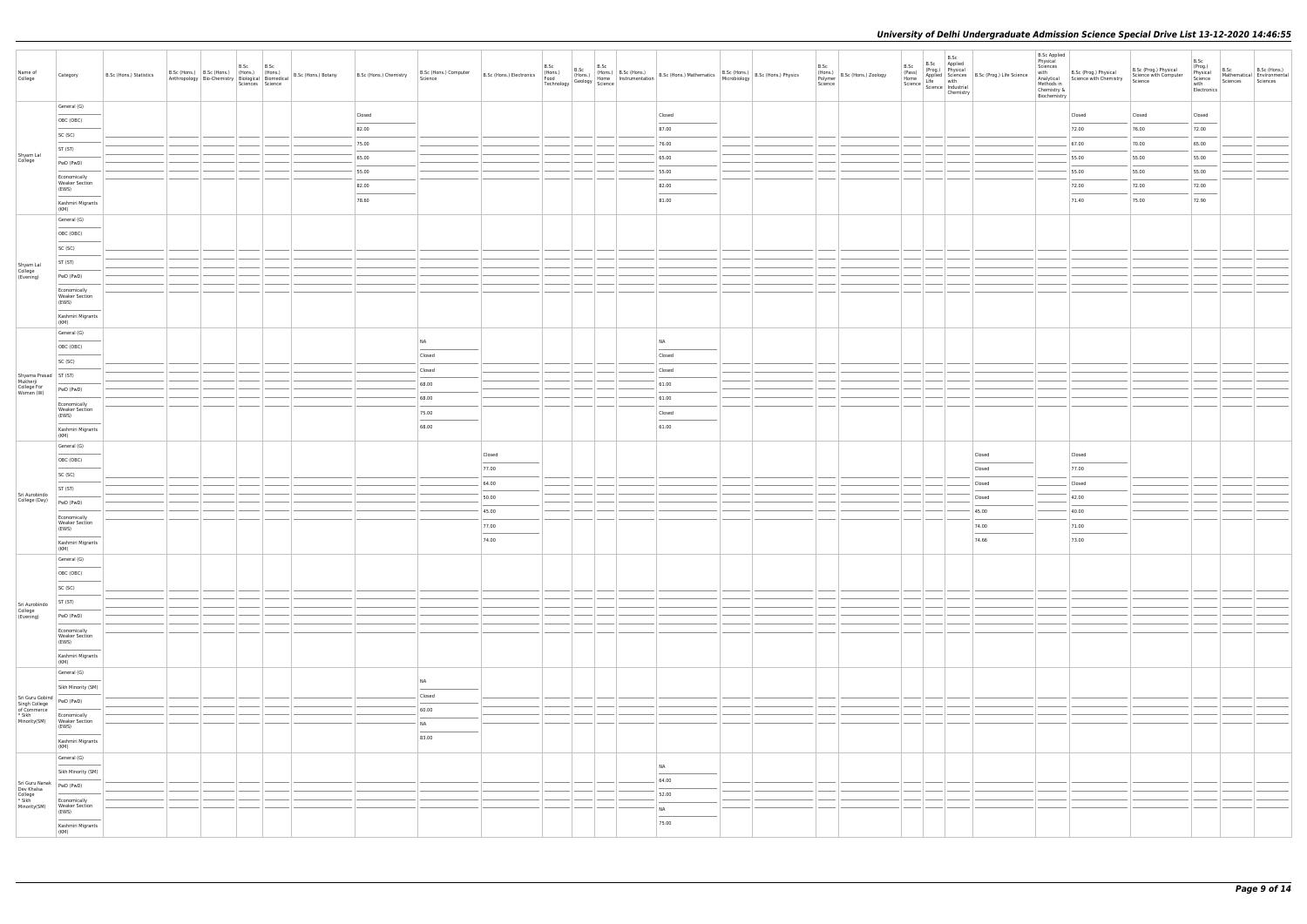| Name of<br>College                | Category                                       | B.Sc (Hons.) Statistics | B.Sc (Hons.) B.Sc (Hons.) (Hons.) (Hons.) |           | B.Sc  | B.Sc<br>Sciences Science | Anthropology   Bio-Chemistry   Biological   Biomedical   B.Sc (Hons.) Botany | B.Sc (Hons.) Chemistry | B.Sc (Hons.) Computer<br>Science | B.Sc (Hons.) Electronics | B.Sc<br>(Hons.)<br>Food<br>Technology | B.Sc | B.Sc                           | B.Sc (Hons.) B.Sc (Hons.) B.Sc (Hons.) Mathematics B.Sc (Hons.) S.Sc (Hons.) Physics<br>(Hons.) Thome Instrumentation B.Sc (Hons.) Mathematics B.Sc (Hons.) B.Sc (Hons.) Physics<br>William Science |           |           | B.Sc<br>Science | (Hons.)<br>Polymer   B.Sc (Hons.) Zoology | B.Sc<br>(Pass) | B.Sc<br>B.Sc Applied<br>(Prog.) Physical |           | (Pass)<br>(Prog.) Life Science<br>Science<br>Science<br>Science<br>Science<br>Science<br>Industrial<br>Chemistry<br>Chemistry | <b>B.Sc Applied</b><br>Physical<br>Sciences<br>with<br>Methods in<br>Chemistry &<br>Biochemistry | B.Sc (Prog.) Physical<br>Analytical Science with Chemistry | B.Sc (Prog.) Physical<br>Science with Computer<br>Science | B.Sc<br>(Prog.)<br>Physical<br>Science<br>with<br>Electronics | B.Sc<br>Mathematical Environmental<br>Sciences Sciences | B.Sc (Hons.) |
|-----------------------------------|------------------------------------------------|-------------------------|-------------------------------------------|-----------|-------|--------------------------|------------------------------------------------------------------------------|------------------------|----------------------------------|--------------------------|---------------------------------------|------|--------------------------------|-----------------------------------------------------------------------------------------------------------------------------------------------------------------------------------------------------|-----------|-----------|-----------------|-------------------------------------------|----------------|------------------------------------------|-----------|-------------------------------------------------------------------------------------------------------------------------------|--------------------------------------------------------------------------------------------------|------------------------------------------------------------|-----------------------------------------------------------|---------------------------------------------------------------|---------------------------------------------------------|--------------|
|                                   | General (G)                                    |                         |                                           |           |       |                          | Closed                                                                       | Closed                 | Closed                           | 90.00                    |                                       |      |                                | Closed                                                                                                                                                                                              |           | Closed    |                 | Closed                                    |                |                                          |           | Closed                                                                                                                        |                                                                                                  | 90.66                                                      | 92.00                                                     |                                                               |                                                         |              |
| Sri Guru Tegh                     | Sikh Minority (SM)                             |                         |                                           |           |       |                          | 45.00                                                                        | 68.00                  | 81.00                            | 45.00                    |                                       |      |                                | 79.00                                                                                                                                                                                               |           | 66.00     |                 | 55.00                                     |                |                                          |           | 45.00                                                                                                                         |                                                                                                  | 45.00                                                      | 45.00                                                     |                                                               |                                                         |              |
| <b>Bahadur Khalsa</b>             | PwD (PwD)                                      |                         |                                           |           |       |                          | 51.00                                                                        | 65.00                  | 66.00                            | 45.00                    |                                       |      |                                | 66.00                                                                                                                                                                                               |           | 66.00     |                 | 52.00                                     |                |                                          |           | 45.00                                                                                                                         |                                                                                                  | 60.00                                                      | 60.00                                                     |                                                               |                                                         |              |
| College<br>* Sikh<br>Minority(SM) | Economically<br><b>Weaker Section</b><br>(EWS) |                         |                                           |           |       |                          | <b>NA</b>                                                                    | N <sub>A</sub>         | <b>NA</b>                        | NA                       |                                       |      |                                | <b>NA</b>                                                                                                                                                                                           |           | NA        |                 | <b>NA</b>                                 |                |                                          | <b>NA</b> |                                                                                                                               |                                                                                                  | NA                                                         | <b>NA</b>                                                 |                                                               |                                                         |              |
|                                   | Kashmiri Migrants                              |                         |                                           |           |       |                          | 78.00                                                                        | 84.00                  | 85.00                            | 80.00                    |                                       |      |                                | 85.25                                                                                                                                                                                               |           | 85.00     |                 | 80.00                                     |                |                                          |           | 77.66                                                                                                                         |                                                                                                  | 80.66                                                      | 82.00                                                     |                                                               |                                                         |              |
|                                   | (KM)<br>General (G)                            |                         |                                           |           |       |                          |                                                                              |                        |                                  |                          |                                       |      |                                |                                                                                                                                                                                                     |           |           |                 |                                           |                |                                          |           |                                                                                                                               |                                                                                                  |                                                            |                                                           |                                                               |                                                         |              |
|                                   | OBC (OBC)                                      | N <sub>A</sub>          |                                           | <b>NA</b> | NA    |                          | <b>NA</b>                                                                    | NA                     |                                  | <b>NA</b>                |                                       |      |                                | <b>NA</b>                                                                                                                                                                                           |           | <b>NA</b> |                 | <b>NA</b>                                 |                |                                          | NA        |                                                                                                                               |                                                                                                  |                                                            |                                                           |                                                               |                                                         |              |
|                                   | SC (SC)                                        | 92.00                   |                                           | 88.33     | 84.66 |                          | 82.00                                                                        | Closed                 |                                  | 85.00                    |                                       |      |                                | Closed                                                                                                                                                                                              |           | Closed    |                 | Closed                                    |                |                                          |           | 81.00                                                                                                                         |                                                                                                  |                                                            |                                                           |                                                               |                                                         |              |
| Sri                               | ST (ST)                                        | 83.00                   |                                           | 84.66     | 82.66 |                          | 78.00                                                                        | 81.00                  |                                  | 75.00                    |                                       |      |                                | Closed                                                                                                                                                                                              |           | 89.00     |                 | 84.00                                     |                |                                          |           | 78.00                                                                                                                         |                                                                                                  |                                                            |                                                           |                                                               |                                                         |              |
| Venketeswara<br>College           | PwD (PwD)                                      | 80.00                   |                                           | 84.00     | 81.66 |                          | 79.00                                                                        | 75.00                  |                                  | 71.00                    |                                       |      |                                | 84.50                                                                                                                                                                                               |           | 83.00     |                 | 78.00                                     |                |                                          |           | 70.00                                                                                                                         |                                                                                                  |                                                            |                                                           |                                                               |                                                         |              |
|                                   | Economically<br><b>Weaker Section</b>          | 80.00                   |                                           | 80.00     | 81.66 |                          | 75.00                                                                        | 78.00                  |                                  | 77.00                    |                                       |      |                                | 84.00                                                                                                                                                                                               |           | 84.00     |                 | 76.00                                     |                |                                          |           | 73.00                                                                                                                         |                                                                                                  |                                                            |                                                           |                                                               |                                                         |              |
|                                   | (EWS)                                          | Closed                  |                                           | 91.33     | 86.00 |                          | 84.00                                                                        | 87.00                  |                                  | 85.00<br>77.00           |                                       |      |                                | 93.00                                                                                                                                                                                               |           | 92.00     |                 | 88.33                                     |                |                                          |           | 83.00                                                                                                                         |                                                                                                  |                                                            |                                                           |                                                               |                                                         |              |
|                                   | Kashmiri Migrants<br>(KM)                      | 85.00                   |                                           | 84.00     | 82.00 |                          | 81.00                                                                        | 78.00                  |                                  |                          |                                       |      |                                | 84.00                                                                                                                                                                                               |           | 84.00     |                 | 80.00                                     |                |                                          |           | 82.00                                                                                                                         |                                                                                                  |                                                            |                                                           |                                                               |                                                         |              |
|                                   | General (G)                                    |                         |                                           |           |       |                          | <b>NA</b>                                                                    | NA                     |                                  |                          |                                       |      |                                |                                                                                                                                                                                                     | <b>NA</b> | <b>NA</b> |                 | <b>NA</b>                                 |                | NA                                       | NA        |                                                                                                                               |                                                                                                  | NA                                                         |                                                           |                                                               |                                                         |              |
|                                   | OBC (OBC)                                      |                         |                                           |           |       |                          | 76.00                                                                        | 79.00                  |                                  |                          |                                       |      |                                |                                                                                                                                                                                                     | 80.33     | 83.00     |                 | 78.00                                     |                | 74.00                                    |           | 74.30                                                                                                                         |                                                                                                  | 74.00                                                      |                                                           |                                                               |                                                         |              |
|                                   | SC (SC)                                        |                         |                                           |           |       |                          | 72.00                                                                        | 71.00                  |                                  |                          |                                       |      |                                |                                                                                                                                                                                                     | 73.00     | 73.00     |                 | Closed                                    |                | Closed                                   |           | Closed                                                                                                                        |                                                                                                  | 60.00                                                      |                                                           |                                                               |                                                         |              |
| Swami<br>Shardhanand<br>College   | ST (ST)                                        |                         |                                           |           |       |                          | Closed                                                                       | 56.00                  |                                  |                          |                                       |      |                                |                                                                                                                                                                                                     | 65.00     | 65.00     |                 | 65.00                                     |                | 58.00                                    |           | 56.00                                                                                                                         |                                                                                                  | 55.00                                                      |                                                           |                                                               |                                                         |              |
|                                   | PwD (PwD)                                      |                         |                                           |           |       |                          | 53.00                                                                        | 53.00                  |                                  |                          |                                       |      |                                |                                                                                                                                                                                                     | 53.00     | 53.00     |                 | 53.00                                     |                | 53.00                                    |           | 53.00                                                                                                                         |                                                                                                  | 53.00                                                      |                                                           |                                                               |                                                         |              |
|                                   | Economically<br><b>Weaker Section</b><br>(EWS) |                         |                                           |           |       |                          | 78.00                                                                        | 83.00                  |                                  |                          |                                       |      |                                |                                                                                                                                                                                                     | 83.00     | 84.00     |                 | 81.00                                     |                | 77.00                                    |           | 78.00                                                                                                                         |                                                                                                  | 77.00                                                      |                                                           |                                                               |                                                         |              |
|                                   | Kashmiri Migrants                              |                         |                                           |           |       |                          | 68.00                                                                        | 68.00                  |                                  |                          |                                       |      |                                |                                                                                                                                                                                                     | 68.00     | 68.00     |                 | 68.00                                     |                | ___<br>68.00                             |           | 68.00                                                                                                                         |                                                                                                  | 68.00                                                      |                                                           |                                                               |                                                         |              |
|                                   | (KM)<br>General (G)                            |                         |                                           |           |       |                          |                                                                              |                        |                                  |                          |                                       |      |                                |                                                                                                                                                                                                     |           |           |                 |                                           |                |                                          |           |                                                                                                                               |                                                                                                  |                                                            |                                                           |                                                               |                                                         |              |
|                                   | OBC (OBC)                                      |                         |                                           |           |       |                          |                                                                              |                        |                                  |                          |                                       |      | NA<br>$\overline{\phantom{a}}$ | <b>NA</b>                                                                                                                                                                                           |           |           |                 |                                           |                |                                          |           |                                                                                                                               |                                                                                                  |                                                            |                                                           |                                                               |                                                         |              |
|                                   | SC (SC)                                        |                         |                                           |           |       |                          |                                                                              |                        |                                  |                          |                                       |      | 69.50                          | 83.00                                                                                                                                                                                               |           |           |                 |                                           |                |                                          |           |                                                                                                                               |                                                                                                  |                                                            |                                                           |                                                               |                                                         |              |
|                                   | ST (ST)                                        |                         |                                           |           |       |                          |                                                                              |                        |                                  |                          |                                       |      | 60.00                          | 74.00                                                                                                                                                                                               |           |           |                 |                                           |                |                                          |           |                                                                                                                               |                                                                                                  |                                                            |                                                           |                                                               |                                                         |              |
| Vivekananda<br>College (W)        | PwD (PwD)                                      |                         |                                           |           |       |                          |                                                                              |                        |                                  |                          |                                       |      | 59.00                          | 74.00                                                                                                                                                                                               |           |           |                 |                                           |                |                                          |           |                                                                                                                               |                                                                                                  |                                                            |                                                           |                                                               |                                                         |              |
|                                   | Economically<br><b>Weaker Section</b>          |                         |                                           |           |       |                          |                                                                              |                        |                                  |                          |                                       |      | 56.00                          | 70.00                                                                                                                                                                                               |           |           |                 |                                           |                |                                          |           |                                                                                                                               |                                                                                                  |                                                            |                                                           |                                                               |                                                         |              |
|                                   | (EWS)                                          |                         |                                           |           |       |                          |                                                                              |                        |                                  |                          |                                       |      | 65.00<br>69.50                 | 81.00<br>79.25                                                                                                                                                                                      |           |           |                 |                                           |                |                                          |           |                                                                                                                               |                                                                                                  |                                                            |                                                           |                                                               |                                                         |              |
|                                   | Kashmiri Migrants<br>(KM)                      |                         |                                           |           |       |                          |                                                                              |                        |                                  |                          |                                       |      |                                |                                                                                                                                                                                                     |           |           |                 |                                           |                |                                          |           |                                                                                                                               |                                                                                                  |                                                            |                                                           |                                                               |                                                         |              |
|                                   | General (G)                                    |                         |                                           |           |       |                          | NA                                                                           | NA                     |                                  | NA                       |                                       |      |                                | NA                                                                                                                                                                                                  |           |           |                 | NA                                        |                |                                          | <b>NA</b> |                                                                                                                               |                                                                                                  | NA                                                         |                                                           |                                                               |                                                         |              |
|                                   | OBC (OBC)                                      |                         |                                           |           |       |                          | 77.00                                                                        | 81.00                  |                                  | 78.00                    |                                       |      |                                | 86.75                                                                                                                                                                                               |           |           |                 | 82.00                                     |                |                                          |           | 75.00                                                                                                                         |                                                                                                  | 75.00                                                      |                                                           |                                                               |                                                         |              |
|                                   | SC (SC)                                        |                         |                                           |           |       |                          | 76.00                                                                        | 74.00                  |                                  | 67.00                    |                                       |      |                                | 79.75                                                                                                                                                                                               |           |           |                 | 79.00                                     |                |                                          |           | 70.00                                                                                                                         |                                                                                                  | 60.00                                                      |                                                           |                                                               |                                                         |              |
| Zakir Husain<br>Delhi College     | ST (ST)<br>PwD (PwD)                           |                         |                                           |           |       |                          | 67.00                                                                        | 60.00                  |                                  | 50.00                    |                                       |      |                                | 64.00                                                                                                                                                                                               |           |           |                 | Closed                                    |                |                                          |           | 60.00                                                                                                                         |                                                                                                  | 50.00                                                      |                                                           |                                                               |                                                         |              |
|                                   |                                                |                         |                                           |           |       |                          | 60.00                                                                        | 60.00                  |                                  | 50.00                    |                                       |      |                                | 60.00                                                                                                                                                                                               |           |           |                 | 60.00                                     |                |                                          |           | 50.00                                                                                                                         |                                                                                                  | 50.00                                                      |                                                           |                                                               |                                                         |              |
|                                   | Economically<br><b>Weaker Section</b><br>(EWS) |                         |                                           |           |       |                          | 79.00                                                                        | 82.00                  |                                  | 75.00                    |                                       |      |                                | 83.00                                                                                                                                                                                               |           |           |                 | 80.00                                     |                |                                          |           | 76.00                                                                                                                         |                                                                                                  | 73.00                                                      |                                                           |                                                               |                                                         |              |
|                                   | Kashmiri Migrants                              |                         |                                           |           |       |                          | 78.00                                                                        | 81.00                  |                                  | 77.00                    |                                       |      |                                | 82.00                                                                                                                                                                                               |           |           |                 | 80.00                                     |                |                                          |           | 76.00                                                                                                                         |                                                                                                  | 77.00                                                      |                                                           |                                                               |                                                         |              |
|                                   | (KM)<br>General (G)                            |                         |                                           |           |       |                          |                                                                              |                        |                                  |                          |                                       |      |                                |                                                                                                                                                                                                     |           |           |                 |                                           |                |                                          |           |                                                                                                                               |                                                                                                  |                                                            |                                                           |                                                               |                                                         |              |
|                                   | OBC (OBC)                                      |                         |                                           |           |       |                          |                                                                              |                        |                                  |                          |                                       |      |                                |                                                                                                                                                                                                     |           |           |                 |                                           |                |                                          |           |                                                                                                                               |                                                                                                  |                                                            |                                                           |                                                               |                                                         |              |
|                                   | SC (SC)                                        |                         |                                           |           |       |                          |                                                                              |                        |                                  |                          |                                       |      |                                |                                                                                                                                                                                                     |           |           |                 |                                           |                |                                          |           |                                                                                                                               |                                                                                                  |                                                            |                                                           |                                                               |                                                         |              |
| Zakir Husain                      | ST (ST)                                        |                         |                                           |           |       |                          |                                                                              |                        |                                  |                          |                                       |      |                                |                                                                                                                                                                                                     |           |           |                 |                                           |                |                                          |           |                                                                                                                               |                                                                                                  |                                                            |                                                           |                                                               |                                                         |              |
| Delhi College<br>(Evening)        | PwD (PwD)                                      |                         |                                           |           |       |                          |                                                                              |                        |                                  |                          |                                       |      |                                |                                                                                                                                                                                                     |           |           |                 |                                           |                |                                          |           |                                                                                                                               |                                                                                                  |                                                            |                                                           |                                                               |                                                         |              |
|                                   | Economically<br>Weaker Section                 |                         |                                           |           |       |                          |                                                                              |                        |                                  |                          |                                       |      |                                |                                                                                                                                                                                                     |           |           |                 |                                           |                |                                          |           |                                                                                                                               |                                                                                                  |                                                            |                                                           |                                                               |                                                         |              |
|                                   | (EWS)                                          |                         |                                           |           |       |                          |                                                                              |                        |                                  |                          |                                       |      |                                |                                                                                                                                                                                                     |           |           |                 |                                           |                |                                          |           |                                                                                                                               |                                                                                                  |                                                            |                                                           |                                                               |                                                         |              |
|                                   | Kashmiri Migrants<br>(KM)                      |                         |                                           |           |       |                          |                                                                              |                        |                                  |                          |                                       |      |                                |                                                                                                                                                                                                     |           |           |                 |                                           |                |                                          |           |                                                                                                                               |                                                                                                  |                                                            |                                                           |                                                               |                                                         |              |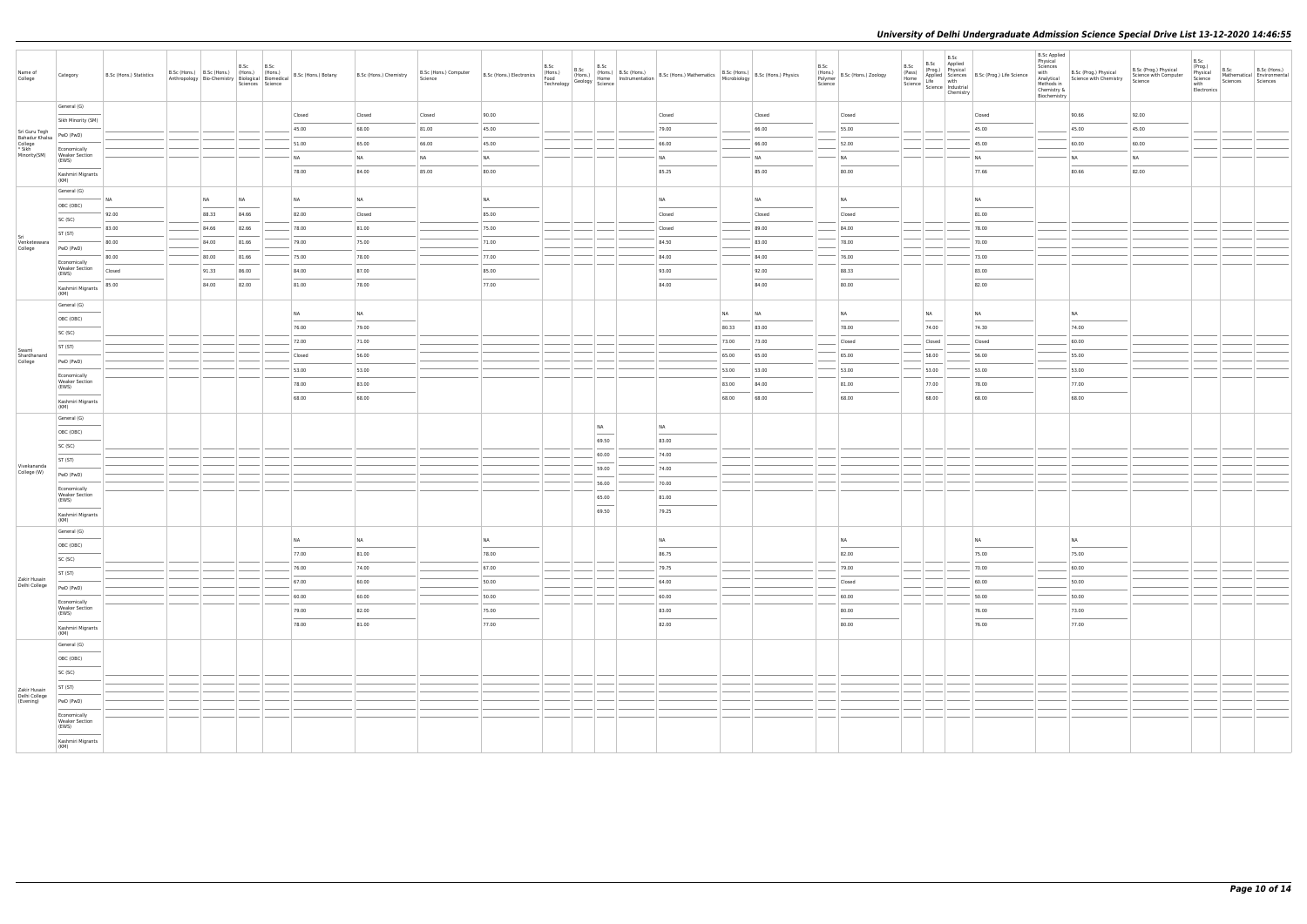# **Science Courses Special Drive Remarks**

| Name of<br>College                                  | Statistics | B.Sc (Hons.) B.Sc (Hons.) B.Sc (Hons.) (Hons.)<br>Anthropology   Bio-Chemistry   Biological   Science | B.Sc<br>Sciences | B.Sc (Hons.) Biomedical                                            | B.Sc (Hons.) Botany                                                                                                                                                                 | B.Sc (Hons.) Chemistry                                                                                                                                                                                                                                                                                    | B.Sc (Hons.) Computer<br>Science                                                                                                                                                                                                                                                | B.Sc (Hons.)<br>Electronics                                             | B.Sc (Hons.) Food Technology (Hons.)                                         | B.Sc<br>Geology | B.Sc (Hons.) Home Science | B.Sc (Hons.)<br>Instrumentation | B.Sc (Hons.) Mathematics                                                                                                                                                                                                                          | B.Sc (Hons.) Microbiology   B.Sc (Hons.) Physics |                                                                                                                                                                                                                                                                  | B.Sc<br>(Hons.)<br>Science | (rions.)<br>  Polymer   B.Sc (Hons.) Zoology                                                                                                                                                                                                                     | B.Sc<br>(Pass)<br>Home | B.Sc<br>(Prog.)<br>Applied with<br>Life | <b>B.Sc Applied</b><br>Physical<br>Sciences<br>Science Science Industrial<br>Chemistry |
|-----------------------------------------------------|------------|-------------------------------------------------------------------------------------------------------|------------------|--------------------------------------------------------------------|-------------------------------------------------------------------------------------------------------------------------------------------------------------------------------------|-----------------------------------------------------------------------------------------------------------------------------------------------------------------------------------------------------------------------------------------------------------------------------------------------------------|---------------------------------------------------------------------------------------------------------------------------------------------------------------------------------------------------------------------------------------------------------------------------------|-------------------------------------------------------------------------|------------------------------------------------------------------------------|-----------------|---------------------------|---------------------------------|---------------------------------------------------------------------------------------------------------------------------------------------------------------------------------------------------------------------------------------------------|--------------------------------------------------|------------------------------------------------------------------------------------------------------------------------------------------------------------------------------------------------------------------------------------------------------------------|----------------------------|------------------------------------------------------------------------------------------------------------------------------------------------------------------------------------------------------------------------------------------------------------------|------------------------|-----------------------------------------|----------------------------------------------------------------------------------------|
| Acharya<br>Narendra Dev<br>College                  |            |                                                                                                       |                  | 3% advantage to candidates<br>with at least 60% in<br>Mathematics. |                                                                                                                                                                                     | 1% less for girl<br>candidates.                                                                                                                                                                                                                                                                           | 1% less for girl<br>candidates. Cut offs are<br>for Science stream.                                                                                                                                                                                                             | 1% less for girl<br>candidates.                                         |                                                                              |                 |                           |                                 |                                                                                                                                                                                                                                                   |                                                  | 1% less for girl<br>candidates.                                                                                                                                                                                                                                  |                            |                                                                                                                                                                                                                                                                  |                        |                                         |                                                                                        |
| Aditi<br>Mahavidyalaya<br>(W)                       |            |                                                                                                       |                  |                                                                    |                                                                                                                                                                                     |                                                                                                                                                                                                                                                                                                           |                                                                                                                                                                                                                                                                                 |                                                                         |                                                                              |                 |                           |                                 |                                                                                                                                                                                                                                                   |                                                  |                                                                                                                                                                                                                                                                  |                            |                                                                                                                                                                                                                                                                  |                        |                                         |                                                                                        |
| Aryabhatta<br>College                               |            |                                                                                                       |                  |                                                                    |                                                                                                                                                                                     |                                                                                                                                                                                                                                                                                                           | 1% less for women<br>candidates                                                                                                                                                                                                                                                 |                                                                         |                                                                              |                 |                           |                                 | 1% less for women candidates                                                                                                                                                                                                                      |                                                  |                                                                                                                                                                                                                                                                  |                            |                                                                                                                                                                                                                                                                  |                        |                                         |                                                                                        |
| Atma Ram<br>Sanatan<br>Dharma College               |            |                                                                                                       |                  |                                                                    |                                                                                                                                                                                     | a) 1% relaxation for Girl<br>Candidates in the<br>aggregate only.                                                                                                                                                                                                                                         | a) 1% relaxation for Girl<br>Candidates in the<br>aggregate only.                                                                                                                                                                                                               | a) 1%<br>relaxation for<br>Girl Candidates<br>in the<br>aggregate only. |                                                                              |                 |                           |                                 | a) 1% relaxation for Girl Candidates in the<br>aggregate only.                                                                                                                                                                                    |                                                  | a) 1% relaxation for Girl<br>Candidates in the<br>aggregate only.                                                                                                                                                                                                |                            |                                                                                                                                                                                                                                                                  |                        |                                         | a) 1%<br>relaxation<br>for Girl<br>Candidates<br>in the<br>aggregate<br>only.          |
| Bhagini<br>Nivedita<br>College (W)                  |            |                                                                                                       |                  |                                                                    |                                                                                                                                                                                     |                                                                                                                                                                                                                                                                                                           |                                                                                                                                                                                                                                                                                 |                                                                         |                                                                              |                 |                           |                                 |                                                                                                                                                                                                                                                   |                                                  |                                                                                                                                                                                                                                                                  |                            |                                                                                                                                                                                                                                                                  |                        |                                         |                                                                                        |
| <b>Bharati College</b><br>(W)                       |            |                                                                                                       |                  |                                                                    |                                                                                                                                                                                     |                                                                                                                                                                                                                                                                                                           |                                                                                                                                                                                                                                                                                 |                                                                         |                                                                              |                 |                           |                                 | The Special Drive (also called the Eighth<br>Cutoff) is only for applicants belonging to<br>SC/ST/OBC/EWS/PwD/KM/Sikh minority<br>categories.                                                                                                     |                                                  |                                                                                                                                                                                                                                                                  |                            |                                                                                                                                                                                                                                                                  |                        |                                         |                                                                                        |
| Bhaskaracharya<br>College of<br>Applied<br>Sciences |            |                                                                                                       |                  | PCB/PCBt/PCBiochemistry(3%<br>with at least 60% in Maths)          |                                                                                                                                                                                     | PCM                                                                                                                                                                                                                                                                                                       | one language,<br>Mathematics and two<br>subjects out of Physics,<br>Chemistry and<br>Computer Science<br>/Informatics Practices.<br>(2% disadvantage for<br>Non-Science Stream)                                                                                                 | PCM                                                                     | PCM/PCB/PCBt/PCBiochemistry<br>(3% relaxation to candidates<br>studied PCMB) |                 |                           | PCM                             |                                                                                                                                                                                                                                                   | PCB/PCBt/PCBiochemistry                          | PCM                                                                                                                                                                                                                                                              |                            | PCM PCB/PCBt/PCBiochemistry                                                                                                                                                                                                                                      |                        |                                         |                                                                                        |
| College of<br>Vocational<br>Studies                 |            |                                                                                                       |                  |                                                                    |                                                                                                                                                                                     |                                                                                                                                                                                                                                                                                                           | % ST 70 â[j] less than<br>73 % PwD 73 â[]] less<br>than 79 % Kashmiri<br>Migrant 81.50 only %<br>EWS 83 â[j[] less than<br>85.50                                                                                                                                                |                                                                         |                                                                              |                 |                           |                                 |                                                                                                                                                                                                                                                   |                                                  |                                                                                                                                                                                                                                                                  |                            |                                                                                                                                                                                                                                                                  |                        |                                         |                                                                                        |
| Daulat Ram<br>College (W)                           |            |                                                                                                       |                  |                                                                    |                                                                                                                                                                                     |                                                                                                                                                                                                                                                                                                           |                                                                                                                                                                                                                                                                                 |                                                                         |                                                                              |                 |                           |                                 |                                                                                                                                                                                                                                                   |                                                  |                                                                                                                                                                                                                                                                  |                            |                                                                                                                                                                                                                                                                  |                        |                                         |                                                                                        |
| Deen Dayal<br>Upadhyaya<br>College                  |            |                                                                                                       |                  |                                                                    | Candidates.                                                                                                                                                                         | 1% concession for Girl 1% concession for Girl<br>Candidates.                                                                                                                                                                                                                                              | 1% concession for Girl<br>Candidates. Declared<br>cut-off is for science<br>stream students. For<br>other streams a<br>deduction of 2% will be<br>levied while determining<br>the effective percentage<br>of the candidates.                                                    | 1% concession<br>for Girl<br>Candidates.                                |                                                                              |                 |                           |                                 | 1% concession for Girl Candidates.                                                                                                                                                                                                                |                                                  | 1% concession for Girl<br>Candidates.                                                                                                                                                                                                                            |                            | 1% concession for Girl<br>Candidates.                                                                                                                                                                                                                            |                        |                                         |                                                                                        |
| Delhi College of<br>Arts and<br>Commerce            |            |                                                                                                       |                  |                                                                    |                                                                                                                                                                                     |                                                                                                                                                                                                                                                                                                           |                                                                                                                                                                                                                                                                                 |                                                                         |                                                                              |                 |                           |                                 |                                                                                                                                                                                                                                                   |                                                  |                                                                                                                                                                                                                                                                  |                            |                                                                                                                                                                                                                                                                  |                        |                                         |                                                                                        |
| Department of<br>Germanic and<br>Romance<br>Studies |            |                                                                                                       |                  |                                                                    |                                                                                                                                                                                     |                                                                                                                                                                                                                                                                                                           |                                                                                                                                                                                                                                                                                 |                                                                         |                                                                              |                 |                           |                                 |                                                                                                                                                                                                                                                   |                                                  |                                                                                                                                                                                                                                                                  |                            |                                                                                                                                                                                                                                                                  |                        |                                         |                                                                                        |
| Deshbandhu<br>College                               |            |                                                                                                       |                  |                                                                    |                                                                                                                                                                                     |                                                                                                                                                                                                                                                                                                           |                                                                                                                                                                                                                                                                                 |                                                                         |                                                                              |                 |                           |                                 |                                                                                                                                                                                                                                                   |                                                  |                                                                                                                                                                                                                                                                  |                            |                                                                                                                                                                                                                                                                  |                        |                                         |                                                                                        |
| Dr. Bhim Rao<br>Ambedkar<br>College                 |            |                                                                                                       |                  |                                                                    |                                                                                                                                                                                     |                                                                                                                                                                                                                                                                                                           |                                                                                                                                                                                                                                                                                 |                                                                         |                                                                              |                 |                           |                                 |                                                                                                                                                                                                                                                   |                                                  |                                                                                                                                                                                                                                                                  |                            |                                                                                                                                                                                                                                                                  |                        |                                         |                                                                                        |
| Dyal Singh<br>College                               |            |                                                                                                       |                  |                                                                    | There is 1 percent<br>women candidates.<br>Special drive is only for<br>previous cut off not<br>admitted so far can apply<br>but will be considered<br>against vacancy on<br>merit. | There is 1 percent<br>concession provided to concession provided to concession provided to<br>women candidates.<br>category. Applicants of category. Applicants of category. Applicants of<br>previous cut off not<br>admitted so far can<br>apply but will be<br>considered against<br>vacancy on merit. | There is 1 percent<br>women candidates.<br>Special drive is only for Special drive is only for<br>SC/ST/OBC/EWS/PWD/KM SC/ST/OBC/EWS/PWD/KM SC/ST/OBC/EWS/PWD/KM<br>previous cut off not<br>admitted so far can<br>apply but will be<br>considered against<br>vacancy on merit. |                                                                         |                                                                              |                 |                           |                                 | There is 1 percent concession provided to<br>women candidates. Special drive is only for<br>SC/ST/OBC/EWS/PWD/KM category. Applicants<br>of previous cut off not admitted so far can<br>apply but will be considered against vacancy<br>on merit. |                                                  | There is 1 percent<br>concession provided to<br>women candidates.<br>Special drive is only for<br>SC/ST/OBC/EWS/PWD/KM<br>category. Applicants of<br>previous cut off not<br>admitted so far can<br>apply but will be<br>considered against<br>vacancy on merit. |                            | There is 1 percent<br>concession provided to<br>women candidates.<br>Special drive is only for<br>SC/ST/OBC/EWS/PWD/KM<br>category. Applicants of<br>previous cut off not<br>admitted so far can apply<br>but will be considered<br>against vacancy on<br>merit. |                        |                                         |                                                                                        |
| Dyal Singh<br>College<br>(Evening)                  |            |                                                                                                       |                  |                                                                    |                                                                                                                                                                                     |                                                                                                                                                                                                                                                                                                           |                                                                                                                                                                                                                                                                                 |                                                                         |                                                                              |                 |                           |                                 |                                                                                                                                                                                                                                                   |                                                  |                                                                                                                                                                                                                                                                  |                            |                                                                                                                                                                                                                                                                  |                        |                                         |                                                                                        |
| Gargi College<br>(W)                                |            |                                                                                                       |                  |                                                                    |                                                                                                                                                                                     |                                                                                                                                                                                                                                                                                                           |                                                                                                                                                                                                                                                                                 |                                                                         |                                                                              |                 |                           |                                 |                                                                                                                                                                                                                                                   |                                                  |                                                                                                                                                                                                                                                                  |                            |                                                                                                                                                                                                                                                                  |                        |                                         |                                                                                        |
| Hansraj College                                     |            |                                                                                                       |                  |                                                                    |                                                                                                                                                                                     |                                                                                                                                                                                                                                                                                                           |                                                                                                                                                                                                                                                                                 |                                                                         |                                                                              |                 |                           |                                 |                                                                                                                                                                                                                                                   |                                                  |                                                                                                                                                                                                                                                                  |                            |                                                                                                                                                                                                                                                                  |                        |                                         |                                                                                        |
| Hindu College                                       |            |                                                                                                       |                  |                                                                    |                                                                                                                                                                                     |                                                                                                                                                                                                                                                                                                           |                                                                                                                                                                                                                                                                                 |                                                                         |                                                                              |                 |                           |                                 |                                                                                                                                                                                                                                                   |                                                  |                                                                                                                                                                                                                                                                  |                            |                                                                                                                                                                                                                                                                  |                        |                                         |                                                                                        |
| Indraprastha<br>College for<br>Women (W)            |            |                                                                                                       |                  |                                                                    |                                                                                                                                                                                     |                                                                                                                                                                                                                                                                                                           |                                                                                                                                                                                                                                                                                 |                                                                         |                                                                              |                 |                           |                                 |                                                                                                                                                                                                                                                   |                                                  |                                                                                                                                                                                                                                                                  |                            |                                                                                                                                                                                                                                                                  |                        |                                         |                                                                                        |
| Institute of<br>Home<br>Economics (W)               |            |                                                                                                       |                  |                                                                    |                                                                                                                                                                                     |                                                                                                                                                                                                                                                                                                           |                                                                                                                                                                                                                                                                                 |                                                                         |                                                                              |                 |                           |                                 |                                                                                                                                                                                                                                                   |                                                  |                                                                                                                                                                                                                                                                  |                            |                                                                                                                                                                                                                                                                  |                        |                                         |                                                                                        |

| plied<br>I<br>s<br>al<br>try                  | B.Sc (Prog.) Life Science                                                                                                                                                                                                                                        | <b>B.Sc Applied</b><br>Physical<br>Sciences<br>with<br>Analytical<br>Methods in<br>Chemistry &<br>Biochemistry | B.Sc (Prog.) Physical<br>Science with Chemistry                                                                                                                                                                                                                  | B.Sc (Prog.) Physical<br>Science with Computer<br>Science                                                                                                                                                                                                        | B.Sc (Prog.)<br>Physical<br>Science with<br>Electronics                       | B.Sc<br>Mathematical<br>Sciences         | B.Sc (Hons.)<br>Environmental<br>Sciences |
|-----------------------------------------------|------------------------------------------------------------------------------------------------------------------------------------------------------------------------------------------------------------------------------------------------------------------|----------------------------------------------------------------------------------------------------------------|------------------------------------------------------------------------------------------------------------------------------------------------------------------------------------------------------------------------------------------------------------------|------------------------------------------------------------------------------------------------------------------------------------------------------------------------------------------------------------------------------------------------------------------|-------------------------------------------------------------------------------|------------------------------------------|-------------------------------------------|
|                                               |                                                                                                                                                                                                                                                                  |                                                                                                                |                                                                                                                                                                                                                                                                  | 1% less for girl<br>candidates.                                                                                                                                                                                                                                  | 1% less for<br>girl<br>candidates.                                            |                                          |                                           |
|                                               |                                                                                                                                                                                                                                                                  |                                                                                                                |                                                                                                                                                                                                                                                                  |                                                                                                                                                                                                                                                                  |                                                                               |                                          |                                           |
|                                               |                                                                                                                                                                                                                                                                  |                                                                                                                |                                                                                                                                                                                                                                                                  |                                                                                                                                                                                                                                                                  |                                                                               |                                          |                                           |
| %<br>tion<br>irl<br>lates<br>۱e<br>gate<br>ļ. |                                                                                                                                                                                                                                                                  |                                                                                                                | a) 1% relaxation for Girl<br>Candidates in the<br>aggregate only.                                                                                                                                                                                                | a) 1% relaxation for Girl<br>Candidates in the<br>aggregate only.                                                                                                                                                                                                | a) 1%<br>relaxation<br>for Girl<br>Candidates<br>in the<br>aggregate<br>only. |                                          |                                           |
|                                               |                                                                                                                                                                                                                                                                  |                                                                                                                |                                                                                                                                                                                                                                                                  |                                                                                                                                                                                                                                                                  |                                                                               |                                          |                                           |
|                                               |                                                                                                                                                                                                                                                                  |                                                                                                                |                                                                                                                                                                                                                                                                  |                                                                                                                                                                                                                                                                  |                                                                               |                                          |                                           |
|                                               |                                                                                                                                                                                                                                                                  |                                                                                                                |                                                                                                                                                                                                                                                                  |                                                                                                                                                                                                                                                                  |                                                                               |                                          |                                           |
|                                               |                                                                                                                                                                                                                                                                  |                                                                                                                |                                                                                                                                                                                                                                                                  |                                                                                                                                                                                                                                                                  |                                                                               |                                          |                                           |
|                                               |                                                                                                                                                                                                                                                                  |                                                                                                                |                                                                                                                                                                                                                                                                  |                                                                                                                                                                                                                                                                  |                                                                               |                                          |                                           |
|                                               | 1% concession for Girl<br>Candidates.                                                                                                                                                                                                                            |                                                                                                                | 1% concession for Girl<br>Candidates.                                                                                                                                                                                                                            | 1% concession for Girl<br>Candidates.                                                                                                                                                                                                                            |                                                                               | 1% concession<br>for Girl<br>Candidates. |                                           |
|                                               |                                                                                                                                                                                                                                                                  |                                                                                                                |                                                                                                                                                                                                                                                                  |                                                                                                                                                                                                                                                                  |                                                                               |                                          |                                           |
|                                               |                                                                                                                                                                                                                                                                  |                                                                                                                |                                                                                                                                                                                                                                                                  |                                                                                                                                                                                                                                                                  |                                                                               |                                          |                                           |
|                                               |                                                                                                                                                                                                                                                                  |                                                                                                                |                                                                                                                                                                                                                                                                  |                                                                                                                                                                                                                                                                  |                                                                               |                                          |                                           |
|                                               |                                                                                                                                                                                                                                                                  |                                                                                                                |                                                                                                                                                                                                                                                                  |                                                                                                                                                                                                                                                                  |                                                                               |                                          |                                           |
|                                               | There is 1 percent<br>concession provided to<br>women candidates.<br>Special drive is only for<br>SC/ST/OBC/EWS/PWD/KM<br>category. Applicants of<br>previous cut off not<br>admitted so far can<br>apply but will be<br>considered against<br>vacancy on merit. |                                                                                                                | There is 1 percent<br>concession provided to<br>women candidates.<br>Special drive is only for<br>SC/ST/OBC/EWS/PWD/KM<br>category. Applicants of<br>previous cut off not<br>admitted so far can<br>apply but will be<br>considered against<br>vacancy on merit. | There is 1 percent<br>concession provided to<br>women candidates.<br>Special drive is only for<br>SC/ST/OBC/EWS/PWD/KM<br>category. Applicants of<br>previous cut off not<br>admitted so far can<br>apply but will be<br>considered against<br>vacancy on merit. |                                                                               |                                          |                                           |
|                                               |                                                                                                                                                                                                                                                                  |                                                                                                                |                                                                                                                                                                                                                                                                  |                                                                                                                                                                                                                                                                  |                                                                               |                                          |                                           |
|                                               |                                                                                                                                                                                                                                                                  |                                                                                                                |                                                                                                                                                                                                                                                                  |                                                                                                                                                                                                                                                                  |                                                                               |                                          |                                           |
|                                               |                                                                                                                                                                                                                                                                  |                                                                                                                |                                                                                                                                                                                                                                                                  |                                                                                                                                                                                                                                                                  |                                                                               |                                          |                                           |
|                                               |                                                                                                                                                                                                                                                                  |                                                                                                                |                                                                                                                                                                                                                                                                  |                                                                                                                                                                                                                                                                  |                                                                               |                                          |                                           |
|                                               |                                                                                                                                                                                                                                                                  |                                                                                                                |                                                                                                                                                                                                                                                                  |                                                                                                                                                                                                                                                                  |                                                                               |                                          |                                           |
|                                               |                                                                                                                                                                                                                                                                  |                                                                                                                |                                                                                                                                                                                                                                                                  |                                                                                                                                                                                                                                                                  |                                                                               |                                          |                                           |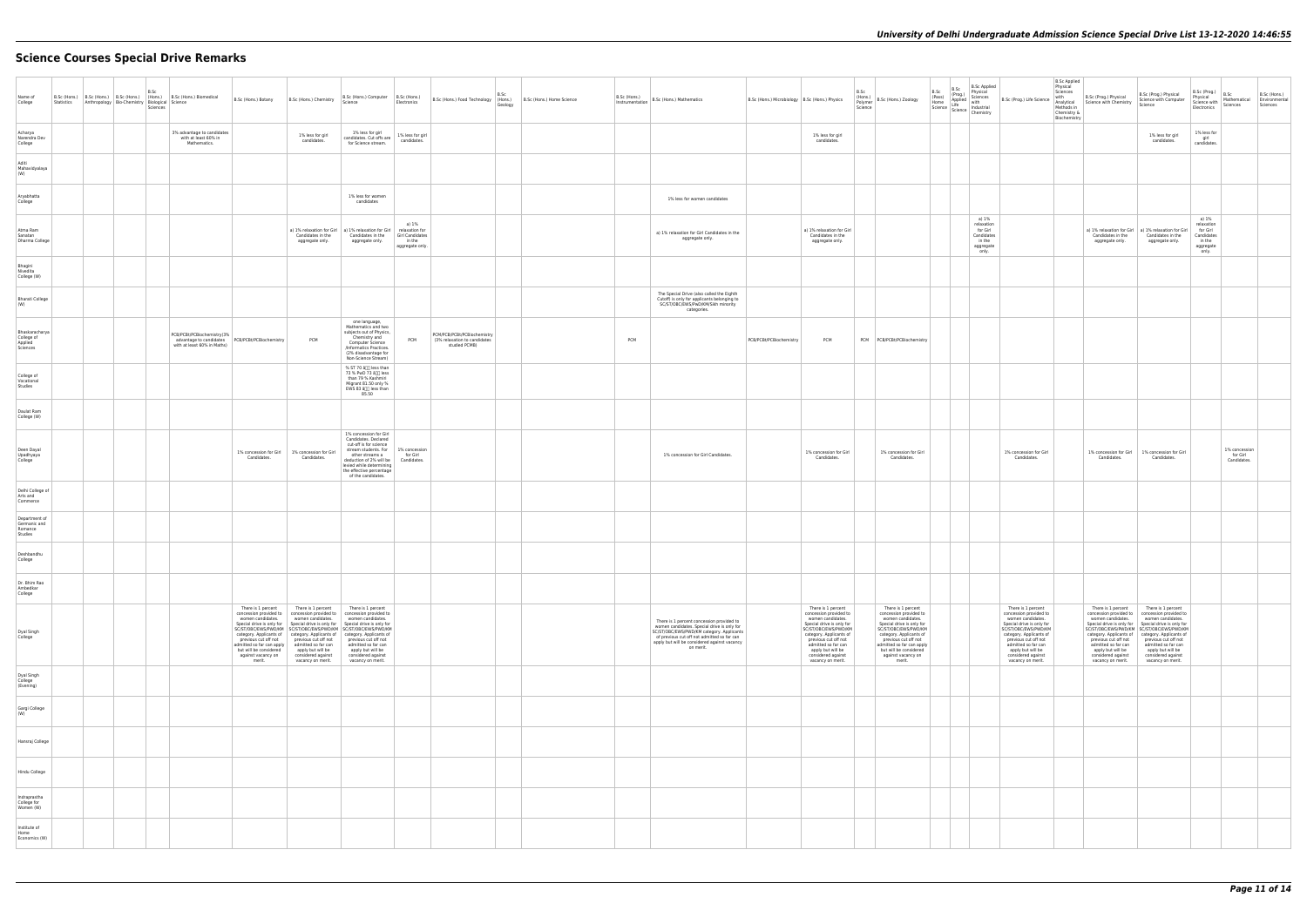| Name of<br>College                        | Statistics                                                                                                                                                         | B.Sc (Hons.) B.Sc (Hons.) B.Sc (Hons.) (Hons.) B.Sc (Hons.) Biomedical<br>Anthropology   Bio-Chemistry   Biological   Science | B.Sc<br>Sciences | B.Sc (Hons.) Botany                                                | B.Sc (Hons.) Chemistry                                             | B.Sc (Hons.) Computer B.Sc (Hons.)<br>Science                                                                                                                                                                                                                                                                                                                                                                                                                                                                                                                                                                                                                                                                                                                                                                                                                | Electronics                                                                                                                                                                                                                                                                                                                                                                                                                                                                                                                                                                                                                                                                                                                                                                                                                                                                                                          | B.Sc (Hons.) Food Technology   (Hons.) B.Sc (Hons.) Home Science | B.Sc<br>Geology |                                                                       | B.Sc (Hons.)<br>Instrumentation | B.Sc (Hons.) Mathematics                                                                                                                                                                                                                                                                                                                                                                                                                                                                                                                                                                                                                                                                                                                                               | B.Sc (Hons.) Microbiology   B.Sc (Hons.) Physics |                                                                                                                                                                                                                                                                                                                                                                                                                                                                                                                                                                                                                                                                                                                                                                                                                                                              | B.Sc<br>(Hons.)<br>B.Sc (Hons.) Zoology<br>Polymer<br>Science      | B.Sc<br>B.Sc<br>(Prog.) | <b>B.Sc Applied</b><br>Physical<br>B.Sc (Prog.) Life Science<br>Pass) (Proy.,<br>(Pass) Applied with<br>Science Life Industrial<br>Science Industrial<br>Chemistry | <b>B.Sc Applied</b><br>Physical<br>Sciences<br>with<br>Methods in<br>Chemistry &<br>Biochemistry | B.Sc (Prog.) Physical<br>Analytical Science with Chemistry         | B.Sc (Prog.)<br>B.Sc (Prog.) Physical<br>Physical<br>Science with Computer<br>Science with<br>Science<br>Electronics                                                                                                                                                                                                                                                                                                                                                                                                                                                                                                                                                                                                                                                                                                                                        | B.Sc<br>B.Sc (Hons.)<br>Mathematical Environmental<br>Sciences<br>Sciences                                                                                                                                                                                                                                                                                                                                                                                                                                                                                                                                                                                                                                                                                                                                                                                                  |
|-------------------------------------------|--------------------------------------------------------------------------------------------------------------------------------------------------------------------|-------------------------------------------------------------------------------------------------------------------------------|------------------|--------------------------------------------------------------------|--------------------------------------------------------------------|--------------------------------------------------------------------------------------------------------------------------------------------------------------------------------------------------------------------------------------------------------------------------------------------------------------------------------------------------------------------------------------------------------------------------------------------------------------------------------------------------------------------------------------------------------------------------------------------------------------------------------------------------------------------------------------------------------------------------------------------------------------------------------------------------------------------------------------------------------------|----------------------------------------------------------------------------------------------------------------------------------------------------------------------------------------------------------------------------------------------------------------------------------------------------------------------------------------------------------------------------------------------------------------------------------------------------------------------------------------------------------------------------------------------------------------------------------------------------------------------------------------------------------------------------------------------------------------------------------------------------------------------------------------------------------------------------------------------------------------------------------------------------------------------|------------------------------------------------------------------|-----------------|-----------------------------------------------------------------------|---------------------------------|------------------------------------------------------------------------------------------------------------------------------------------------------------------------------------------------------------------------------------------------------------------------------------------------------------------------------------------------------------------------------------------------------------------------------------------------------------------------------------------------------------------------------------------------------------------------------------------------------------------------------------------------------------------------------------------------------------------------------------------------------------------------|--------------------------------------------------|--------------------------------------------------------------------------------------------------------------------------------------------------------------------------------------------------------------------------------------------------------------------------------------------------------------------------------------------------------------------------------------------------------------------------------------------------------------------------------------------------------------------------------------------------------------------------------------------------------------------------------------------------------------------------------------------------------------------------------------------------------------------------------------------------------------------------------------------------------------|--------------------------------------------------------------------|-------------------------|--------------------------------------------------------------------------------------------------------------------------------------------------------------------|--------------------------------------------------------------------------------------------------|--------------------------------------------------------------------|-------------------------------------------------------------------------------------------------------------------------------------------------------------------------------------------------------------------------------------------------------------------------------------------------------------------------------------------------------------------------------------------------------------------------------------------------------------------------------------------------------------------------------------------------------------------------------------------------------------------------------------------------------------------------------------------------------------------------------------------------------------------------------------------------------------------------------------------------------------|-----------------------------------------------------------------------------------------------------------------------------------------------------------------------------------------------------------------------------------------------------------------------------------------------------------------------------------------------------------------------------------------------------------------------------------------------------------------------------------------------------------------------------------------------------------------------------------------------------------------------------------------------------------------------------------------------------------------------------------------------------------------------------------------------------------------------------------------------------------------------------|
| Janki Devi<br>Memorial<br>College (W)     |                                                                                                                                                                    |                                                                                                                               |                  |                                                                    |                                                                    |                                                                                                                                                                                                                                                                                                                                                                                                                                                                                                                                                                                                                                                                                                                                                                                                                                                              |                                                                                                                                                                                                                                                                                                                                                                                                                                                                                                                                                                                                                                                                                                                                                                                                                                                                                                                      |                                                                  |                 |                                                                       |                                 |                                                                                                                                                                                                                                                                                                                                                                                                                                                                                                                                                                                                                                                                                                                                                                        |                                                  |                                                                                                                                                                                                                                                                                                                                                                                                                                                                                                                                                                                                                                                                                                                                                                                                                                                              |                                                                    |                         |                                                                                                                                                                    |                                                                                                  |                                                                    |                                                                                                                                                                                                                                                                                                                                                                                                                                                                                                                                                                                                                                                                                                                                                                                                                                                             |                                                                                                                                                                                                                                                                                                                                                                                                                                                                                                                                                                                                                                                                                                                                                                                                                                                                             |
| Kalindi College                           |                                                                                                                                                                    |                                                                                                                               |                  |                                                                    |                                                                    |                                                                                                                                                                                                                                                                                                                                                                                                                                                                                                                                                                                                                                                                                                                                                                                                                                                              |                                                                                                                                                                                                                                                                                                                                                                                                                                                                                                                                                                                                                                                                                                                                                                                                                                                                                                                      |                                                                  |                 |                                                                       |                                 |                                                                                                                                                                                                                                                                                                                                                                                                                                                                                                                                                                                                                                                                                                                                                                        |                                                  |                                                                                                                                                                                                                                                                                                                                                                                                                                                                                                                                                                                                                                                                                                                                                                                                                                                              |                                                                    |                         |                                                                                                                                                                    |                                                                                                  |                                                                    |                                                                                                                                                                                                                                                                                                                                                                                                                                                                                                                                                                                                                                                                                                                                                                                                                                                             |                                                                                                                                                                                                                                                                                                                                                                                                                                                                                                                                                                                                                                                                                                                                                                                                                                                                             |
| Kamala Nehru<br>College (W)               |                                                                                                                                                                    |                                                                                                                               |                  |                                                                    |                                                                    |                                                                                                                                                                                                                                                                                                                                                                                                                                                                                                                                                                                                                                                                                                                                                                                                                                                              |                                                                                                                                                                                                                                                                                                                                                                                                                                                                                                                                                                                                                                                                                                                                                                                                                                                                                                                      |                                                                  |                 |                                                                       |                                 | Admission in 8th Cut off as per University<br>Guidelines.                                                                                                                                                                                                                                                                                                                                                                                                                                                                                                                                                                                                                                                                                                              |                                                  |                                                                                                                                                                                                                                                                                                                                                                                                                                                                                                                                                                                                                                                                                                                                                                                                                                                              |                                                                    |                         |                                                                                                                                                                    |                                                                                                  |                                                                    |                                                                                                                                                                                                                                                                                                                                                                                                                                                                                                                                                                                                                                                                                                                                                                                                                                                             |                                                                                                                                                                                                                                                                                                                                                                                                                                                                                                                                                                                                                                                                                                                                                                                                                                                                             |
| Keshav<br>Mahavidyalaya                   |                                                                                                                                                                    |                                                                                                                               |                  |                                                                    |                                                                    | Applicants in<br>SC/St/OBC/EWS/<br>PwD/KM/ Sikh minority<br>categories who could<br>not seek admission or<br>had cancelled their<br>admission in any of the<br>Colleges/ Departments<br>of the University during<br>any of the preceding<br>Cut-offs for any reason<br>till the seventh Cut-Off<br>(including Special cutoff)<br>and were, therefore, not<br>admitted but meet any<br>of the preceding cut-<br>offs, shall also be<br>considered for<br>admission under Eighth<br>Cut-Off, provided seats<br>are available. The<br>students must apply<br>within the stipulated<br>time in the Eighth Cut-<br>Off. These cases will be<br>considered by the<br>colleges only after 16th<br>Dec 2020. The<br>applicants will be<br>approved on the basis of<br>merit percentage<br>subject to availability of<br>seats. 1 % Concession<br>for Girl Applicants | Applicants in<br>SC/St/OBC/EWS/<br>PwD/KM/ Sikh<br>minority<br>categories who<br>could not seek<br>admission or<br>had cancelled<br>their admission<br>in any of the<br>Colleges/<br>Departments of<br>the University<br>during any of<br>the preceding<br>Cut-offs for any<br>reason till the<br>seventh Cut-Off<br>(including<br>Special cutoff)<br>and were,<br>therefore, not<br>admitted but<br>meet any of the<br>preceding cut-<br>offs, shall also<br>be considered<br>for admission<br>under Eighth<br>Cut-Off,<br>provided seats<br>are available.<br>The students<br>must apply<br>within the<br>stipulated time<br>in the Eighth<br>Cut-Off. These<br>cases will be<br>considered by<br>the colleges<br>only after 16th<br>Dec 2020. The<br>applicants will<br>be approved on<br>the basis of<br>merit<br>percentage<br>subject to<br>availability of<br>seats. 1 %<br>Concession for<br>Girl Applicants |                                                                  |                 |                                                                       |                                 | Applicants in SC/St/OBC/EWS/ PwD/KM/ Sikh<br>minority categories who could not seek<br>admission or had cancelled their admission in<br>any of the Colleges/ Departments of the<br>University during any of the preceding Cut-<br>offs for any reason till the seventh Cut-Off<br>(including Special cutoff) and were, therefore,<br>not admitted but meet any of the preceding<br>cut-offs, shall also be considered for<br>admission under Eighth Cut-Off, provided<br>seats are available. The students must apply<br>within the stipulated time in the Eighth Cut-<br>Off. These cases will be considered by the<br>colleges only after 16th Dec 2020. The<br>applicants will be approved on the basis of<br>merit percentage subject to availability of<br>seats. |                                                  | Applicants in<br>SC/St/OBC/EWS/<br>PwD/KM/ Sikh minority<br>categories who could<br>not seek admission or<br>had cancelled their<br>admission in any of the<br>Colleges/ Departments<br>of the University during<br>any of the preceding<br>Cut-offs for any reason<br>till the seventh Cut-Off<br>(including Special cutoff)<br>and were, therefore, not<br>admitted but meet any<br>of the preceding cut-<br>offs, shall also be<br>considered for<br>admission under Eighth<br>Cut-Off, provided seats<br>are available. The<br>students must apply<br>within the stipulated<br>time in the Eighth Cut-<br>Off. These cases will be<br>considered by the<br>colleges only after 16th<br>Dec 2020. The<br>applicants will be<br>approved on the basis of<br>merit percentage<br>subject to availability of<br>seats. 1 % Concession<br>for Girl Applicants |                                                                    |                         |                                                                                                                                                                    |                                                                                                  |                                                                    | Applicants in<br>SC/St/OBC/EWS/<br>PwD/KM/ Sikh minority<br>categories who could<br>not seek admission or<br>had cancelled their<br>admission in any of the<br>Colleges/Departments<br>of the University during<br>any of the preceding<br>Cut-offs for any reason<br>till the seventh Cut-Off<br>(including Special cutoff)<br>and were, therefore, not<br>admitted but meet any<br>of the preceding cut-<br>offs, shall also be<br>considered for<br>admission under Eighth<br>Cut-Off, provided seats<br>are available. The<br>students must apply<br>within the stipulated<br>time in the Eighth Cut-<br>Off. These cases will be<br>considered by the<br>colleges only after 16th<br>Dec 2020. The<br>applicants will be<br>approved on the basis of<br>merit percentage<br>subject to availability of<br>seats. 1 % Concession<br>for Girl Applicants | Applicants in<br>SC/St/OBC/EWS/<br>PwD/KM/ Sikh<br>minority<br>categories who<br>could not seek<br>admission or<br>had cancelled<br>their admission<br>in any of the<br>Colleges/<br>Departments of<br>the University<br>during any of<br>the preceding<br>Cut-offs for any<br>reason till the<br>seventh Cut-Off<br>(including<br>Special cutoff)<br>and were,<br>therefore, not<br>admitted but<br>meet any of the<br>preceding cut-<br>offs, shall also<br>be considered<br>for admission<br>under Eighth<br>Cut-Off,<br>provided seats<br>are available.<br>The students<br>must apply<br>within the<br>stipulated time<br>in the Eighth<br>Cut-Off. These<br>cases will be<br>considered by<br>the colleges<br>only after 16th<br>Dec 2020. The<br>applicants will<br>be approved on<br>the basis of<br>merit<br>percentage<br>subject to<br>availability of<br>seats. |
| Kirori Mal<br>College                     | see the<br>bulletin of<br>information,<br>University of<br>Delhi<br>2020-21                                                                                        |                                                                                                                               |                  | see the bulletin of<br>information, University of<br>Delhi 2020-21 | see the bulletin of<br>information, University<br>of Delhi 2020-21 |                                                                                                                                                                                                                                                                                                                                                                                                                                                                                                                                                                                                                                                                                                                                                                                                                                                              |                                                                                                                                                                                                                                                                                                                                                                                                                                                                                                                                                                                                                                                                                                                                                                                                                                                                                                                      |                                                                  |                 |                                                                       |                                 | see the bulletin of information, University of<br>Delhi 2020-21                                                                                                                                                                                                                                                                                                                                                                                                                                                                                                                                                                                                                                                                                                        |                                                  | see the bulletin of<br>information, University<br>of Delhi 2020-21                                                                                                                                                                                                                                                                                                                                                                                                                                                                                                                                                                                                                                                                                                                                                                                           | see the bulletin of<br>information, University of<br>Delhi 2020-21 |                         | see the bulletin of<br>information, University<br>of Delhi 2020-21                                                                                                 | see the<br>bulletin of<br>information,<br>University of<br>Delhi<br>2020-21                      | see the bulletin of<br>information, University<br>of Delhi 2020-21 | see the bulletin of<br>information, University<br>of Delhi 2020-21                                                                                                                                                                                                                                                                                                                                                                                                                                                                                                                                                                                                                                                                                                                                                                                          |                                                                                                                                                                                                                                                                                                                                                                                                                                                                                                                                                                                                                                                                                                                                                                                                                                                                             |
| Lady Irwin<br>College (W)                 |                                                                                                                                                                    |                                                                                                                               |                  |                                                                    |                                                                    |                                                                                                                                                                                                                                                                                                                                                                                                                                                                                                                                                                                                                                                                                                                                                                                                                                                              |                                                                                                                                                                                                                                                                                                                                                                                                                                                                                                                                                                                                                                                                                                                                                                                                                                                                                                                      |                                                                  |                 |                                                                       |                                 |                                                                                                                                                                                                                                                                                                                                                                                                                                                                                                                                                                                                                                                                                                                                                                        |                                                  |                                                                                                                                                                                                                                                                                                                                                                                                                                                                                                                                                                                                                                                                                                                                                                                                                                                              |                                                                    |                         |                                                                                                                                                                    |                                                                                                  |                                                                    |                                                                                                                                                                                                                                                                                                                                                                                                                                                                                                                                                                                                                                                                                                                                                                                                                                                             |                                                                                                                                                                                                                                                                                                                                                                                                                                                                                                                                                                                                                                                                                                                                                                                                                                                                             |
| Lady Shri Ram<br>College for<br>Women (W) |                                                                                                                                                                    |                                                                                                                               |                  |                                                                    |                                                                    |                                                                                                                                                                                                                                                                                                                                                                                                                                                                                                                                                                                                                                                                                                                                                                                                                                                              |                                                                                                                                                                                                                                                                                                                                                                                                                                                                                                                                                                                                                                                                                                                                                                                                                                                                                                                      |                                                                  |                 |                                                                       |                                 |                                                                                                                                                                                                                                                                                                                                                                                                                                                                                                                                                                                                                                                                                                                                                                        |                                                  |                                                                                                                                                                                                                                                                                                                                                                                                                                                                                                                                                                                                                                                                                                                                                                                                                                                              |                                                                    |                         |                                                                                                                                                                    |                                                                                                  |                                                                    |                                                                                                                                                                                                                                                                                                                                                                                                                                                                                                                                                                                                                                                                                                                                                                                                                                                             |                                                                                                                                                                                                                                                                                                                                                                                                                                                                                                                                                                                                                                                                                                                                                                                                                                                                             |
| Lakshmibai<br>College (W)                 |                                                                                                                                                                    |                                                                                                                               |                  |                                                                    |                                                                    |                                                                                                                                                                                                                                                                                                                                                                                                                                                                                                                                                                                                                                                                                                                                                                                                                                                              |                                                                                                                                                                                                                                                                                                                                                                                                                                                                                                                                                                                                                                                                                                                                                                                                                                                                                                                      |                                                                  |                 | link for Live Help(time<br>4-6pm)https://meet.google.com/oip-osbf-ugk |                                 | link for Live Help(time<br>4-6pm)https://meet.google.com/mwc-knod-fsx                                                                                                                                                                                                                                                                                                                                                                                                                                                                                                                                                                                                                                                                                                  |                                                  |                                                                                                                                                                                                                                                                                                                                                                                                                                                                                                                                                                                                                                                                                                                                                                                                                                                              |                                                                    |                         |                                                                                                                                                                    |                                                                                                  |                                                                    |                                                                                                                                                                                                                                                                                                                                                                                                                                                                                                                                                                                                                                                                                                                                                                                                                                                             |                                                                                                                                                                                                                                                                                                                                                                                                                                                                                                                                                                                                                                                                                                                                                                                                                                                                             |
| Maharaia<br>Agrasen<br>College            |                                                                                                                                                                    |                                                                                                                               |                  |                                                                    |                                                                    |                                                                                                                                                                                                                                                                                                                                                                                                                                                                                                                                                                                                                                                                                                                                                                                                                                                              | 1% relaxation<br>for Girl<br>candidates                                                                                                                                                                                                                                                                                                                                                                                                                                                                                                                                                                                                                                                                                                                                                                                                                                                                              |                                                                  |                 |                                                                       |                                 |                                                                                                                                                                                                                                                                                                                                                                                                                                                                                                                                                                                                                                                                                                                                                                        |                                                  |                                                                                                                                                                                                                                                                                                                                                                                                                                                                                                                                                                                                                                                                                                                                                                                                                                                              |                                                                    |                         |                                                                                                                                                                    |                                                                                                  | 1% relaxation for Girl<br>candidates                               | 1% relaxation for Girl<br>candidates                                                                                                                                                                                                                                                                                                                                                                                                                                                                                                                                                                                                                                                                                                                                                                                                                        | 1% relaxation<br>for Girl<br>candidates                                                                                                                                                                                                                                                                                                                                                                                                                                                                                                                                                                                                                                                                                                                                                                                                                                     |
| Maitreyi<br>College (W)                   |                                                                                                                                                                    |                                                                                                                               |                  | As per quidelines of<br>University of Delhi.                       | As per quidelines of<br>University of Delhi.                       |                                                                                                                                                                                                                                                                                                                                                                                                                                                                                                                                                                                                                                                                                                                                                                                                                                                              |                                                                                                                                                                                                                                                                                                                                                                                                                                                                                                                                                                                                                                                                                                                                                                                                                                                                                                                      |                                                                  |                 |                                                                       |                                 | As per guidelines of University of Delhi.                                                                                                                                                                                                                                                                                                                                                                                                                                                                                                                                                                                                                                                                                                                              |                                                  | As per quidelines of<br>University of Delhi.                                                                                                                                                                                                                                                                                                                                                                                                                                                                                                                                                                                                                                                                                                                                                                                                                 | As per guidelines of<br>University of Delhi.                       |                         | As per guidelines of<br>University of Delhi.                                                                                                                       |                                                                                                  | As per guidelines of<br>University of Delhi.                       | As per guidelines of<br>University of Delhi.                                                                                                                                                                                                                                                                                                                                                                                                                                                                                                                                                                                                                                                                                                                                                                                                                |                                                                                                                                                                                                                                                                                                                                                                                                                                                                                                                                                                                                                                                                                                                                                                                                                                                                             |
| Mata Sundri<br>College for<br>Women (W)   | Sikh Minority<br>Candidates<br>must have<br>the Sikh<br>Minority<br>Certificate<br>issued in her<br>name by<br>Delhi Sikh<br>Gurudwara<br>Management<br>Committee. |                                                                                                                               |                  |                                                                    |                                                                    | Sikh Minority Candidates<br>must have the Sikh<br>Minority Certificate<br>issued in her name by<br>Delhi Sikh Gurudwara<br>Management<br>Committee.                                                                                                                                                                                                                                                                                                                                                                                                                                                                                                                                                                                                                                                                                                          |                                                                                                                                                                                                                                                                                                                                                                                                                                                                                                                                                                                                                                                                                                                                                                                                                                                                                                                      |                                                                  |                 |                                                                       |                                 | Sikh Minority Candidates must have the Sikh<br>Minority Certificate issued in her name by<br>Delhi Sikh Gurudwara Management<br>Committee.                                                                                                                                                                                                                                                                                                                                                                                                                                                                                                                                                                                                                             |                                                  |                                                                                                                                                                                                                                                                                                                                                                                                                                                                                                                                                                                                                                                                                                                                                                                                                                                              |                                                                    |                         |                                                                                                                                                                    |                                                                                                  |                                                                    |                                                                                                                                                                                                                                                                                                                                                                                                                                                                                                                                                                                                                                                                                                                                                                                                                                                             |                                                                                                                                                                                                                                                                                                                                                                                                                                                                                                                                                                                                                                                                                                                                                                                                                                                                             |
| Miranda House<br>(W)                      |                                                                                                                                                                    |                                                                                                                               |                  |                                                                    |                                                                    |                                                                                                                                                                                                                                                                                                                                                                                                                                                                                                                                                                                                                                                                                                                                                                                                                                                              |                                                                                                                                                                                                                                                                                                                                                                                                                                                                                                                                                                                                                                                                                                                                                                                                                                                                                                                      |                                                                  |                 |                                                                       |                                 |                                                                                                                                                                                                                                                                                                                                                                                                                                                                                                                                                                                                                                                                                                                                                                        |                                                  |                                                                                                                                                                                                                                                                                                                                                                                                                                                                                                                                                                                                                                                                                                                                                                                                                                                              |                                                                    |                         |                                                                                                                                                                    |                                                                                                  |                                                                    |                                                                                                                                                                                                                                                                                                                                                                                                                                                                                                                                                                                                                                                                                                                                                                                                                                                             |                                                                                                                                                                                                                                                                                                                                                                                                                                                                                                                                                                                                                                                                                                                                                                                                                                                                             |
| Motilal Nehru<br>College                  |                                                                                                                                                                    |                                                                                                                               |                  |                                                                    |                                                                    |                                                                                                                                                                                                                                                                                                                                                                                                                                                                                                                                                                                                                                                                                                                                                                                                                                                              |                                                                                                                                                                                                                                                                                                                                                                                                                                                                                                                                                                                                                                                                                                                                                                                                                                                                                                                      |                                                                  |                 |                                                                       |                                 | 1% relaxation for girl candidate                                                                                                                                                                                                                                                                                                                                                                                                                                                                                                                                                                                                                                                                                                                                       |                                                  |                                                                                                                                                                                                                                                                                                                                                                                                                                                                                                                                                                                                                                                                                                                                                                                                                                                              |                                                                    |                         |                                                                                                                                                                    |                                                                                                  |                                                                    |                                                                                                                                                                                                                                                                                                                                                                                                                                                                                                                                                                                                                                                                                                                                                                                                                                                             |                                                                                                                                                                                                                                                                                                                                                                                                                                                                                                                                                                                                                                                                                                                                                                                                                                                                             |
| Motilal Nehru<br>College<br>(Evening)     |                                                                                                                                                                    |                                                                                                                               |                  |                                                                    |                                                                    |                                                                                                                                                                                                                                                                                                                                                                                                                                                                                                                                                                                                                                                                                                                                                                                                                                                              |                                                                                                                                                                                                                                                                                                                                                                                                                                                                                                                                                                                                                                                                                                                                                                                                                                                                                                                      |                                                                  |                 |                                                                       |                                 |                                                                                                                                                                                                                                                                                                                                                                                                                                                                                                                                                                                                                                                                                                                                                                        |                                                  |                                                                                                                                                                                                                                                                                                                                                                                                                                                                                                                                                                                                                                                                                                                                                                                                                                                              |                                                                    |                         |                                                                                                                                                                    |                                                                                                  |                                                                    |                                                                                                                                                                                                                                                                                                                                                                                                                                                                                                                                                                                                                                                                                                                                                                                                                                                             |                                                                                                                                                                                                                                                                                                                                                                                                                                                                                                                                                                                                                                                                                                                                                                                                                                                                             |
| P.G.D.A.V.<br>College                     | 1% Less for<br>Girls.                                                                                                                                              |                                                                                                                               |                  |                                                                    |                                                                    | 1% Less for Girls.                                                                                                                                                                                                                                                                                                                                                                                                                                                                                                                                                                                                                                                                                                                                                                                                                                           |                                                                                                                                                                                                                                                                                                                                                                                                                                                                                                                                                                                                                                                                                                                                                                                                                                                                                                                      |                                                                  |                 |                                                                       |                                 | 1% Less for Girls.                                                                                                                                                                                                                                                                                                                                                                                                                                                                                                                                                                                                                                                                                                                                                     |                                                  |                                                                                                                                                                                                                                                                                                                                                                                                                                                                                                                                                                                                                                                                                                                                                                                                                                                              |                                                                    |                         |                                                                                                                                                                    |                                                                                                  |                                                                    |                                                                                                                                                                                                                                                                                                                                                                                                                                                                                                                                                                                                                                                                                                                                                                                                                                                             | 1% Less for<br>Girls.                                                                                                                                                                                                                                                                                                                                                                                                                                                                                                                                                                                                                                                                                                                                                                                                                                                       |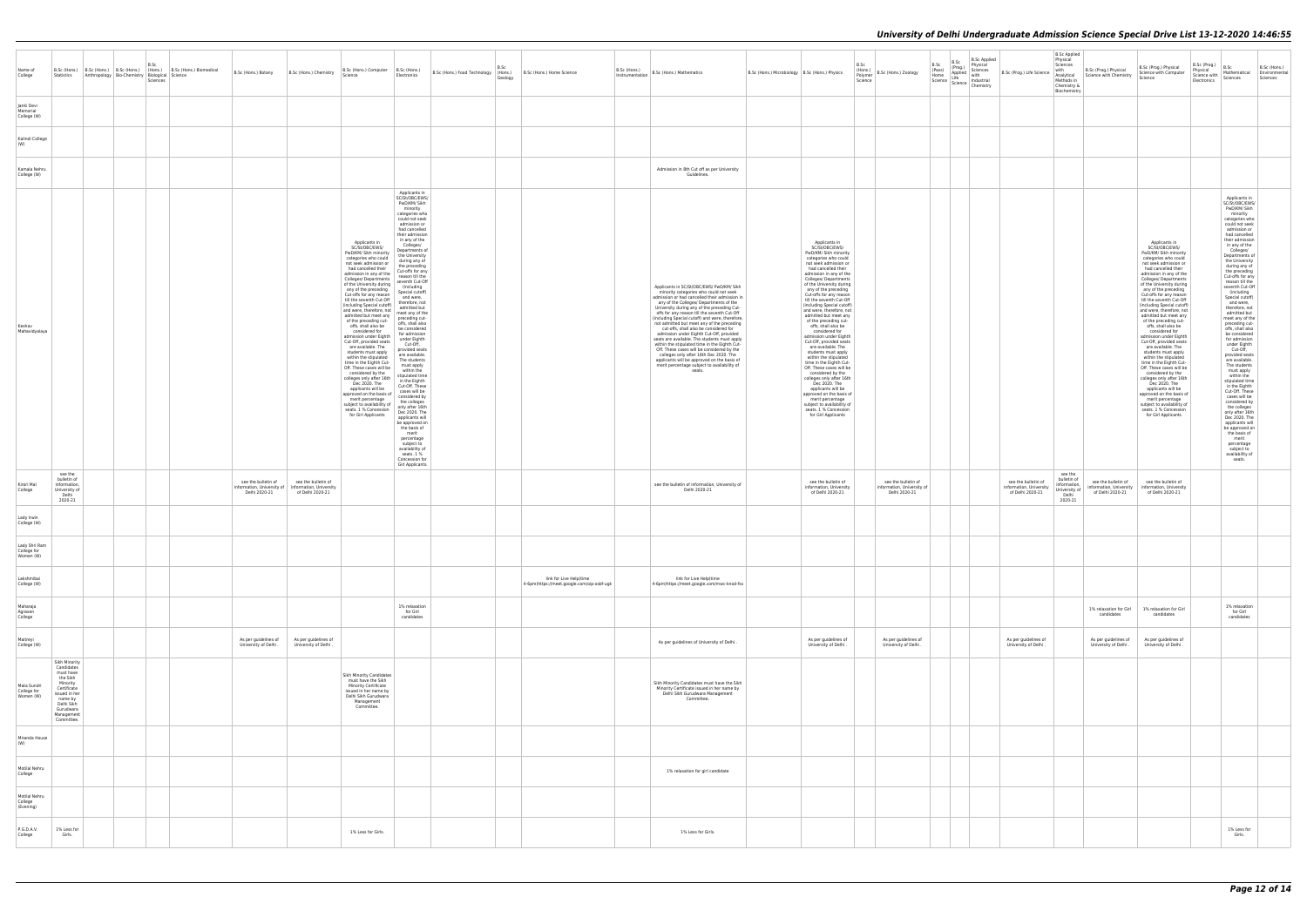| Name of<br>College                                                    | Statistics                                                                                                                                                                                                                                                                                                                                                                                                                                                                                                                                                                                                                            | B.Sc<br>Anthropology Bio-Chemistry Biological Science<br>Sciences                                                                                         | B.Sc (Hons.) B.Sc (Hons.) B.Sc (Hons.) (Hons.) B.Sc (Hons.) Biomedical                                                               | B.Sc (Hons.) Botany | B.Sc (Hons.) Chemistry                            | B.Sc (Hons.) Computer   B.Sc (Hons.)<br>Science                                                                                                                                                                                                                                                                                                                                                                                                                                                                                                               | Electronics                                                                                                 | B.Sc (Hons.) Food Technology (Hons.)                                                                                                                    | B.Sc<br>Geology                                                                                                                                                                                                                                                                                                                                                  | B.Sc (Hons.) Home Science | B.Sc (Hons.)<br>Instrumentation                                                                                                                     | B.Sc (Hons.) Mathematics                                                                                                                                                                                                                                                                                                                                                                                                                                                                                                    | B.Sc (Hons.) Microbiology   B.Sc (Hons.) Physics                                                                                                                                                                            | B.Sc<br>(Hons.)<br>Polymer<br>Science                                                                                                                                             | B.Sc (Hons.) Zoology    | B.Sc<br>B.Sc<br>Strass (Prog.)<br>(Pass) Applied Sciences<br>Home Life Industrial Science Industrial<br>Science Industrial Chemistry | <b>B.Sc Applied</b><br>Physical<br>B.Sc (Prog.) Life Science | <b>B.Sc Applied</b><br>Physical<br>Sciences<br>with<br>Analytical<br>Methods in<br>Chemistry &<br>Biochemistry | B.Sc (Prog.) Physical<br>Science with Chemistry | B.Sc (Prog.) Physical<br>Science with Computer<br>Science | $ B.Sc (Prog.) $ $B.Sc$<br>Physical<br>Mathematical Environmental<br>Science with<br>Sciences<br>Electronics | B.Sc (Hons.)<br>Sciences                                                                                                                                                                                                                                                                                                                                                                                                                                                                                                                                                                                           |
|-----------------------------------------------------------------------|---------------------------------------------------------------------------------------------------------------------------------------------------------------------------------------------------------------------------------------------------------------------------------------------------------------------------------------------------------------------------------------------------------------------------------------------------------------------------------------------------------------------------------------------------------------------------------------------------------------------------------------|-----------------------------------------------------------------------------------------------------------------------------------------------------------|--------------------------------------------------------------------------------------------------------------------------------------|---------------------|---------------------------------------------------|---------------------------------------------------------------------------------------------------------------------------------------------------------------------------------------------------------------------------------------------------------------------------------------------------------------------------------------------------------------------------------------------------------------------------------------------------------------------------------------------------------------------------------------------------------------|-------------------------------------------------------------------------------------------------------------|---------------------------------------------------------------------------------------------------------------------------------------------------------|------------------------------------------------------------------------------------------------------------------------------------------------------------------------------------------------------------------------------------------------------------------------------------------------------------------------------------------------------------------|---------------------------|-----------------------------------------------------------------------------------------------------------------------------------------------------|-----------------------------------------------------------------------------------------------------------------------------------------------------------------------------------------------------------------------------------------------------------------------------------------------------------------------------------------------------------------------------------------------------------------------------------------------------------------------------------------------------------------------------|-----------------------------------------------------------------------------------------------------------------------------------------------------------------------------------------------------------------------------|-----------------------------------------------------------------------------------------------------------------------------------------------------------------------------------|-------------------------|--------------------------------------------------------------------------------------------------------------------------------------|--------------------------------------------------------------|----------------------------------------------------------------------------------------------------------------|-------------------------------------------------|-----------------------------------------------------------|--------------------------------------------------------------------------------------------------------------|--------------------------------------------------------------------------------------------------------------------------------------------------------------------------------------------------------------------------------------------------------------------------------------------------------------------------------------------------------------------------------------------------------------------------------------------------------------------------------------------------------------------------------------------------------------------------------------------------------------------|
| P.G.D.A.V.<br>College<br>(Evening)                                    |                                                                                                                                                                                                                                                                                                                                                                                                                                                                                                                                                                                                                                       |                                                                                                                                                           |                                                                                                                                      |                     |                                                   |                                                                                                                                                                                                                                                                                                                                                                                                                                                                                                                                                               |                                                                                                             |                                                                                                                                                         |                                                                                                                                                                                                                                                                                                                                                                  |                           |                                                                                                                                                     | 1.Girl students would be given an advantage<br>of 1% in all courses. 2. Admission under<br>Special drive along with Eighth cutoff will be<br>done as per guidelines / rules of the<br>University of Delhi.                                                                                                                                                                                                                                                                                                                  |                                                                                                                                                                                                                             |                                                                                                                                                                                   |                         |                                                                                                                                      |                                                              |                                                                                                                |                                                 |                                                           |                                                                                                              |                                                                                                                                                                                                                                                                                                                                                                                                                                                                                                                                                                                                                    |
| Rajdhani<br>College                                                   |                                                                                                                                                                                                                                                                                                                                                                                                                                                                                                                                                                                                                                       |                                                                                                                                                           |                                                                                                                                      |                     | 1%relaxation for girls                            |                                                                                                                                                                                                                                                                                                                                                                                                                                                                                                                                                               | 1% relaxation<br>for girls                                                                                  |                                                                                                                                                         |                                                                                                                                                                                                                                                                                                                                                                  |                           |                                                                                                                                                     | 1%relaxation for girls                                                                                                                                                                                                                                                                                                                                                                                                                                                                                                      |                                                                                                                                                                                                                             | 1%relaxation for girls                                                                                                                                                            |                         |                                                                                                                                      | 1%relaxation<br>for girls                                    |                                                                                                                |                                                 | 1% relaxation for girls   1% relaxation for girls         | 1%relaxation<br>for girls                                                                                    |                                                                                                                                                                                                                                                                                                                                                                                                                                                                                                                                                                                                                    |
| Ram Lal Anand<br>College                                              | Applicants<br>who were<br>eligible for<br>admission in<br>the first.<br>second.<br>third, fourth,<br>fifth, special<br>cut off, sixth<br>or Seventh<br>Cut off lists<br>may be<br>considered<br>for admission<br>after 16th<br>December<br>2020 on the<br>basis of<br>merit if seats<br>are still<br>available, 1%<br>concession<br>for girls.                                                                                                                                                                                                                                                                                        |                                                                                                                                                           |                                                                                                                                      |                     |                                                   | Applicants who were<br>eligible for admission in<br>the first, second, third,<br>fourth, fifth, special cut<br>off, sixth or Seventh Cut<br>off lists may be<br>considered for<br>admission after 16th<br>December 2020 on the<br>basis of merit if seats<br>are still available, 1%<br>concession for girls.                                                                                                                                                                                                                                                 |                                                                                                             |                                                                                                                                                         | Applicants<br>who were<br>eligible for<br>admission<br>in the first,<br>second,<br>third,<br>fourth,<br>fifth,<br>special cut<br>off, sixth<br>or Seventh<br>Cut off<br>lists may<br>be<br>considered<br>for<br>admission<br>after 16th<br>December<br>2020 on<br>the basis<br>of merit if<br>seats are<br>still<br>available,<br>1%<br>concession<br>for girls. |                           |                                                                                                                                                     | Applicants who were eligible for admission in   fourth, fifth, special cut<br>the first, second, third, fourth, fifth, special   off, sixth or Seventh Cut<br>cut off, sixth or Seventh Cut off lists may be<br>considered for admission after 16th<br>December 2020 on the basis of merit if seats after 16th December<br>are still available, 1% concession for girls.                                                                                                                                                    | Applicants who were<br>eligible for admission in<br>the first, second, third,<br>off lists may be<br>considered for admission<br>2020 on the basis of<br>merit if seats are still<br>available, 1% concession<br>for girls. |                                                                                                                                                                                   |                         |                                                                                                                                      |                                                              |                                                                                                                |                                                 |                                                           |                                                                                                              |                                                                                                                                                                                                                                                                                                                                                                                                                                                                                                                                                                                                                    |
| Ramanujan<br>College                                                  | a. As regard<br>B.A. (Prog.)<br>we will not<br>give any<br>disadvantage<br>to any<br>students who<br>seek<br>admission to<br><b>B.A.</b><br>(Prog.)on<br>account of<br>change of<br>stream. b.<br>Directives<br>and<br>guidelines as<br>per<br>University of<br>Delhi. c.<br>Applicants,<br>who were<br>eligible to<br>take<br>admission in<br>the previous<br>cut-offs of a<br>particular<br>college +<br>course<br>combination<br>but did not<br>take<br>admission in<br>the that cut-<br>off, will be<br>considered in<br>that college<br>+ course on<br>the last day<br>of 8th cut off<br>subject to<br>availability of<br>seats. |                                                                                                                                                           |                                                                                                                                      |                     |                                                   | a. As regard B.A. (Prog.)<br>we will not give any<br>disadvantage to any<br>students who seek<br>admission to B.A.<br>(Prog.)on account of<br>change of stream. b.<br>Directives and<br>guidelines as per<br>University of Delhi. c<br>Applicants, who were<br>eligible to take<br>admission in the<br>previous cut-offs of a<br>particular college +<br>course combination but<br>did not take admission<br>in the that cut-off, will<br>be considered in that<br>college + course on the<br>last day of 8th cut off<br>subject to availability of<br>seats. |                                                                                                             |                                                                                                                                                         |                                                                                                                                                                                                                                                                                                                                                                  |                           |                                                                                                                                                     | a. As regard B.A. (Prog.) we will not give any<br>disadvantage to any students who seek<br>admission to B.A. (Prog.)on account of change<br>of stream. b. Directives and guidelines as per<br>University of Delhi. c. Applicants, who were<br>eligible to take admission in the previous cut-<br>offs of a particular college + course<br>combination but did not take admission in the<br>that cut-off, will be considered in that college<br>+ course on the last day of 8th cut off subject<br>to availability of seats. |                                                                                                                                                                                                                             |                                                                                                                                                                                   |                         |                                                                                                                                      |                                                              |                                                                                                                |                                                 |                                                           |                                                                                                              | a. As regard<br>B.A. (Prog.)<br>we will not<br>give any<br>disadvantage<br>to any<br>students who<br>seek<br>admission to<br>B.A. (Prog.)on<br>account of<br>change of<br>stream. b.<br>Directives and<br>guidelines as<br>per University<br>of Delhi. c.<br>Applicants,<br>who were<br>eligible to<br>take<br>admission in<br>the previous<br>cut-offs of a<br>particular<br>college +<br>course<br>combination<br>but did not<br>take<br>admission in<br>the that cut-<br>off, will be<br>considered in<br>that college +<br>course on the<br>last day of 8th<br>cut off subject<br>to availability<br>of seats. |
| Ramjas College                                                        |                                                                                                                                                                                                                                                                                                                                                                                                                                                                                                                                                                                                                                       |                                                                                                                                                           |                                                                                                                                      |                     |                                                   |                                                                                                                                                                                                                                                                                                                                                                                                                                                                                                                                                               |                                                                                                             |                                                                                                                                                         |                                                                                                                                                                                                                                                                                                                                                                  |                           |                                                                                                                                                     |                                                                                                                                                                                                                                                                                                                                                                                                                                                                                                                             |                                                                                                                                                                                                                             |                                                                                                                                                                                   |                         |                                                                                                                                      |                                                              |                                                                                                                |                                                 |                                                           |                                                                                                              |                                                                                                                                                                                                                                                                                                                                                                                                                                                                                                                                                                                                                    |
| Satyawati<br>College                                                  |                                                                                                                                                                                                                                                                                                                                                                                                                                                                                                                                                                                                                                       |                                                                                                                                                           |                                                                                                                                      |                     |                                                   |                                                                                                                                                                                                                                                                                                                                                                                                                                                                                                                                                               |                                                                                                             |                                                                                                                                                         |                                                                                                                                                                                                                                                                                                                                                                  |                           |                                                                                                                                                     | â[]¢ Girls candidates will be given relaxation<br>up to 1% in best four percentage. â[]¢ No<br>deduction for stream change in B.A. (Prog.).                                                                                                                                                                                                                                                                                                                                                                                 |                                                                                                                                                                                                                             |                                                                                                                                                                                   |                         |                                                                                                                                      |                                                              |                                                                                                                |                                                 |                                                           |                                                                                                              |                                                                                                                                                                                                                                                                                                                                                                                                                                                                                                                                                                                                                    |
| Satyawati<br>College<br>(Evening)                                     |                                                                                                                                                                                                                                                                                                                                                                                                                                                                                                                                                                                                                                       |                                                                                                                                                           |                                                                                                                                      |                     |                                                   |                                                                                                                                                                                                                                                                                                                                                                                                                                                                                                                                                               |                                                                                                             |                                                                                                                                                         |                                                                                                                                                                                                                                                                                                                                                                  |                           |                                                                                                                                                     |                                                                                                                                                                                                                                                                                                                                                                                                                                                                                                                             |                                                                                                                                                                                                                             |                                                                                                                                                                                   |                         |                                                                                                                                      |                                                              |                                                                                                                |                                                 |                                                           |                                                                                                              |                                                                                                                                                                                                                                                                                                                                                                                                                                                                                                                                                                                                                    |
| Shaheed<br><b>Bhagat Singh</b><br>College                             |                                                                                                                                                                                                                                                                                                                                                                                                                                                                                                                                                                                                                                       |                                                                                                                                                           |                                                                                                                                      |                     |                                                   |                                                                                                                                                                                                                                                                                                                                                                                                                                                                                                                                                               |                                                                                                             |                                                                                                                                                         |                                                                                                                                                                                                                                                                                                                                                                  |                           |                                                                                                                                                     |                                                                                                                                                                                                                                                                                                                                                                                                                                                                                                                             |                                                                                                                                                                                                                             |                                                                                                                                                                                   |                         |                                                                                                                                      |                                                              |                                                                                                                |                                                 |                                                           |                                                                                                              |                                                                                                                                                                                                                                                                                                                                                                                                                                                                                                                                                                                                                    |
| Shaheed<br><b>Bhagat Singh</b><br>College<br>(Evening)                |                                                                                                                                                                                                                                                                                                                                                                                                                                                                                                                                                                                                                                       |                                                                                                                                                           |                                                                                                                                      |                     |                                                   |                                                                                                                                                                                                                                                                                                                                                                                                                                                                                                                                                               |                                                                                                             |                                                                                                                                                         |                                                                                                                                                                                                                                                                                                                                                                  |                           |                                                                                                                                                     |                                                                                                                                                                                                                                                                                                                                                                                                                                                                                                                             |                                                                                                                                                                                                                             |                                                                                                                                                                                   |                         |                                                                                                                                      |                                                              |                                                                                                                |                                                 |                                                           |                                                                                                              |                                                                                                                                                                                                                                                                                                                                                                                                                                                                                                                                                                                                                    |
| Shaheed<br>Rajguru College<br>of Applied<br>Sciences for<br>Women (W) | Applicants<br>who were<br>eligible in<br>previous cut<br>off would be<br>considered<br>after 16th<br>December<br>2020<br>provided<br>seats are<br>vacant.                                                                                                                                                                                                                                                                                                                                                                                                                                                                             | Applicants<br>who were<br>eligible in<br>previous cut<br>off would be<br>considered<br>after 16th<br>December<br>2020<br>provided<br>seats are<br>vacant. | Applicants who were eligible<br>in previous cut off would be<br>considered after 16th<br>December 2020 provided<br>seats are vacant. |                     | vacant.                                           | Applicants who were   Applicants who were<br>eligible in previous cut eligible in previous cut<br>off would be considered   off would be considered<br>after 16th December   after 16th December<br>2020 provided seats are 2020 provided seats are December 2020<br>vacant.                                                                                                                                                                                                                                                                                  | Applicants who<br>were eligible in<br>would be<br>considered<br>after 16th<br>provided seats<br>are vacant. | previous cut off   Applicants who were eligible<br>in previous cut off would be<br>considered after 16th<br>December 2020 provided<br>seats are vacant. |                                                                                                                                                                                                                                                                                                                                                                  |                           | Applicants who<br>were eligible in<br>previous cut off<br>would be<br>considered<br>after 16th<br>December<br>2020 provided<br>seats are<br>vacant. | Applicants who were eligible in previous cut<br>off would be considered after 16th December<br>2020 provided seats are vacant.                                                                                                                                                                                                                                                                                                                                                                                              | Applicants who were<br>eligible in previous cut eligible in previous cut<br>vacant.                                                                                                                                         | Applicants who were<br>off would be considered   off would be considered<br>after 16th December after 16th December<br>2020 provided seats are 2020 provided seats are<br>vacant. |                         |                                                                                                                                      |                                                              |                                                                                                                |                                                 |                                                           |                                                                                                              |                                                                                                                                                                                                                                                                                                                                                                                                                                                                                                                                                                                                                    |
| Shaheed<br>Sukhdev<br>College<br>Business<br>Studies                  |                                                                                                                                                                                                                                                                                                                                                                                                                                                                                                                                                                                                                                       |                                                                                                                                                           |                                                                                                                                      |                     |                                                   |                                                                                                                                                                                                                                                                                                                                                                                                                                                                                                                                                               |                                                                                                             |                                                                                                                                                         |                                                                                                                                                                                                                                                                                                                                                                  |                           |                                                                                                                                                     |                                                                                                                                                                                                                                                                                                                                                                                                                                                                                                                             |                                                                                                                                                                                                                             |                                                                                                                                                                                   |                         |                                                                                                                                      |                                                              |                                                                                                                |                                                 |                                                           |                                                                                                              |                                                                                                                                                                                                                                                                                                                                                                                                                                                                                                                                                                                                                    |
| Shivaji College                                                       |                                                                                                                                                                                                                                                                                                                                                                                                                                                                                                                                                                                                                                       | 1% relaxation<br>for Girls                                                                                                                                |                                                                                                                                      |                     | 1% relaxation for Girls   1% relaxation for Girls |                                                                                                                                                                                                                                                                                                                                                                                                                                                                                                                                                               |                                                                                                             |                                                                                                                                                         |                                                                                                                                                                                                                                                                                                                                                                  |                           |                                                                                                                                                     | 1% relaxation for Girls                                                                                                                                                                                                                                                                                                                                                                                                                                                                                                     |                                                                                                                                                                                                                             | 1% relaxation for Girls                                                                                                                                                           | 1% relaxation for Girls |                                                                                                                                      | 1% relaxation for Girls                                      |                                                                                                                |                                                 | 1% relaxation for Girls 1% relaxation for Girls           |                                                                                                              |                                                                                                                                                                                                                                                                                                                                                                                                                                                                                                                                                                                                                    |
| Shri Ram<br>College of<br>Commerce                                    |                                                                                                                                                                                                                                                                                                                                                                                                                                                                                                                                                                                                                                       |                                                                                                                                                           |                                                                                                                                      |                     |                                                   |                                                                                                                                                                                                                                                                                                                                                                                                                                                                                                                                                               |                                                                                                             |                                                                                                                                                         |                                                                                                                                                                                                                                                                                                                                                                  |                           |                                                                                                                                                     |                                                                                                                                                                                                                                                                                                                                                                                                                                                                                                                             |                                                                                                                                                                                                                             |                                                                                                                                                                                   |                         |                                                                                                                                      |                                                              |                                                                                                                |                                                 |                                                           |                                                                                                              |                                                                                                                                                                                                                                                                                                                                                                                                                                                                                                                                                                                                                    |